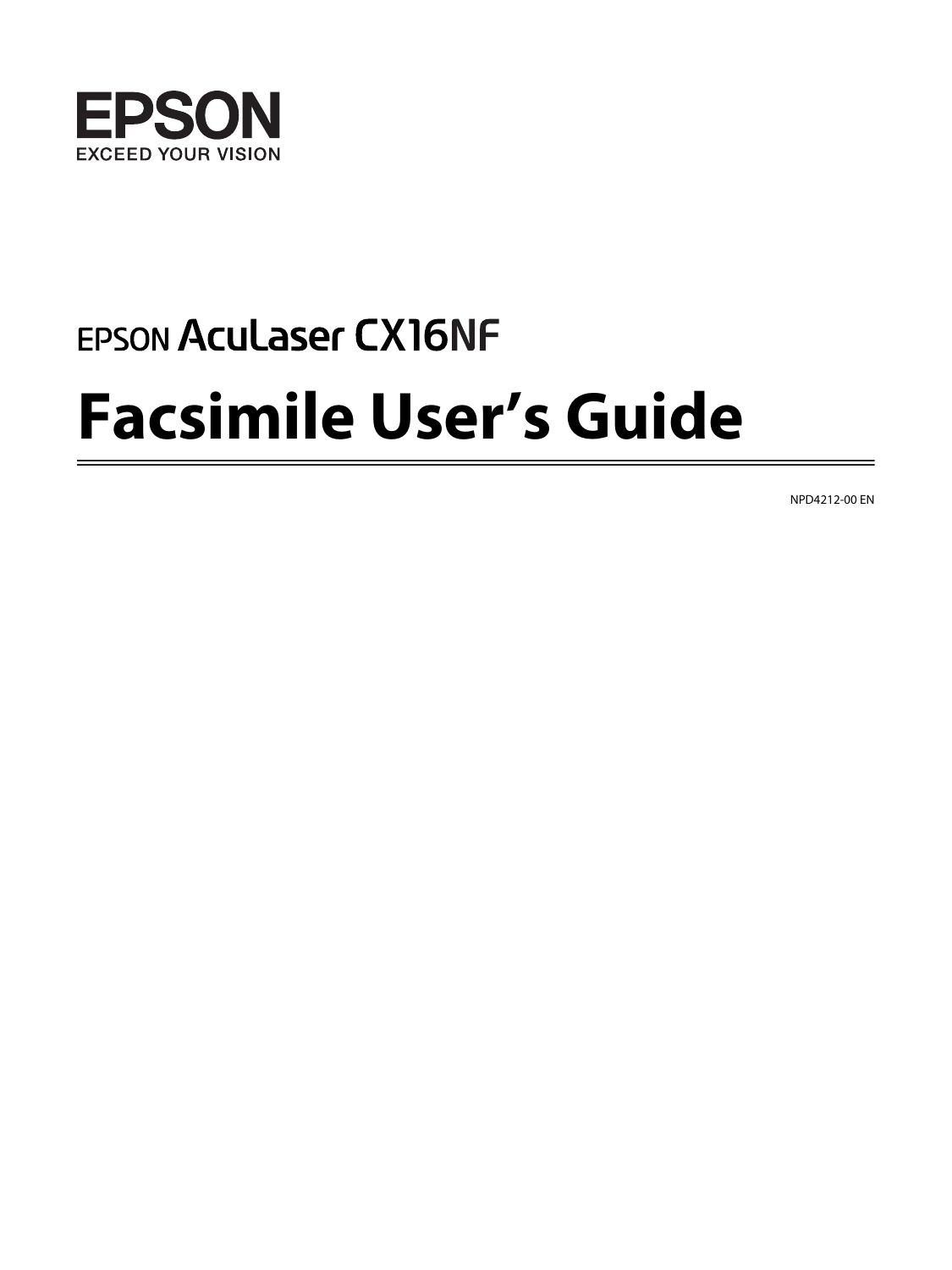# **Copyright Notice**

No part of this publication may be reproduced, stored in a retrieval system, or transmitted in any form or by any means, mechanical, photocopying, recording, or otherwise, without the prior written permission of Seiko Epson Corporation. No patent liability is assumed with respect to the use of the information contained herein. Neither is any liability assumed for damages resulting from the use of the information contained herein.

Neither Seiko Epson Corporation nor its affiliates shall be liable to the purchaser of this product or third parties for damages, losses, costs, or expenses incurred by purchaser or third parties as a result of: accident, misuse, or abuse of this product or unauthorized modifications, repairs, or alterations to this product, or (excluding the U.S.) failure to strictly comply with Seiko Epson Corporation's operating and maintenance instructions.

Seiko Epson Corporation and its affiliates shall not be liable against any damages or problems arising from the use of any options or any consumable products other than those designated as Original Epson Products or Epson Approved Products by Seiko Epson Corporation.

EPSON is a registered trademark and EPSON AcuLaser is a trademark of Seiko Epson Corporation.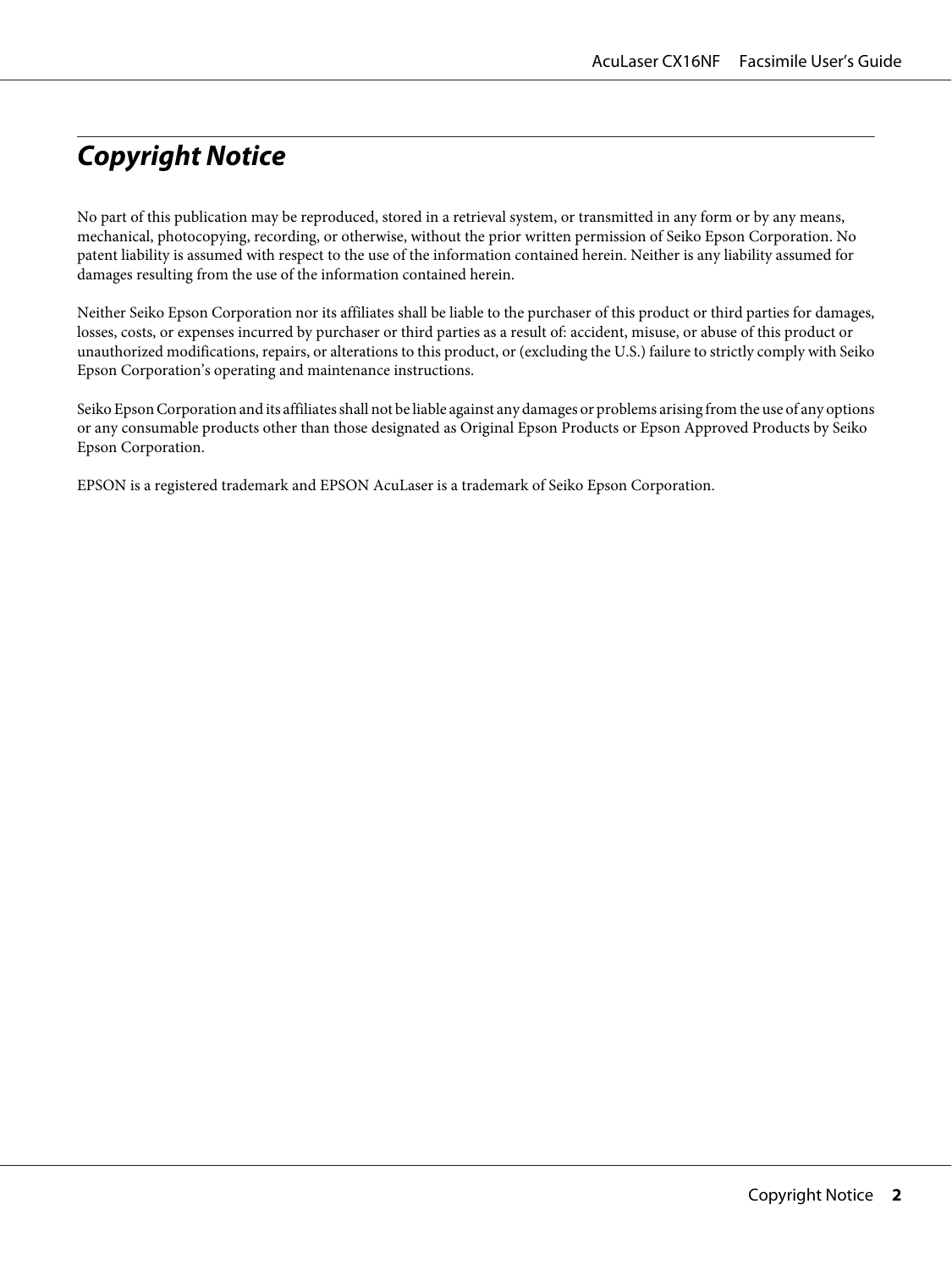# **Contents**

# Chapter 1 **[Introduction](#page-6-0)**

# Chapter 2 **[Control Panel and Configuration Menu](#page-9-0)**

# Chapter 3 **[Sending Faxes](#page-16-0)**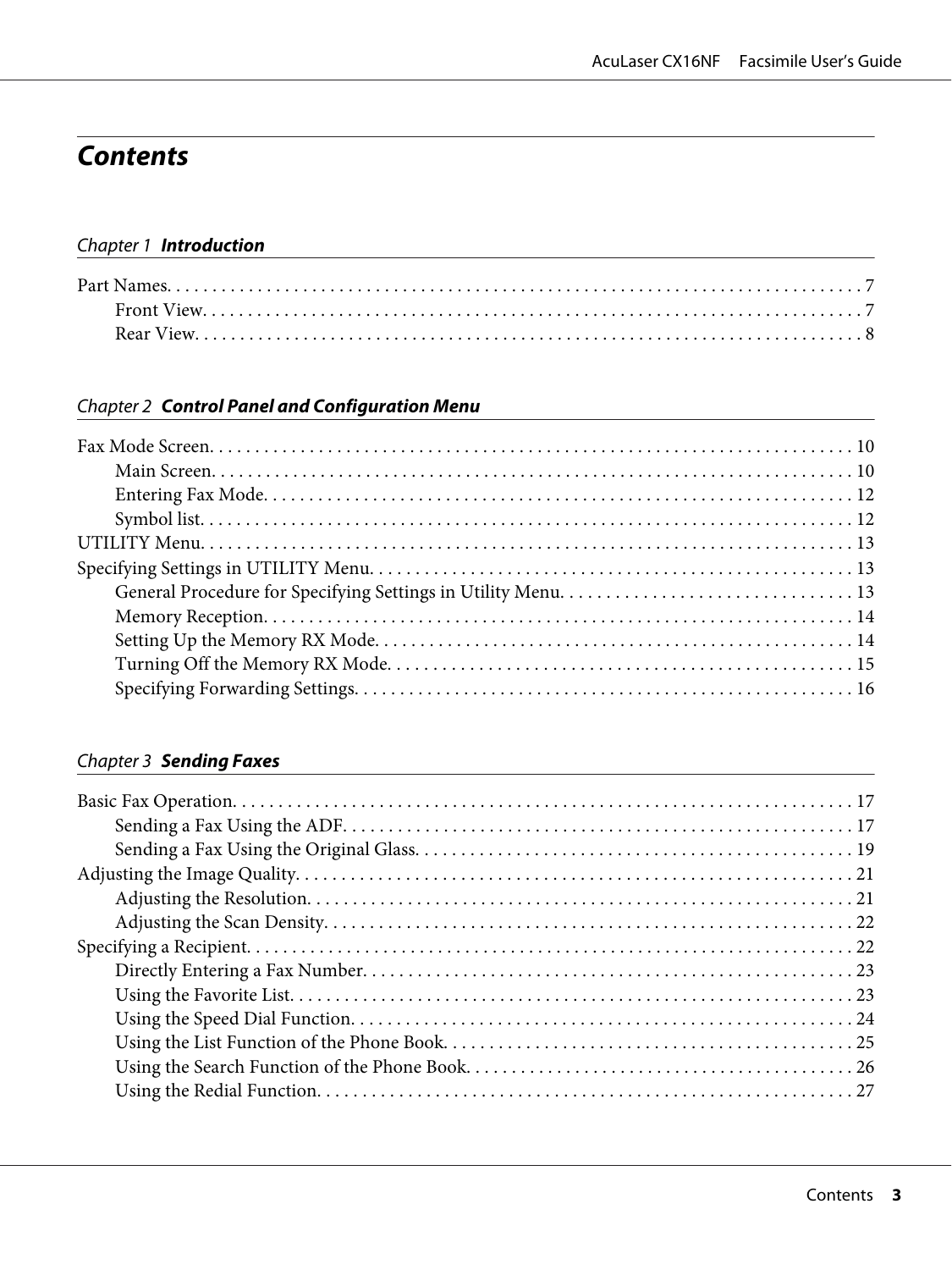# Chapter 4 **[Faxing From a Computer \(PC-FAX\)](#page-38-0)**

# Chapter 5 **[Receiving Faxes](#page-42-0)**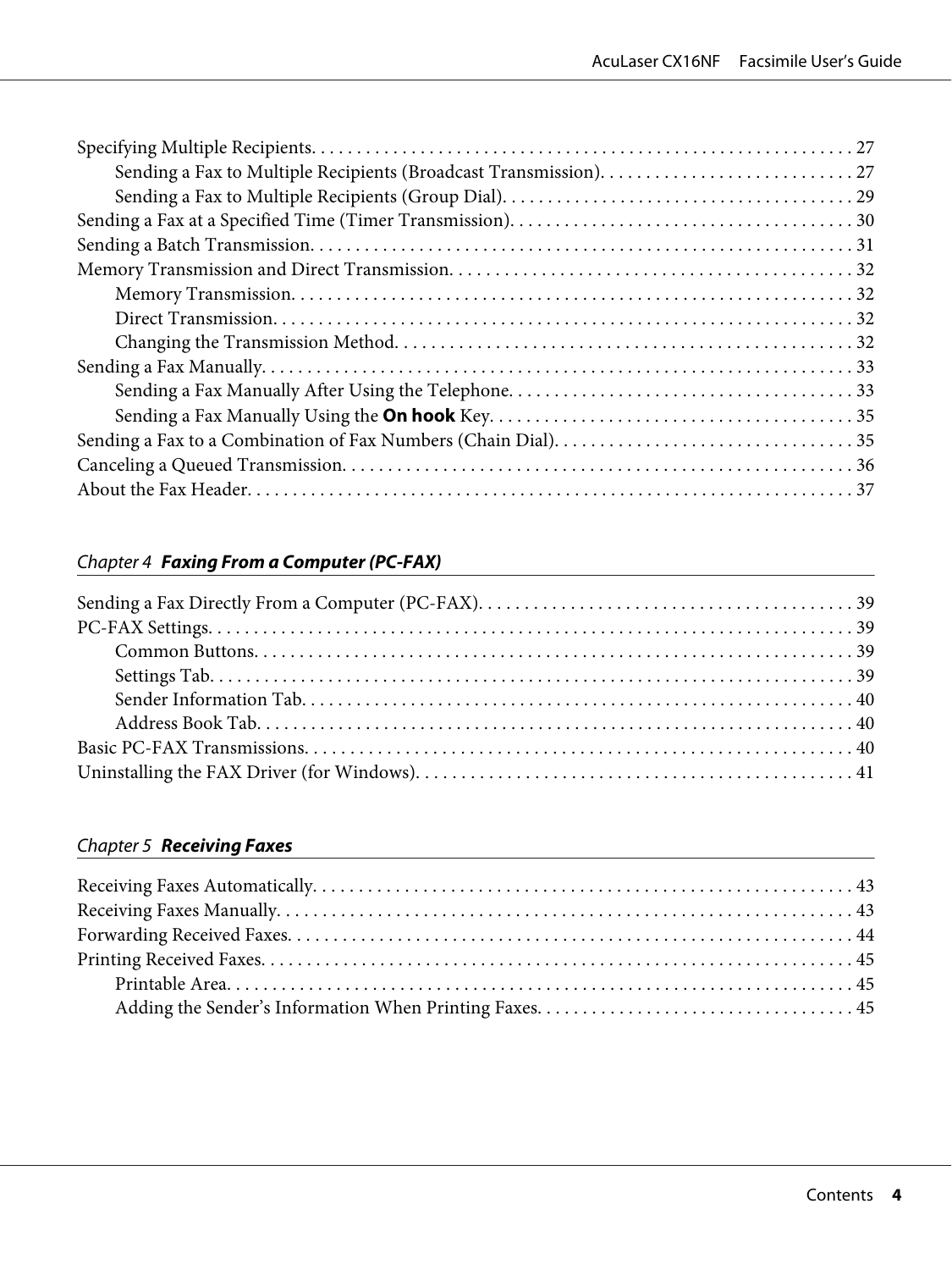# Chapter 6 **[Registering Recipients](#page-52-0)**

# Chapter 7 **[Confirmation Mode](#page-61-0)**

# Chapter 8 **[Troubleshooting](#page-67-0)**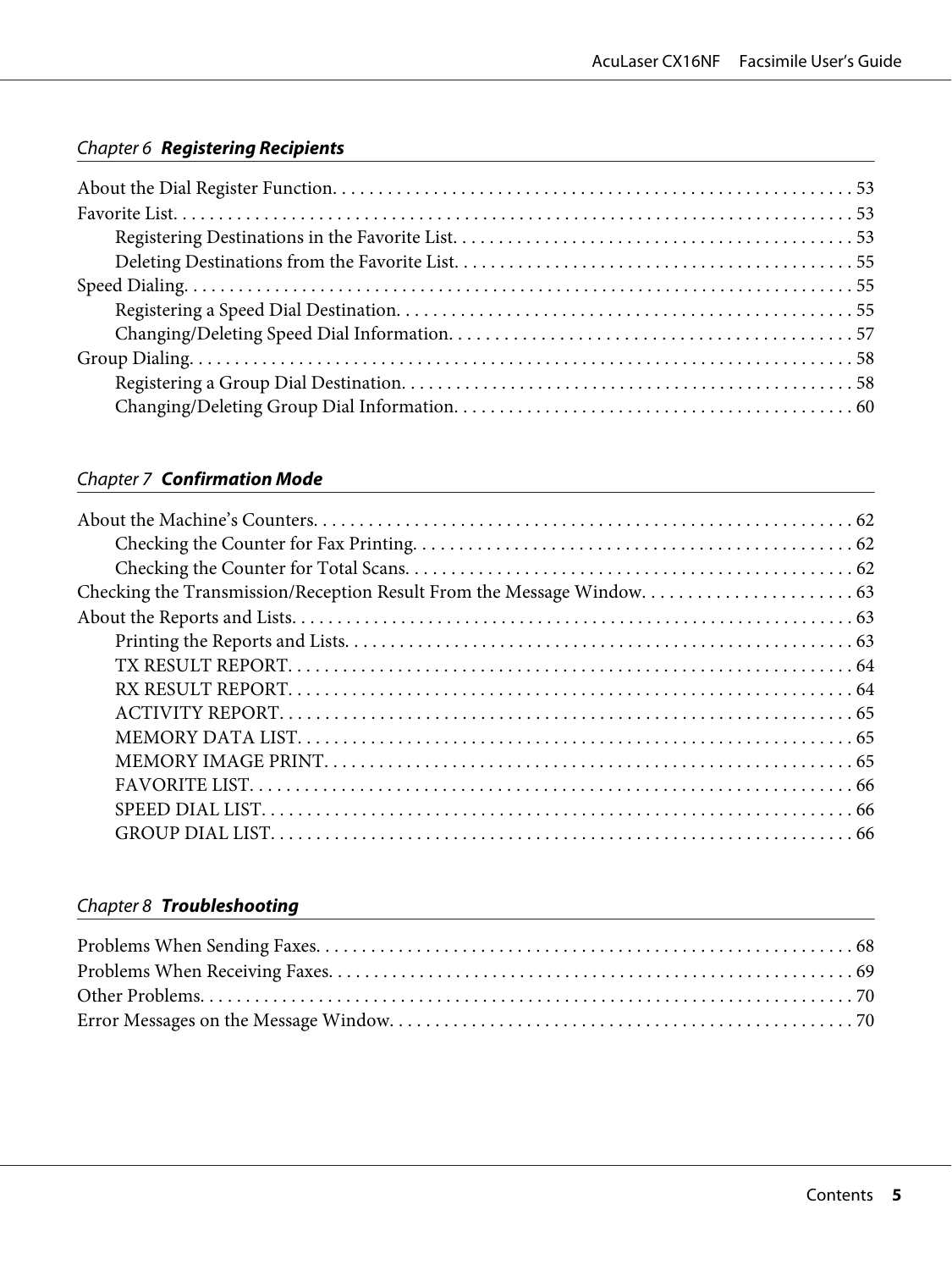# [Appendix A](#page-72-0) **Appendix**

# **[Index](#page-79-0)**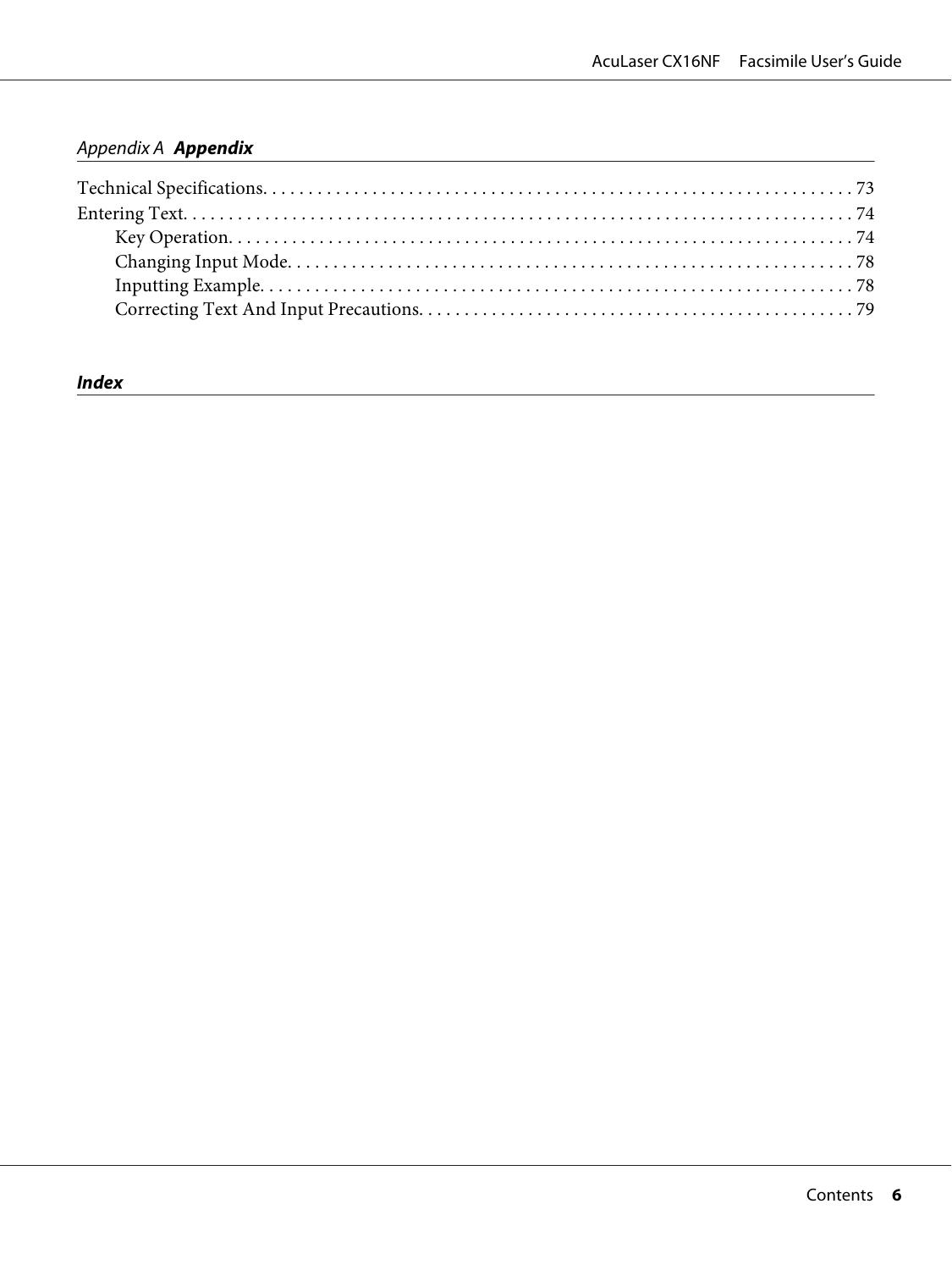# <span id="page-6-0"></span>Chapter 1 **Introduction**

# **Part Names**

The parts of the machine referred to throughout this manual are illustrated below. Please take some time to become familiar with them.

# **Front View**





1–Control Panel

- 2–Automatic document Feeder (ADF)
	- 2–a:ADF feed cover
	- 2–b:Document guide
	- 2–c:Document feed tray
	- 2–d:Document output tray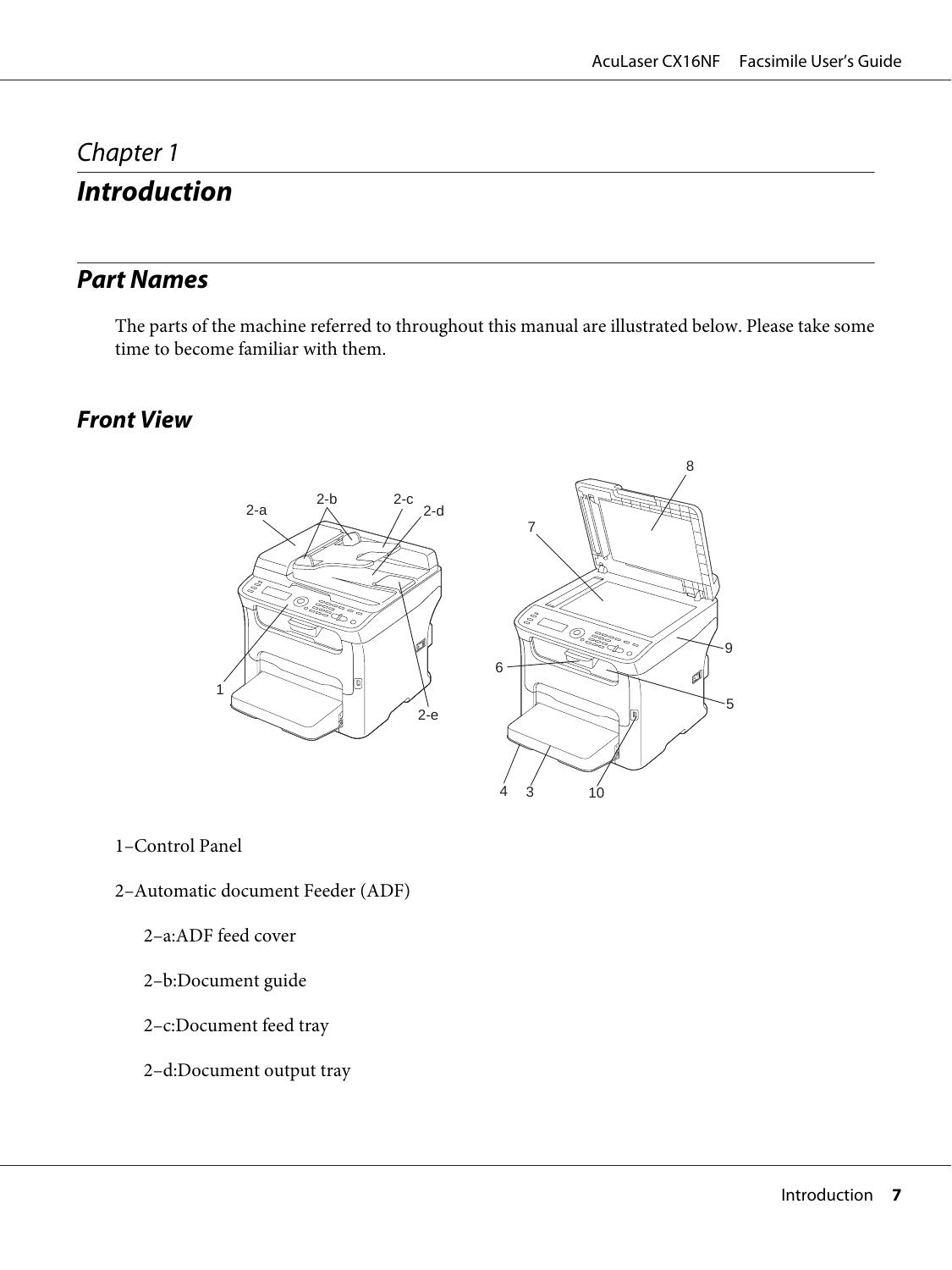<span id="page-7-0"></span>2–e:Document stopper

#### *Note:*

- ❏ *The ADF may appear as "document cover" in some status and error messages.*
- ❏ *Lower the document stopper when scanning Legal-size paper with the ADF.*

3–Dust cover

- 4–Tray 1 (Manual feed tray)
- 5–Output tray
- 6–Extension tray
- 7–Original glass
- 8–Original cover pad
- 9–Scanner unit
- 10–USB memory port

# **Rear View**



1–Power switch

- 2–Power connection
- 3–LINE (telephone line) jack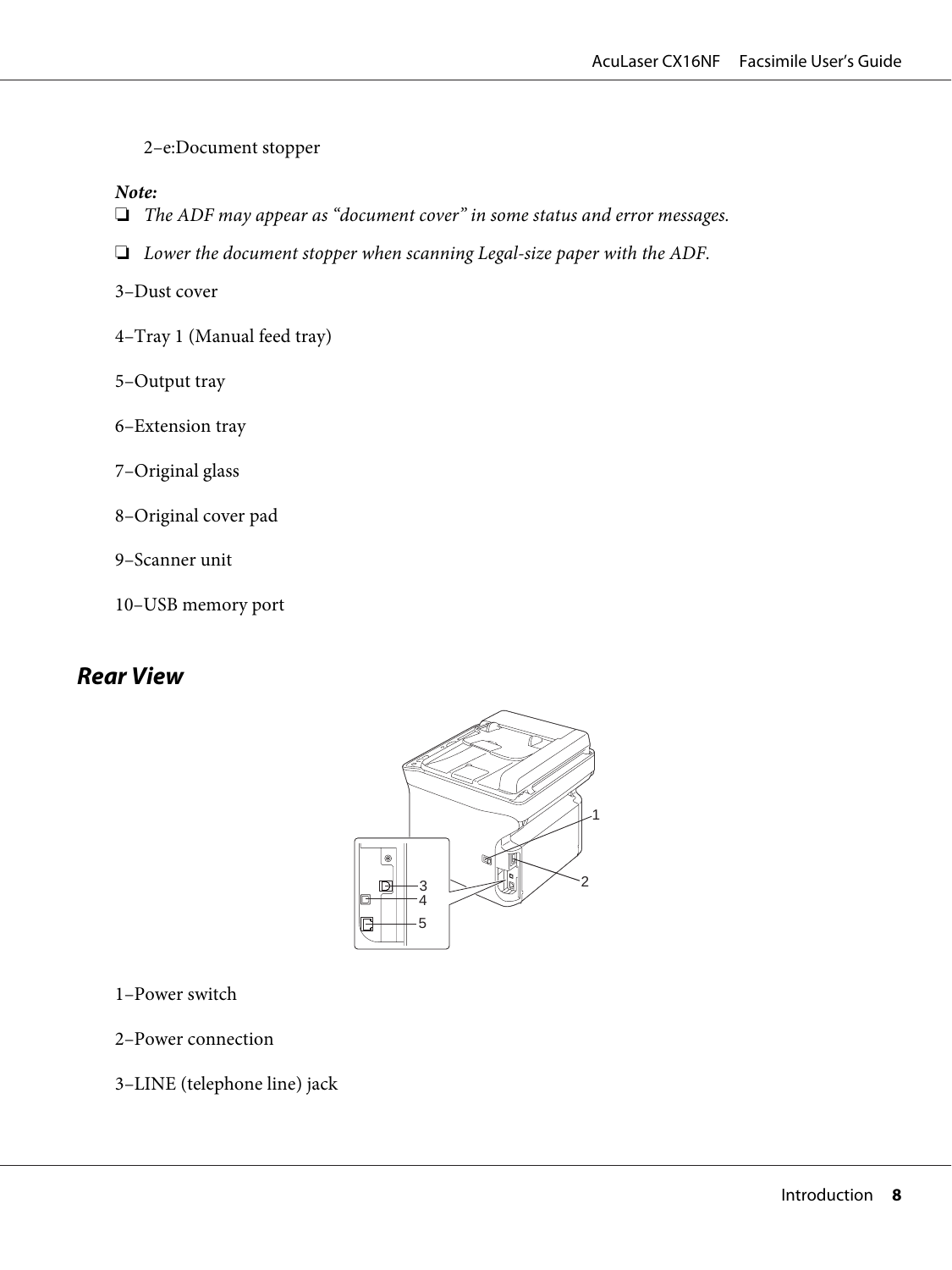# 4–USB port

# 5–10Base-T/100Base-TX Ethernet Interface port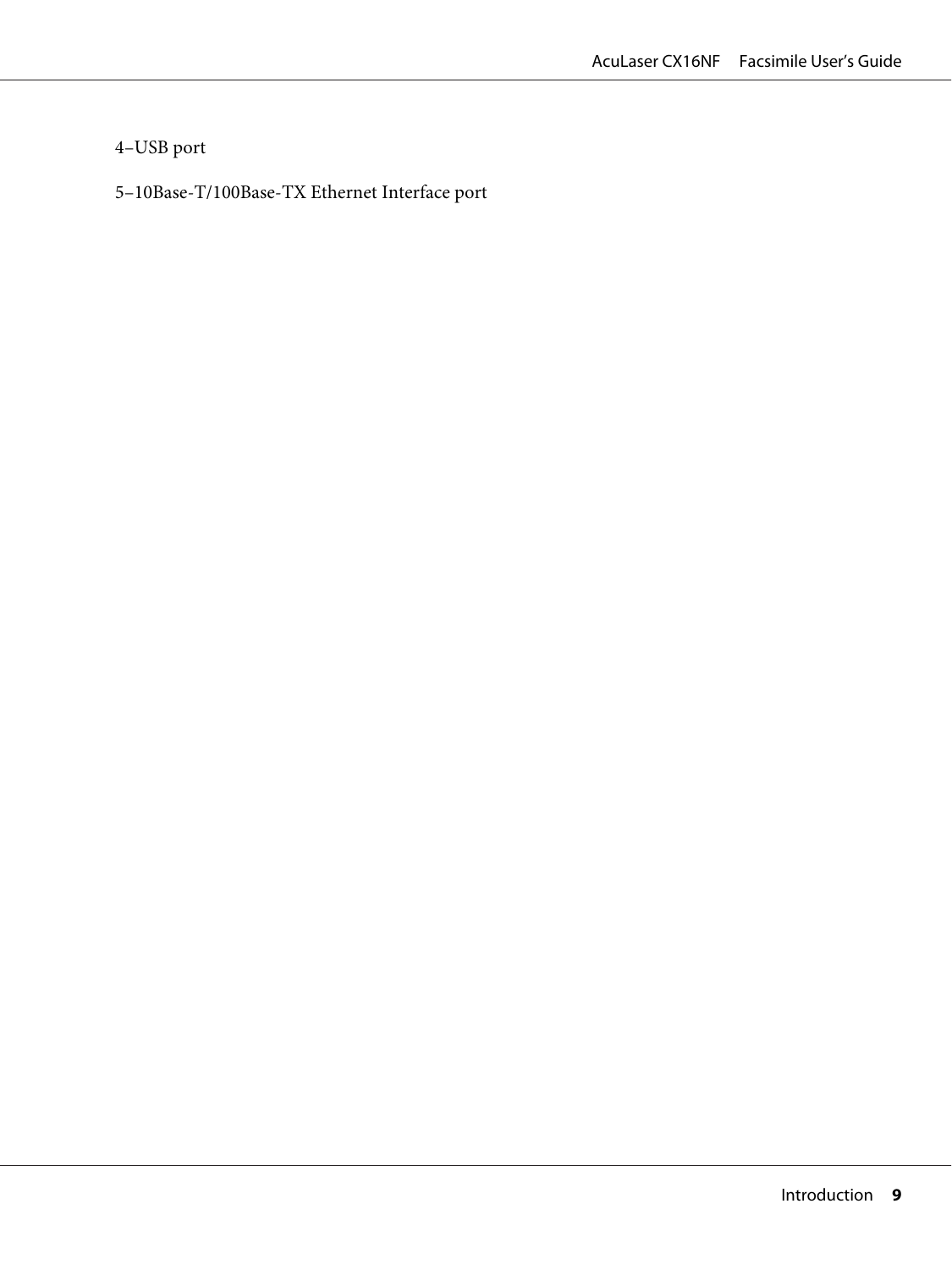# <span id="page-9-0"></span>Chapter 2

# **Control Panel and Configuration Menu**

# **Fax Mode Screen**

# **Main Screen**



| No. | <b>Indication</b> | <b>Description</b>                                                                                                                   |
|-----|-------------------|--------------------------------------------------------------------------------------------------------------------------------------|
|     | Time              | Displays the time currently specified with ADMIN. MANAGEMENT/USER SETTING/<br>DATE&TIME in the UTILITY menu.                         |
|     | Available memory  | Indicates the percentage of memory available for fax operations.                                                                     |
|     | Fax settings      | Allows the current settings to be checked and the various settings to be changed.<br>For details, refer to "Main Screen" on page 10. |
| 4   | <b>Status</b>     | Depending on the situation, the machine status or an error message may appear.                                                       |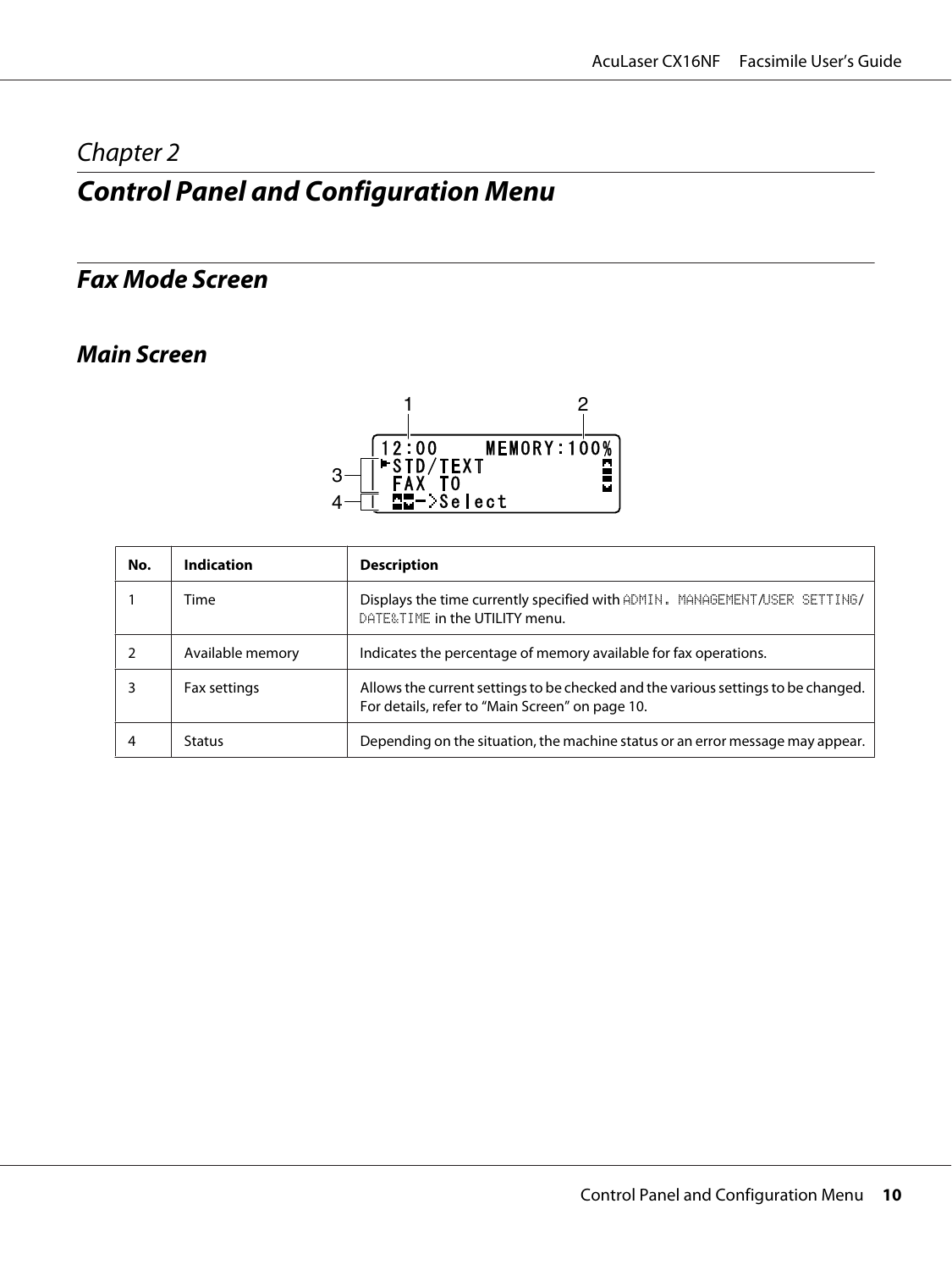#### ❏ Fax settings



| No.           | <b>Indication</b> | <b>Description</b>                                                                                                                                                                                                                                        |
|---------------|-------------------|-----------------------------------------------------------------------------------------------------------------------------------------------------------------------------------------------------------------------------------------------------------|
|               | Fax quality       | Indicates the fax quality that is selected. For details on selecting the fax quality,<br>refer to the Printer/Copier/Scanner User's Guide and "Adjusting the Image<br>Quality" on page 21.                                                                |
| $\mathcal{P}$ | Fax destination   | Indicates the specified fax destination. For details on specifying the destination,<br>refer to "Specifying a Recipient" on page 22 and "Specifying Multiple Recipients"<br>on page 27.<br>Note:<br>If no destination has been specified, FAX TO appears. |
| 3             | TIMER TX          | Select this menu item to specify the time when the fax is to be sent. For details on<br>specifying settings for a timer transmission, refer to "Sending a Fax at a Specified<br>Time (Timer Transmission)" on page 30".                                   |
| 4             | Transmission mode | Indicates the fax transmission mode that is selected. For details on the<br>transmission modes, refer to the Printer/Copier/Scanner User's Guide and<br>"Memory Transmission and Direct Transmission" on page 32.                                         |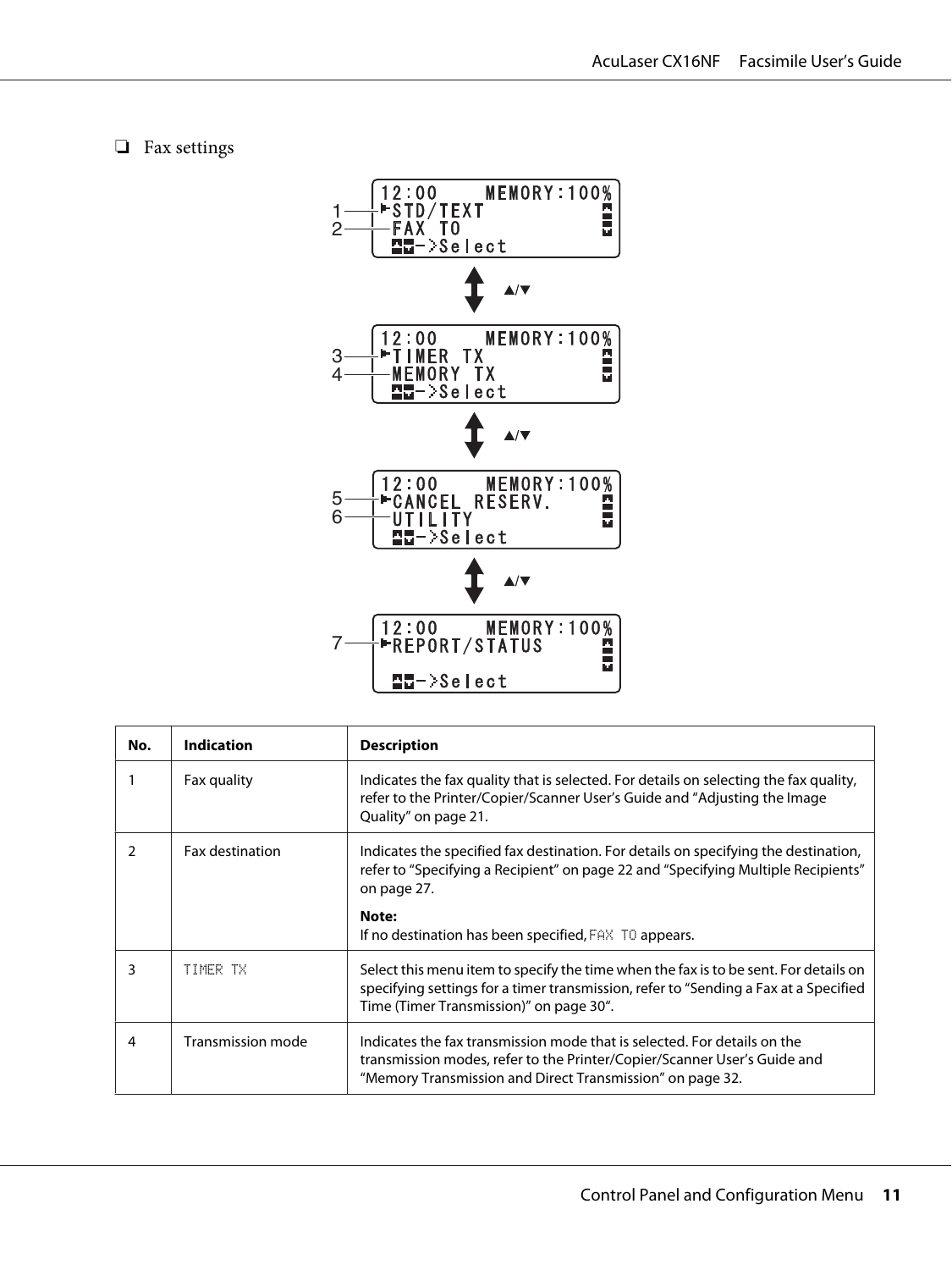<span id="page-11-0"></span>

| No. | <b>Indication</b> | <b>Description</b>                                                                                                                                                                                                       |
|-----|-------------------|--------------------------------------------------------------------------------------------------------------------------------------------------------------------------------------------------------------------------|
| 5   | CANCEL RESERV.    | Select this menu item to display the list of jobs queued for transmission and to<br>delete a job. For details, refer to "Canceling a Queued Transmission" on page<br>36.                                                 |
|     |                   | Note:<br>This menu item does not appear if a destination has been specified.                                                                                                                                             |
| 6   | UTILITY           | Select this menu item to change the various machine settings. For details, refer to<br>"UTILITY Menu" on page 13.                                                                                                        |
|     |                   | Note:<br>This menu item does not appear if a destination has been specified.                                                                                                                                             |
| 7   | REPORT/STATUS     | Select this menu item to view the total number of pages printed by this machine<br>and the results of fax transmissions/receptions as well as to print reports. For<br>details, refer to "Confirmation Mode" on page 62. |
|     |                   | Note:<br>This menu item does not appear if a destination has been specified.                                                                                                                                             |

# **Entering Fax Mode**

Before using the Fax function, make sure that the **Fax** key lit green. Otherwise, press it to enter the Fax mode.

Pressing the **Redial/Pause** key or **On hook** key switches the machine to Fax mode when it is in any mode other than Fax mode.

# **Symbol list**

| Symbol |           | <b>Description</b>            |
|--------|-----------|-------------------------------|
| €      | Dialing   | A fax number is being dialed. |
| δŧ     | Ringing   | The machine is being called.  |
| ПП     | Sending   | The document is being sent.   |
| JII J  | Receiving | A document is being received. |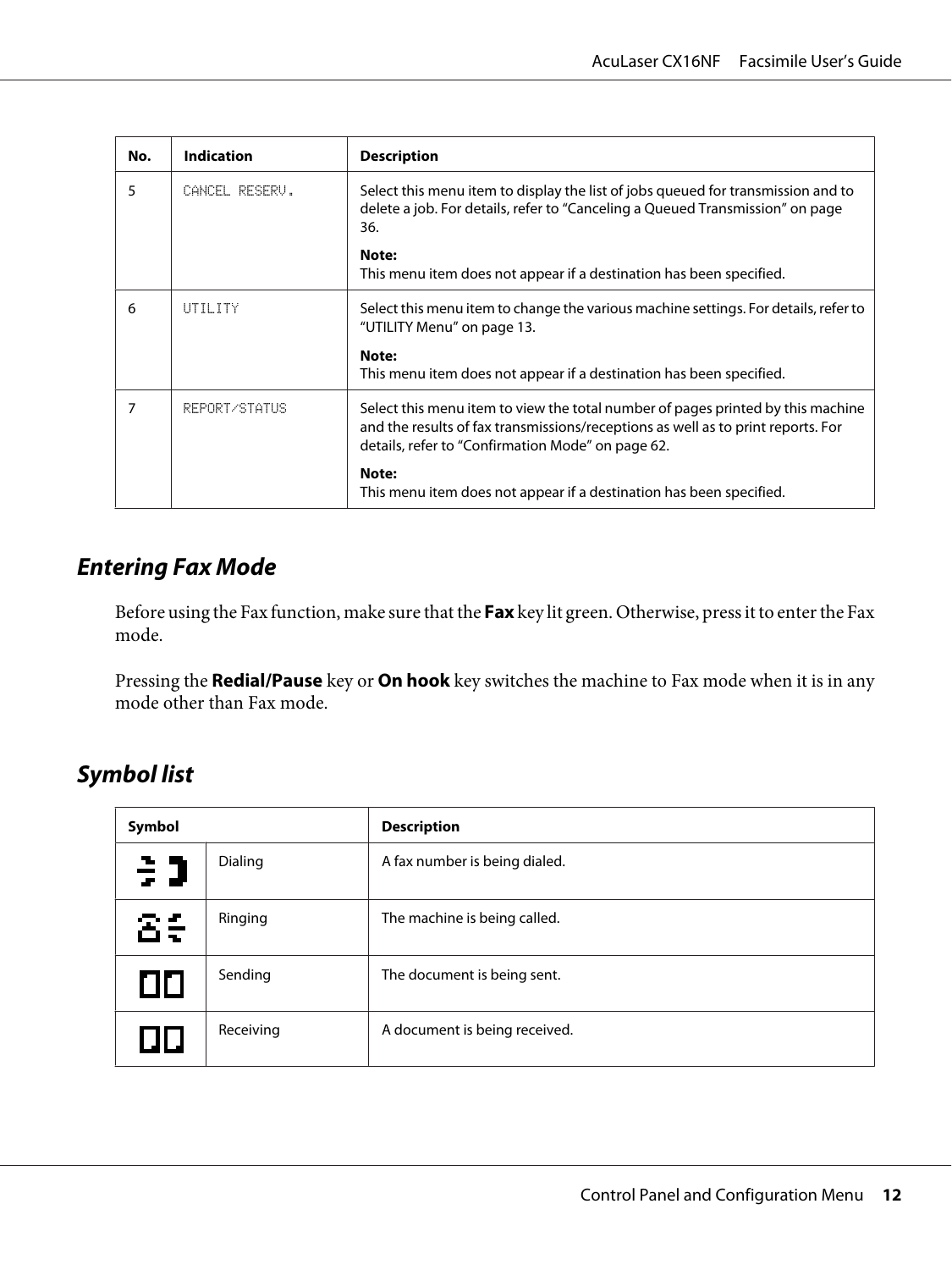<span id="page-12-0"></span>

| Symbol |                                                       | <b>Description</b>                                                                                                    |
|--------|-------------------------------------------------------|-----------------------------------------------------------------------------------------------------------------------|
| f      | Number of scanning<br>document pages                  | The number of scanning document pages appears next to the icon.                                                       |
| 米      | Tone                                                  | If Pulse is selected as the telephone line type, press the $\ast$ key to temporarily<br>change the line type to Tone. |
| P      | Pause                                                 | A pause is inserted.                                                                                                  |
|        | Oueued timer<br>transmission or batch<br>transmission | A document is queued for timer transmission or batch transmission.                                                    |
| R      | Memory reception                                      | A document is queued for memory reception.                                                                            |

# **UTILITY Menu**

The machine settings can be changed according to the desired normal operations. For details on the menu settings, refer to the Printer/Copier/Scanner User's Guide.

# **Specifying Settings in UTILITY Menu**

# **General Procedure for Specifying Settings in Utility Menu**

- 1. Press the  $\triangle$  or  $\nabla$  key to select UTILITY, and then press the **Select** key.
- 2. Press the  $\triangle$  or  $\nabla$  key to select the desired menu, and then press the **Select** key to display the selected menu.

# *Note:*

*Refer to the Printer/Copier/Scanner User's Guide to display the desired menu.*

- 3. To select a setting, press the  $\blacktriangle, \blacktriangledown, \blacktriangleleft$  or  $\blacktriangleright$  key. To enter a setting, use the keypad to type in the number.
- 4. Press the **Select** key. The setting is applied.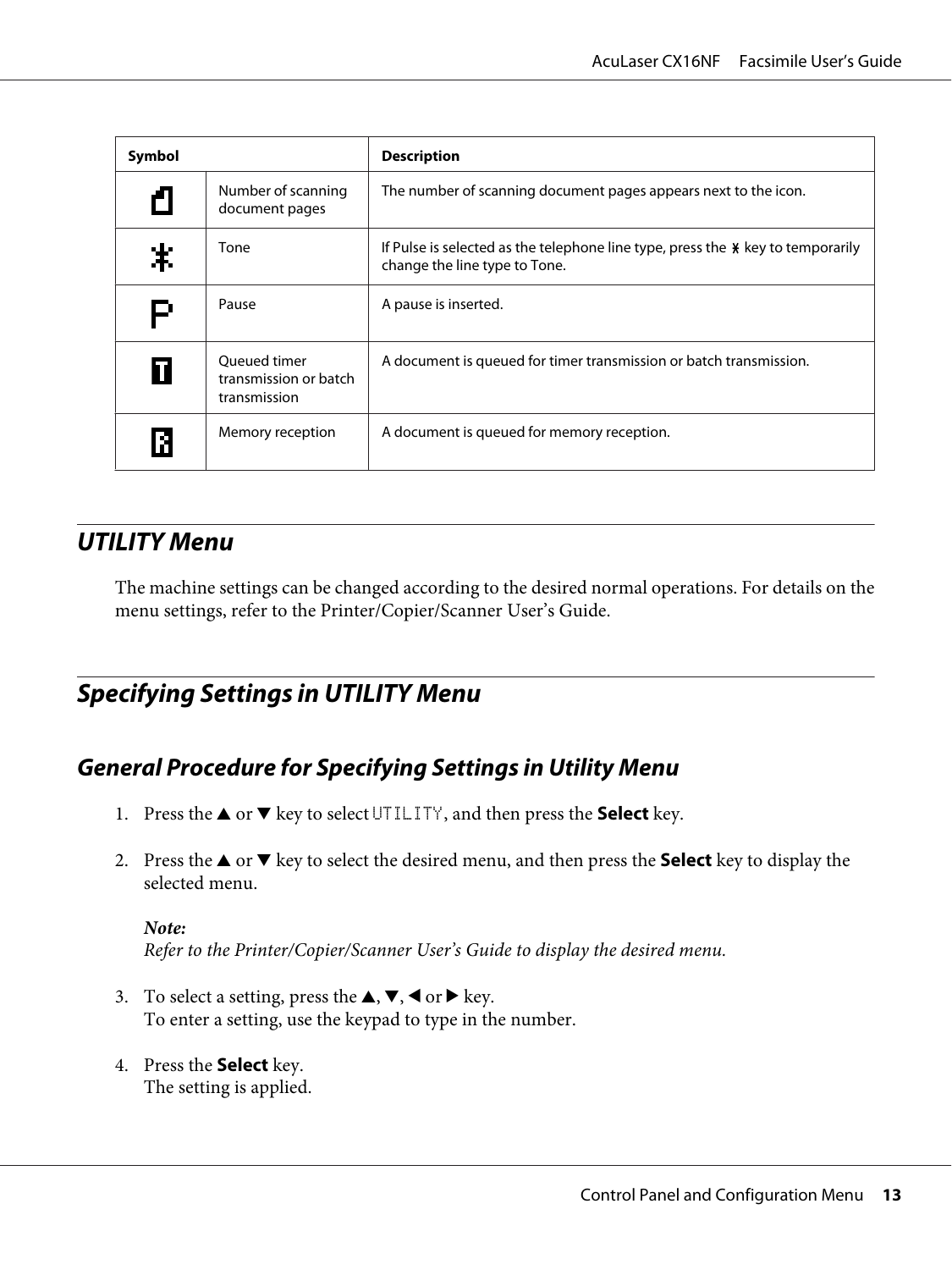<span id="page-13-0"></span>*To cancel the settings, press the* **Back** *key.*

# **Memory Reception**

Received faxes can be stored in the memory and printed at a specified time. This is convenient, for example, when confidential documents are received.

Memory reception can be used with the following settings.

- ❏ Start/end time settings: Not set MEMORY RX MODE function is normally set to ON. To print a fax saved in memory, set MEMORY RX MODE function to OFF.
- ❏ Start/end time settings: Set Memory reception mode begins and ends at the specified time.

Example 1: When On Time setting is set to 18:00 and OFF TIME setting is set to 8:00

❏ The machine is in memory reception mode from 18:00 to 8:00 and in normal reception mode, where faxes are printed after being received, from 8:00 to 18:00.

Example 2: When On Time setting is set to 12:00 and OFF TIME setting is set to 12:00 (the start time and end time are the same)

❏ MEMORY RX MODE function is normally set to ON; however, faxes saved in memory are printed at 12:00.

# **Setting Up the Memory RX Mode**

1. Press the  $\triangle$  or  $\nabla$  key to select UTILITY, and then press the **Select** key.

#### *Note:*

*For details on selecting a menu, refer to ["General Procedure for Specifying Settings in Utility Menu"](#page-12-0) [on page 13](#page-12-0).*

- 2. Press the  $\blacktriangle$  or  $\nabla$  key to select FAX RX OPERATION, and then press the **Select** key.
- 3. Check that MEMORY RX MODE is selected, and then press the **Select** key.
- 4. Using the  $\triangle$  or  $\nabla$  keys, select  $\Box$ N, and then press the **Select** key.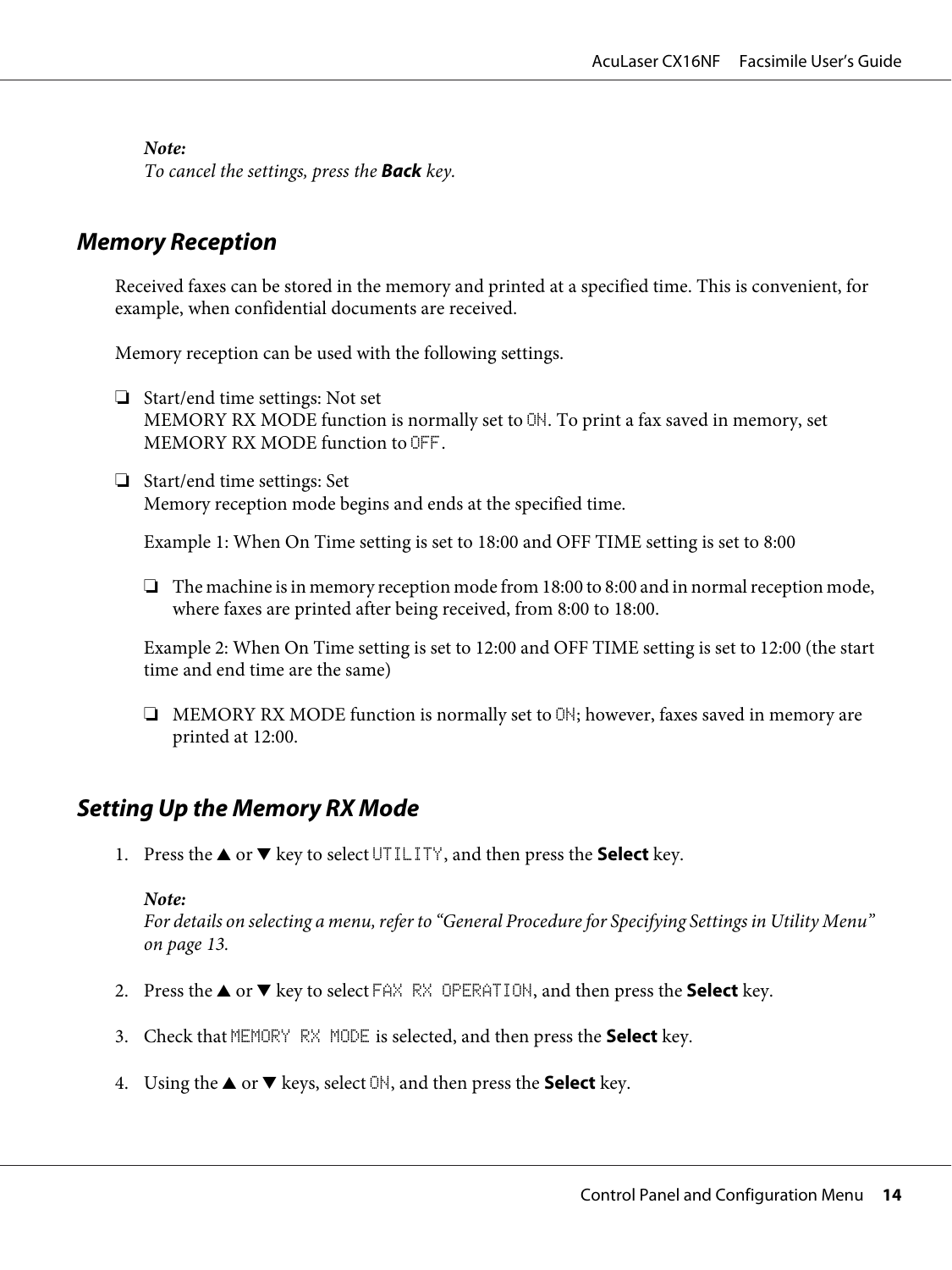<span id="page-14-0"></span>5. Use the keypad to type in the time when memory reception mode begins, and then press the **Select** key.

The ending time input box appears.

#### *Note:*

*To specify no start time, press the* **Select** *key without specifying a time. The password input box appears. Continue with step 7.*

6. Use the keypad to type in the time when memory reception mode ends, and then press the **Select** key.

The password input box appears.

7. Enter the password, and then press the **Select** key.

Memory reception mode is set.

#### *Note:*

- ❏ *The password is required for turning off memory reception mode or changing the start/end times. Enter a 4-digit number.*
- ❏ *To specify no password, press the* **Select** *key without specifying a password.*

# **Turning Off the Memory RX Mode**

1. Press the  $\triangle$  or  $\nabla$  key to select UTILITY, and then press the **Select** key.

#### *Note:*

*For details on selecting a menu, refer to ["General Procedure for Specifying Settings in Utility Menu"](#page-12-0) [on page 13](#page-12-0).*

- 2. Press the  $\blacktriangle$  or  $\nabla$  key to select FAX RX OPERATION, and then press the **Select** key.
- 3. Check that MEMORY RX MODE is selected, and then press the **Select** key.
- 4. Using the  $\triangle$  or  $\nabla$  keys, select OFF, and then press the **Select** key.

The password input box appears.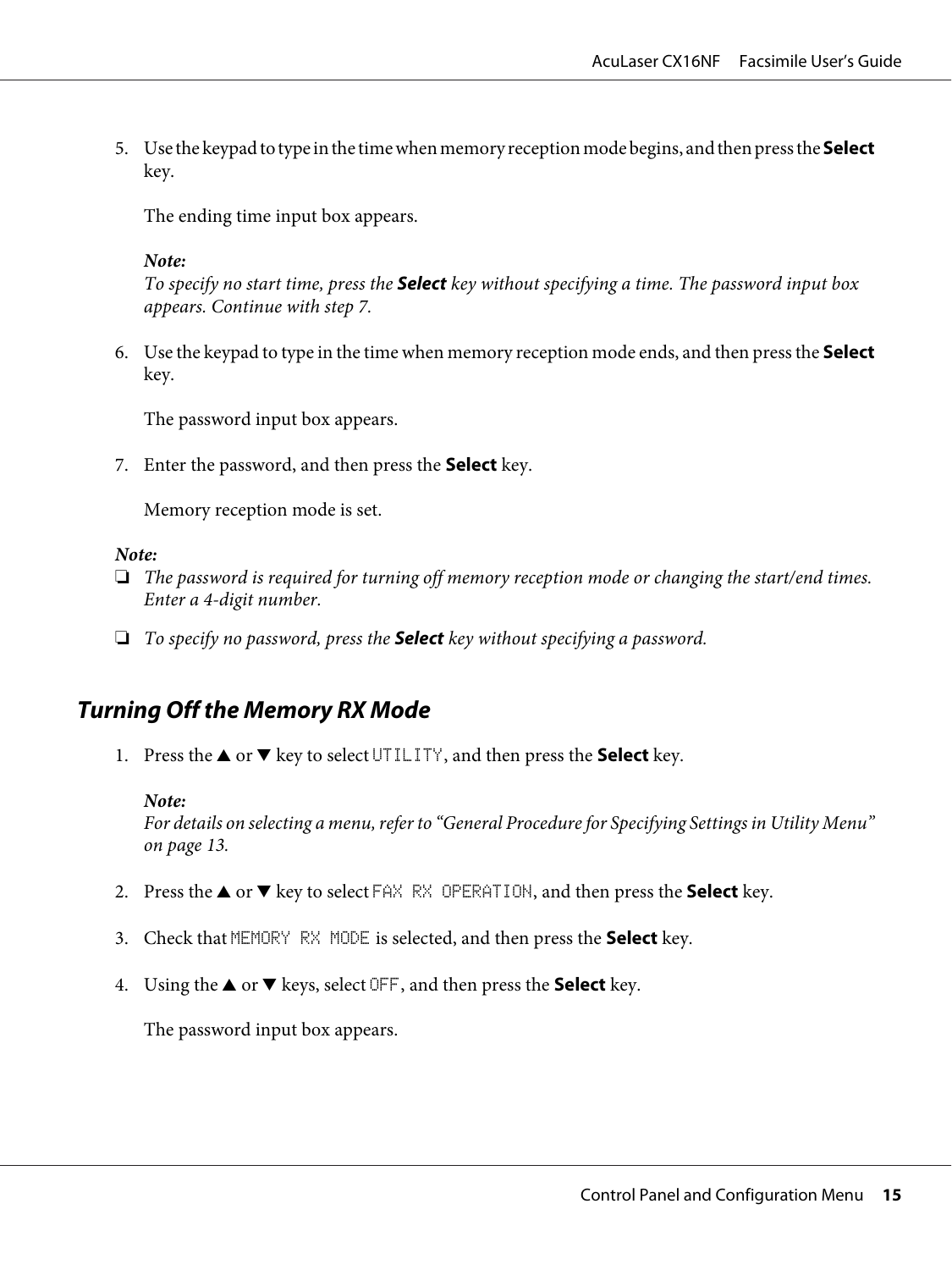# <span id="page-15-0"></span>*Note: If no password was specified, memory reception mode is canceled.*

5. Enter the password, and then press the **Select** key.

Memory reception mode is canceled.

*Note: If faxes are saved in memory, printing of the faxes begins.*

# **Specifying Forwarding Settings**

1. Press the  $\triangle$  or  $\nabla$  key to select UTILITY, and then press the **Select** key.

# *Note:*

*For details on selecting a menu, refer to ["General Procedure for Specifying Settings in Utility Menu"](#page-12-0) [on page 13](#page-12-0).*

- 2. Press the  $\triangle$  or  $\nabla$  key to select FAX RX OPERATION, and then press the **Select** key.
- 3. Press the **▲** or ▼ key to select FORWARD, and then press the **Select** key.

The FORWARD setting appears.

- 4. Press the  $\blacktriangle$  or  $\nabla$  key to select ON or ON(PRINT), and then press the **Select** key.
- 5. Enter the destination, or select from the speed dial destinations.

# *Note:*

- ❏ *To select from the speed dial destinations, press the* **Addressbook** *key, type in the speed dial number, and then press the* **Select** *key.*
- ❏ *An e-mail address can also be specified.*
- 6. Press the **Select** key.

The forwarding settings are specified.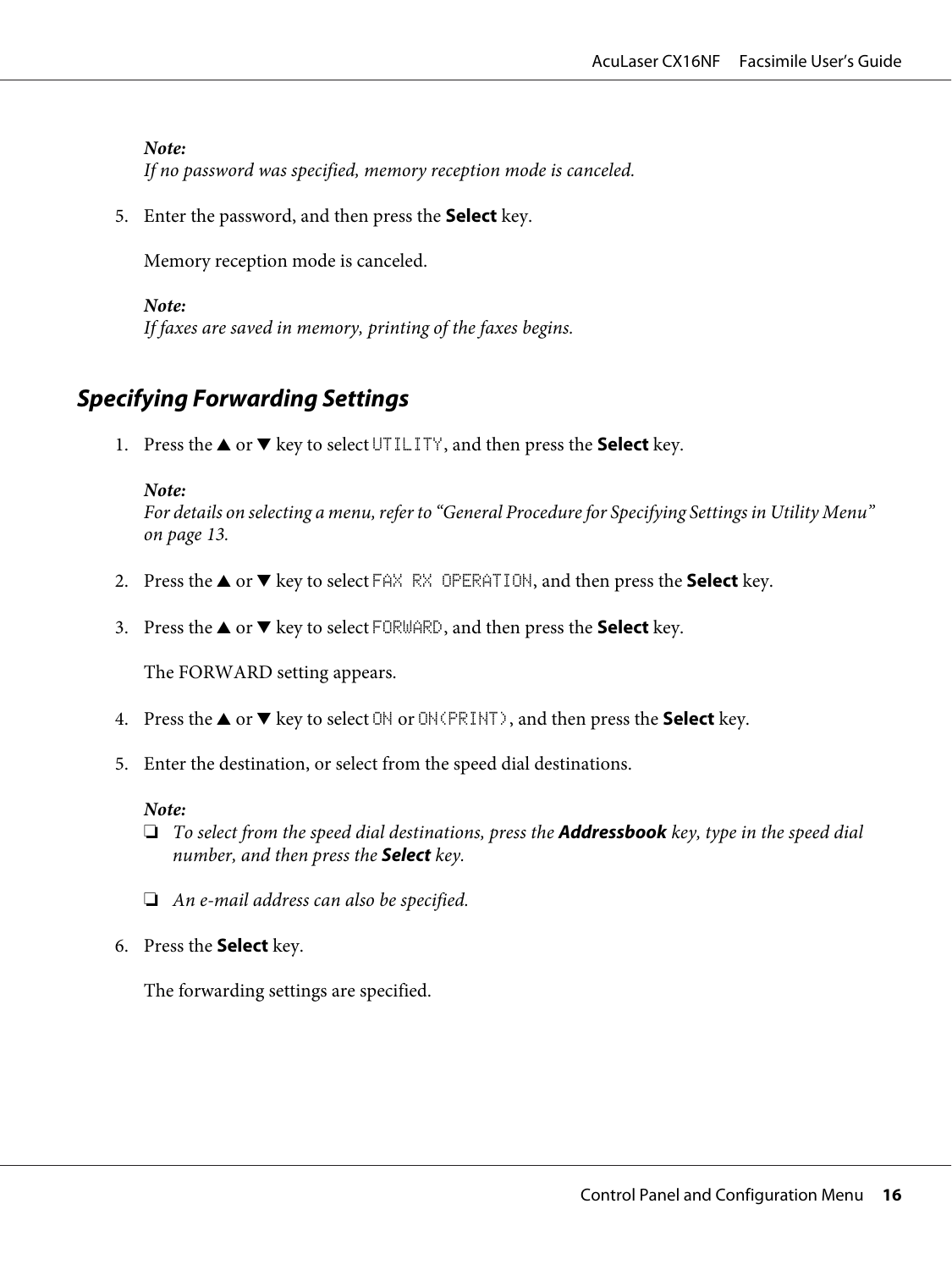# <span id="page-16-0"></span>Chapter 3

# **Sending Faxes**

# **Basic Fax Operation**

This section contains basic information of fax transmission.

*Note:*

*Documents with the following paper sizes can be faxed. Original size: A5/A4/Statement/Letter (when using the original glass) Width: 140 to 216 mm Length: 148 to 500 mm (when using the ADF)*

# **Sending a Fax Using the ADF**

If the ADF is used, original documents containing multiple pages can be automatically scanned.

### *Note:*

- ❏ *Do not load original documents that are bound together, for example, with paper clips or staples.*
- ❏ *Do not load more than 35 sheets; otherwise an original document misfeed or damage to the document or machine may occur.*
- ❏ *If the original document is not loaded correctly, it may not be fed in straight, or an original document misfeed or damage to the document may occur.*
- ❏ *Do not open the ADF cover while documents loaded into the ADF are being scanned.*
- 1. Press the **Fax** key to enter Fax mode.

#### *Note:*

*If the initial mode (*UTILITY *-* MACHINE SETTING *-* INITIAL MODE*) is set to* FAX*, this step can be skipped.*

2. Make sure that there is no document on the original glass.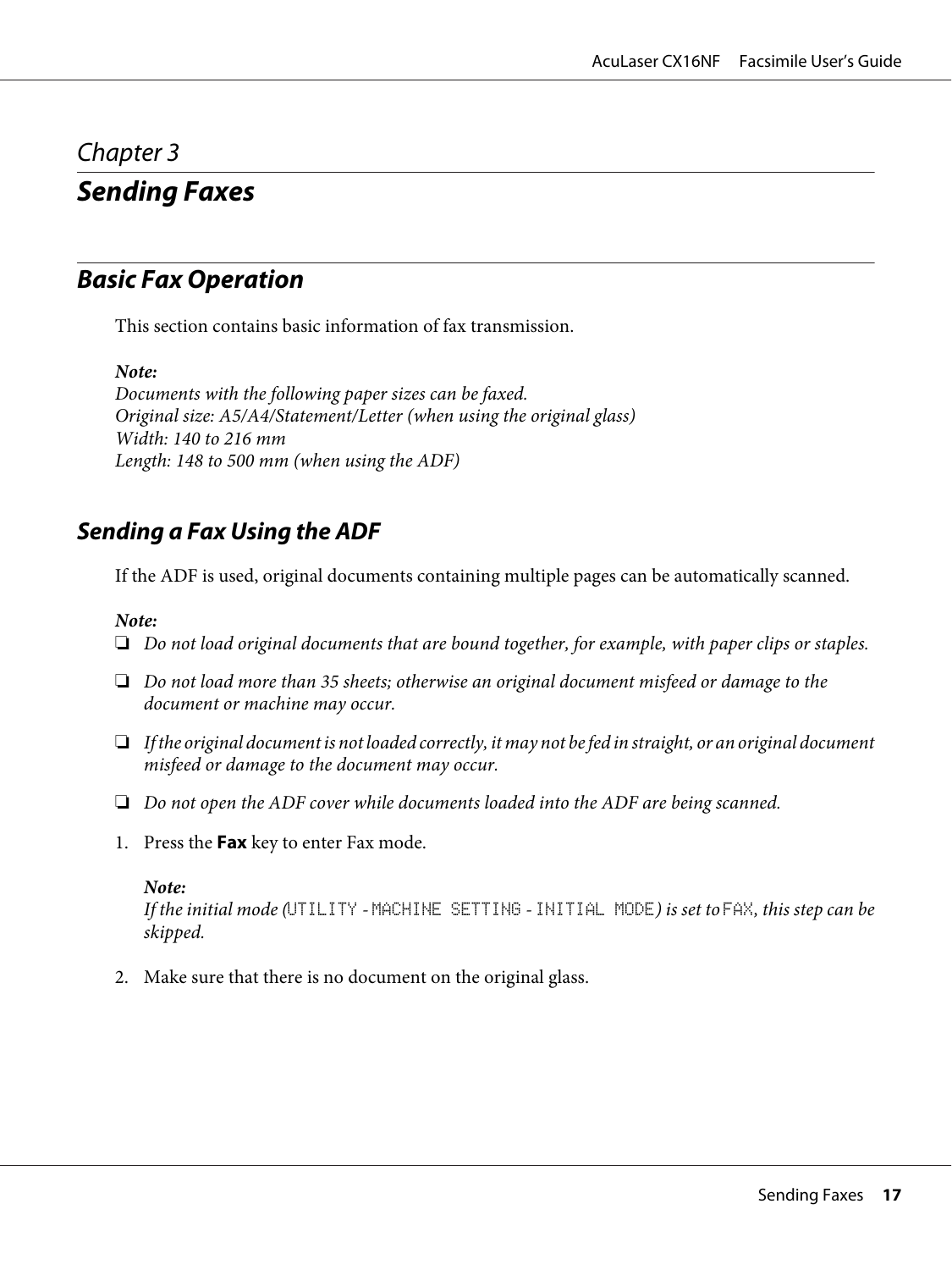3. Put the document into the ADF document feed tray face up.



- 4. Adjust the document guides to the document size.
- 5. Adjust the document image quality.

### *Note:*

*For details on adjusting the document image quality, refer to ["Adjusting the Image Quality" on page](#page-20-0) [21](#page-20-0).*

- 6. Specify the fax number of the recipient in one of the following ways:
	- ❏ Direct dialing
	- ❏ Using the favorite list
	- ❏ Using the Speed Dial function
	- ❏ Using the Group Dial function
	- ❏ Using the Phone Book function
	- ❏ Using the **Redial/Pause** key

# *Note:*

- ❏ *For details on specifying the recipient, refer to ["Specifying a Recipient" on page 22](#page-21-0). For details on using the* **Redial/Pause** *key, refer to ["Using the Redial Function" on page 27.](#page-26-0)*
- ❏ *A transmission can also be sent to multiple recipients with the Broadcast function. For details on sending a broadcast transmission, refer to ["Sending a Fax to Multiple Recipients \(Broadcast](#page-26-0) [Transmission\)" on page 27.](#page-26-0)*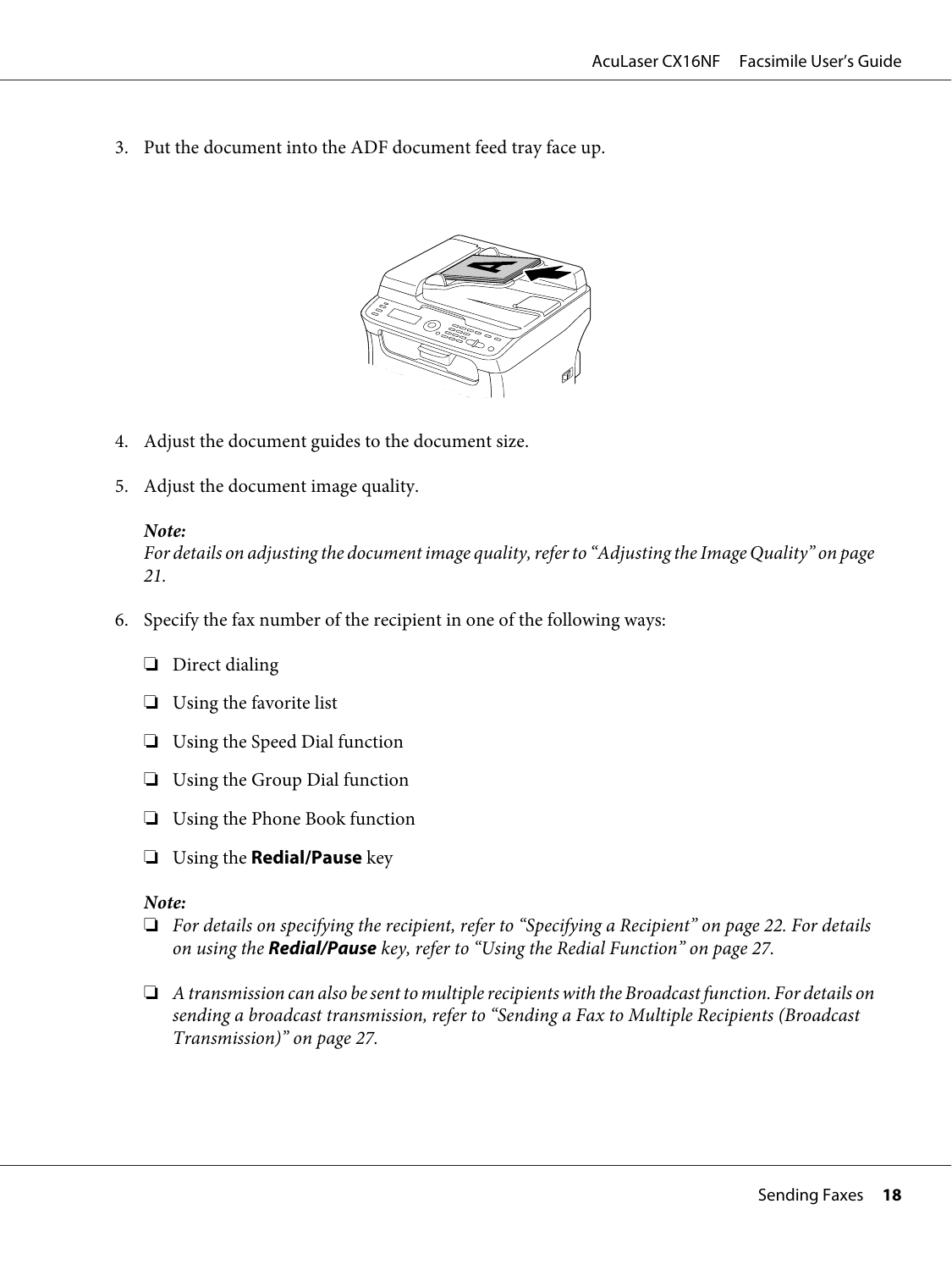### <span id="page-18-0"></span>7. Press the **Start** key.

The document is scanned, and then the fax is sent.

#### *Note:*

- ❏ *To stop the transmission, press the* **Stop/Reset** *key. A message appears, requesting confirmation to cancel the setting. Select* YES*, and then press the* **Select** *key.*
- ❏ *If the fax could not be sent (for example, because the line was busy), the automatic redial function will try sending the transmission again. If the fax could not be sent with the automatic redial function, a TX Result Report can be printed. For details, refer to ["TX RESULT REPORT" on page 64.](#page-63-0)*
- ❏ *If you want to cancel a scanned document queued for transmission or a fax waiting to be redialed, select* CANCEL RESERV. *from the menu. For details, refer to ["Canceling a Queued](#page-35-0) [Transmission" on page 36.](#page-35-0)*
- ❏ *If memory is nearly full, scanning of the document is stopped and a message appears, allowing you to select whether to start the transmission or cancel that transmission job. If the selection is made to cancel the job, the pages of the document that have been scanned for that job are deleted. If the selection is made to begin the transmission, transmission begins. After the scanned pages have been sent, scanning of the document starts again.*

# **Sending a Fax Using the Original Glass**

1. Press the **Fax** key to enter Fax mode.

#### *Note:*

*If the initial mode (*UTILITY *-* MACHINE SETTING *-* INITIAL MODE*) is set to* FAX*, this step can be skipped.*

2. Remove all documents from the ADF.

#### *Note:*

*If you are using the original glass to scan, do not load any documents into the ADF.*

- 3. Lift to open the ADF cover.
- 4. Place the original document face down on the original glass and align the document on the scales above and to the left of the original glass.
- 5. Gently close the ADF cover.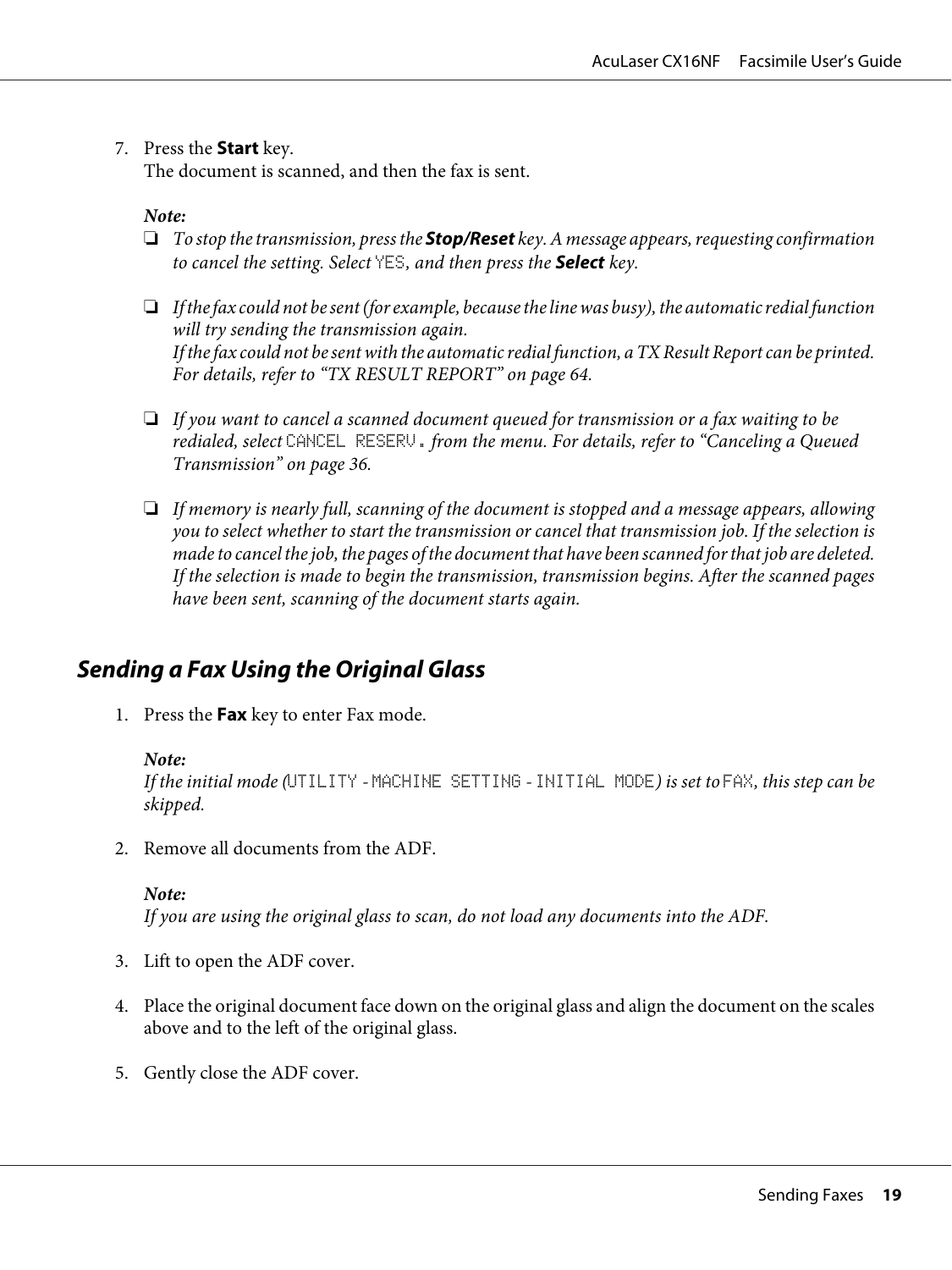*Closing it too quickly may cause the document to move on the original glass.*

6. Adjust the document image quality.

#### *Note:*

*For details on adjusting the document image quality, refer to ["Adjusting the Image Quality" on page](#page-20-0) [21](#page-20-0).*

- 7. Specify the fax number of the recipient in one of the following ways:
	- ❏ Direct dialing
	- ❏ Using the favorite list
	- ❏ Using the Speed Dial function
	- ❏ Using the Group Dial function
	- ❏ Using the Phone Book functions
	- ❏ Using the **Redial/Pause** key

#### *Note:*

- ❏ *For details on specifying the recipient, refer to ["Specifying a Recipient" on page 22](#page-21-0). For details on using the* **Redial/Pause** *key, refer to ["Using the Redial Function" on page 27.](#page-26-0)*
- ❏ *A transmission can also be sent to multiple recipients with the Broadcast function. For details on sending a broadcast transmission, refer to ["Sending a Fax to Multiple Recipients \(Broadcast](#page-26-0) [Transmission\)" on page 27.](#page-26-0)*

#### 8. Press the **Start** key.

A screen appears, requesting confirmation of the scanning area.

9. To scan the displayed scanning area, press the **Select** key. The document is scanned.

#### *Note:*

*To change the displayed scanning area, press the* ▲ or ▼ *key, select the desired scanning area. Press the* **Select** *key again to start scanning.*

10. To scan multiple pages from the original glass, check that the message NEXT PAGE? appears, replace the document, and then press the **Select** key. When scanning of the document is finished, press the **Start** key.

The document is scanned, and then the fax is sent.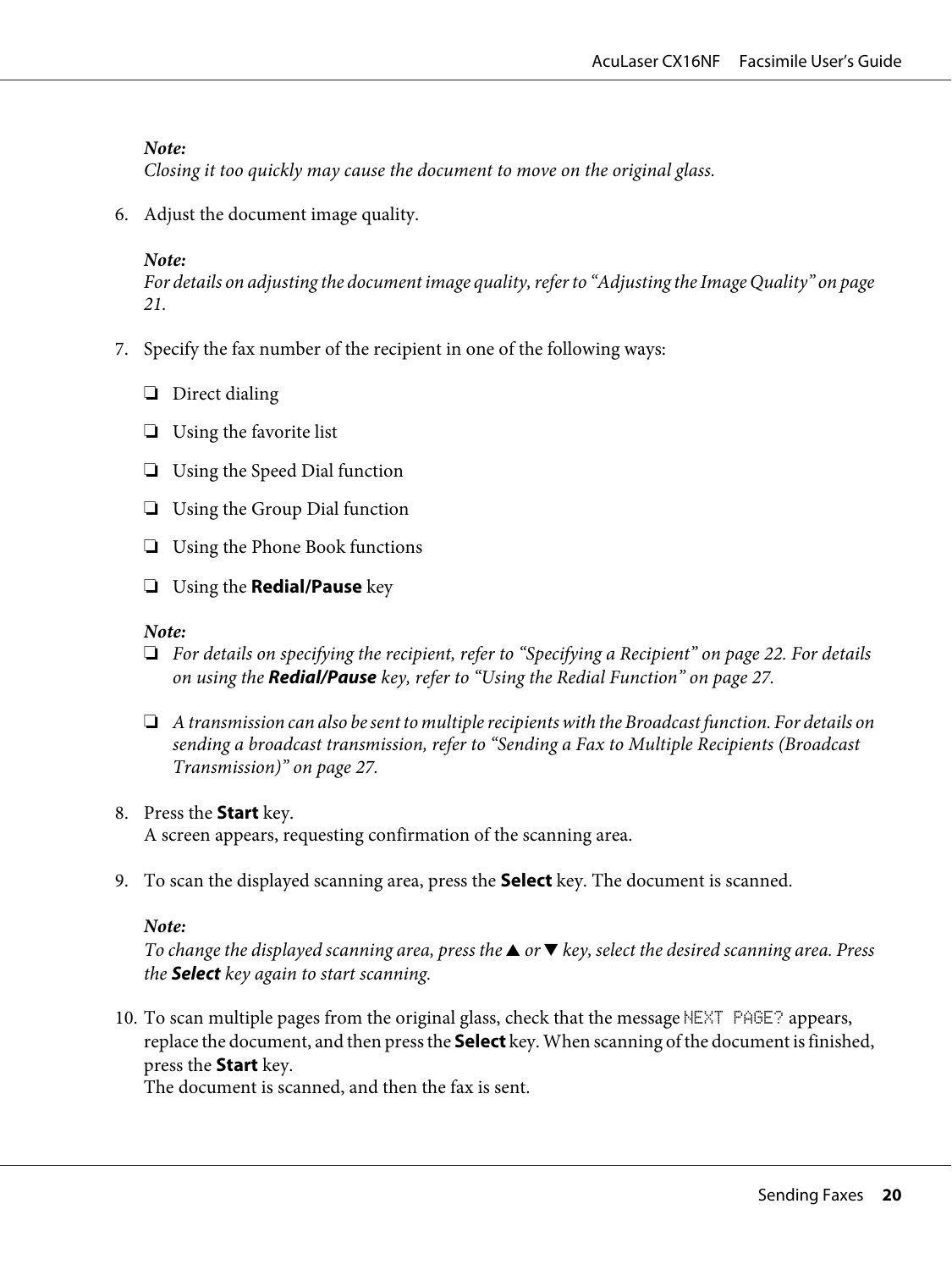- <span id="page-20-0"></span>❏ *To stop the transmission, press the* **Stop/Reset** *key. A message appears, requesting confirmation to cancel the setting. Select* YES*, and then press the* **Select** *key.*
- ❏ *If the fax could not be sent (for example, because the line was busy), the automatic redial function will try sending the transmission again. If the fax could not be sent with the automatic redial function, a TX Result Report can be printed. For details, refer to ["TX RESULT REPORT" on page 64.](#page-63-0)*
- ❏ *If you want to cancel a scanned document queued for transmission or a fax waiting to be redialed, select* CANCEL RESERV. *from the menu. For details, refer to ["Canceling a Queued](#page-35-0) [Transmission" on page 36.](#page-35-0)*
- ❏ *If memory is nearly full, scanning of the document is stopped and a message appears, allowing you to select whether to start the transmission or cancel that transmission job. If the selection is made to cancel the job, the pages of the document that have been scanned for that job are deleted. If the selection is made to begin the transmission, transmission begins. After the scanned pages have been sent, scanning of the document starts again.*

# **Adjusting the Image Quality**

The image quality of a document can be adjusted before it is sent as a fax.

# **Adjusting the Resolution**

1. Press the  $\triangle$  or  $\nabla$  key to select the current fax image quality, and then press the **Select** key.

#### *Note:*

STD/TEXT*,* FINE/TEXT*,* S-FINE/TEXT*,* STD/PHOTO*,* FINE/PHOTO *or* S-FINE/PHOTO *may appear, depending on the setting selected for FAX TX OPERATION in the UTILITY menu.*

- 2. Check that QUALITY(ORIGINAL) is selected, and then press the **Select** key.
- 3. Press the  $\blacktriangle$  or  $\nabla$  key to select the fax resolution, and then press the **Select** key. The resolution is adjusted.

*Note: Select the resolution appropriate for the document.*

❏ STD/TEXT*: Select this setting for documents containing handwriting or for computer printouts.*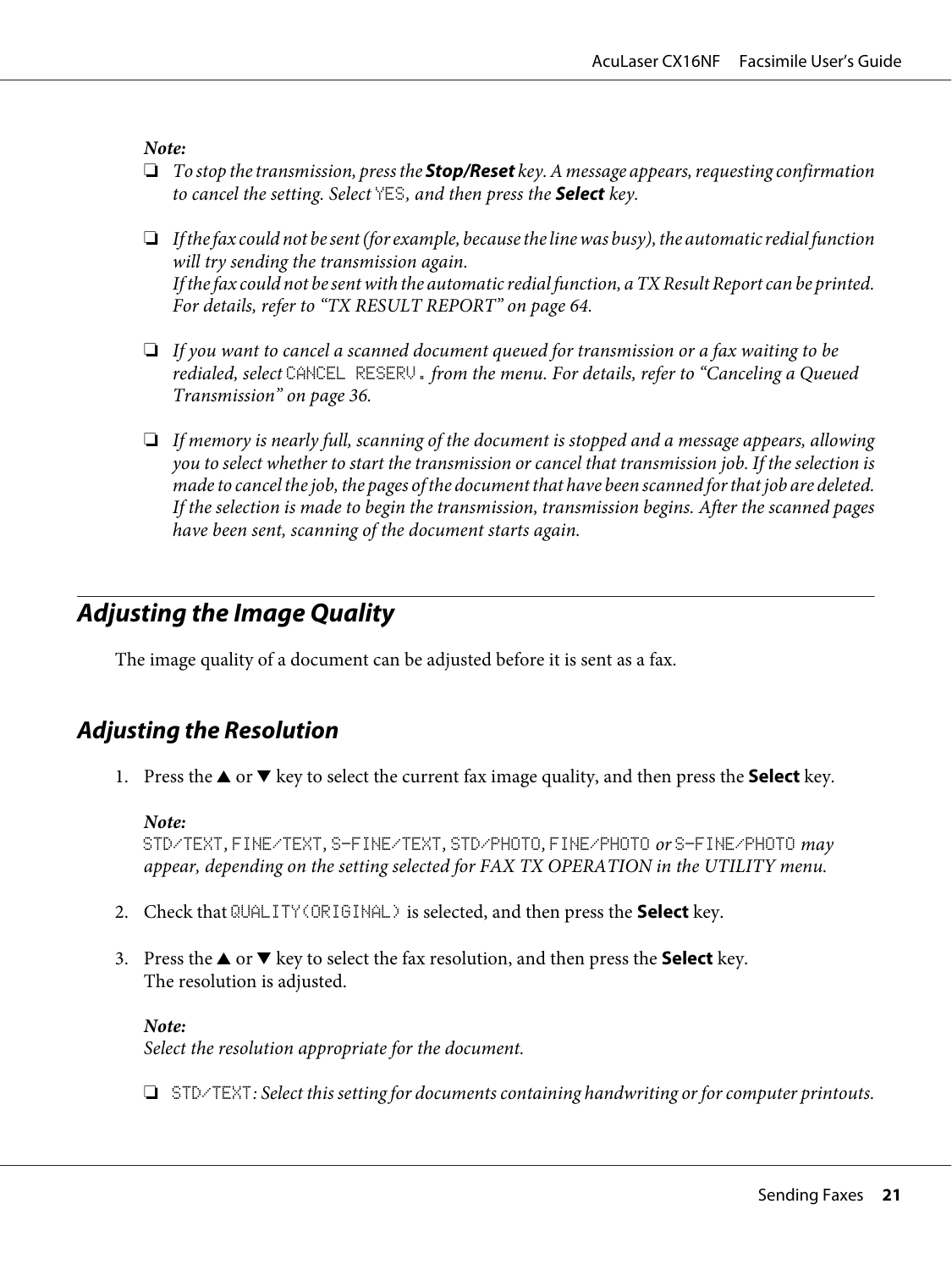- <span id="page-21-0"></span>❏ FINE/TEXT*: Select this setting for documents containing small print.*
- ❏ S-FINE/TEXT*: Select this setting for documents containing small print, such as newspapers, and documents containing detailed illustrations.*
- ❏ STD/PHOTO*: Select this setting for photo documents containing regular photos.*
- ❏ FINE/PHOTO*: Select this setting for photo documents containing fine images.*
- ❏ S-FINE/PHOTO*: Select this setting for photo documents containing finer images.*

*The resolution returns to the default setting after the document is scanned with a normal transmission or after transmission after manual transmission. The default setting can be changed. This is useful for specifying a frequently used resolution setting as the default. For details, refer to the Printer/Copier/Scanner User's Guide.*

# **Adjusting the Scan Density**

1. Press the  $\triangle$  or  $\nabla$  key to select the current fax image quality, and then press the **Select** key.

#### *Note:*

STD/TEXT*,* FINE/TEXT*,* S-FINE/TEXT*,* STD/PHOTO*,* FINE/PHOTO *or* S-FINE/PHOTO *may appear, depending on the setting selected for FAX TX OPERATION function in the UTILITY menu.*

- 2. Press the  $\triangle$  or  $\nabla$  key to select DENSITY, and then press the **Select** key.
- 3. Press the  $\blacktriangleleft$  or  $\blacktriangleright$  key to select the scan density, and then press the **Select** key. The scan density is adjusted.

# **Specifying a Recipient**

The recipients can be specified in any of the following ways.

- ❏ Direct dialing: Directly type in the fax number.
- ❏ Using the favorite list: Recall a speed dial destination or group dial destination registered on the favorite list.
- ❏ Using the Speed Dial function: Specify a recipient registered with a speed dial.
- ❏ Using group dial numbers: Recall a registered group dial destination.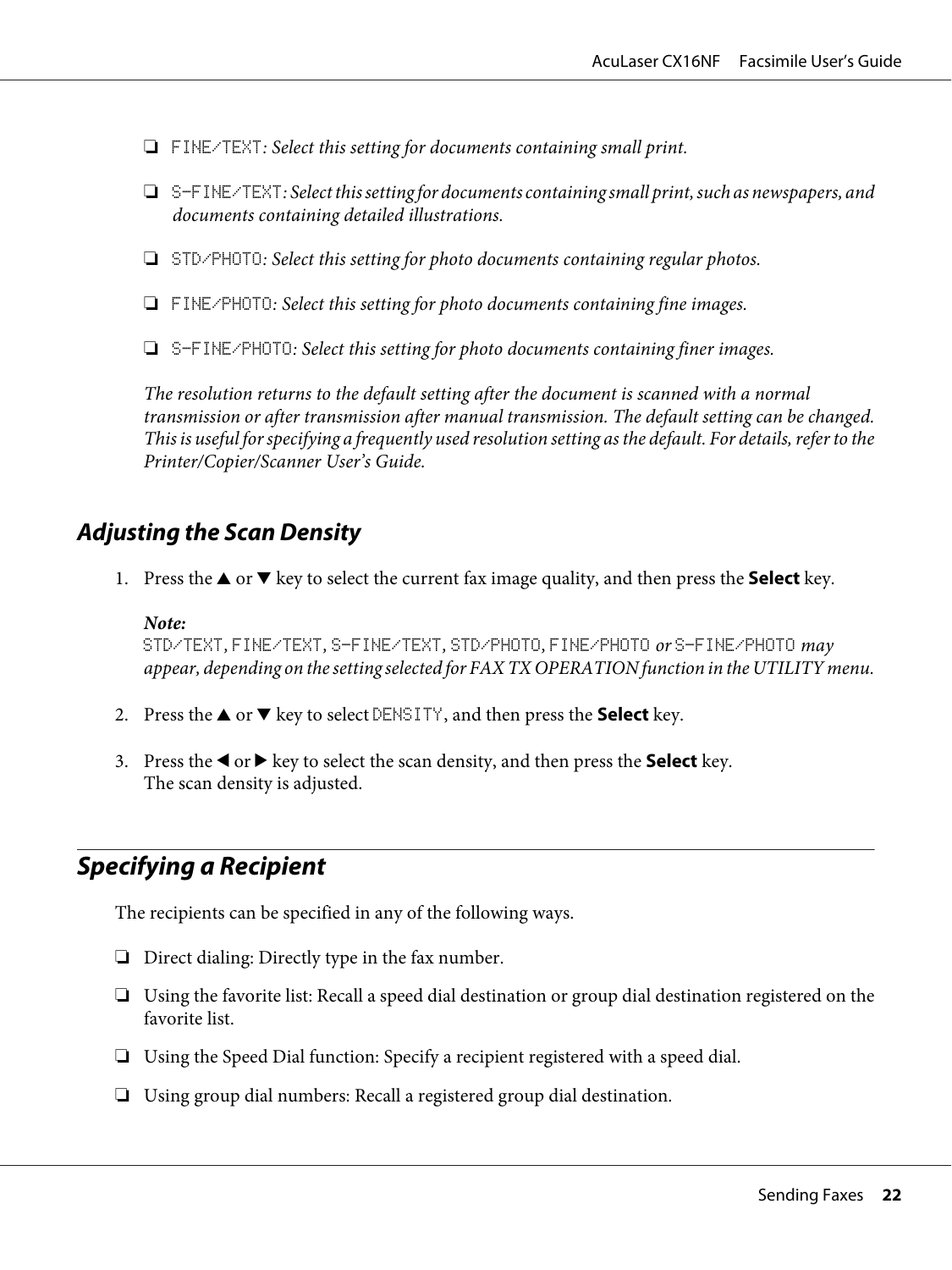- <span id="page-22-0"></span>❏ Using the phone book functions: List or search for recipients registered as speed dial numbers or group dial numbers, and then select a recipient.
- ❏ Using the **Redial/Pause** key: Specify the number of the recipient dialed last.

# **Directly Entering a Fax Number**

1. Use the numeric keypad to type in the fax number for the recipient.

### *Note:*

- ❏ *The keys that can be used to enter the fax number are: the number keys (0 through 9), and #. If the* **Redial/Pause** *key is pressed while entering the fax number, a 2.5-second pause is added. A pause appears as* P *in the message window.*
- ❏ *If the machine is connected to a PBX line and the prefix number (outside line access number) has been specified in the* COMM. SETTING*, enter "#" to dial the outside line access number automatically.*
- ❏ *To erase the entered number, hold down the* **Back** *key for about one second, or press the* **Stop/ Reset** *key.*
- 2. Press the **Select** key.
- 3. Press the  $\blacktriangle$  or  $\nabla$  key to select FINISH, and then press the **Select** key.

The destination is specified.

*Note:*

*To erase the selected destinations, press the* **Stop/Reset** *key.*

# **Using the Favorite List**

If frequently specified speed dial destinations and group dial destinations are registered in the favorite list, press the **Addressbook** key, and then press the  $\triangle$  or  $\nabla$  key to quickly select the desired destination.

#### *Note:*

*The destination must have been previously registered on the favorite list. For details, refer to ["Registering](#page-52-0) [Destinations in the Favorite List" on page 53](#page-52-0).*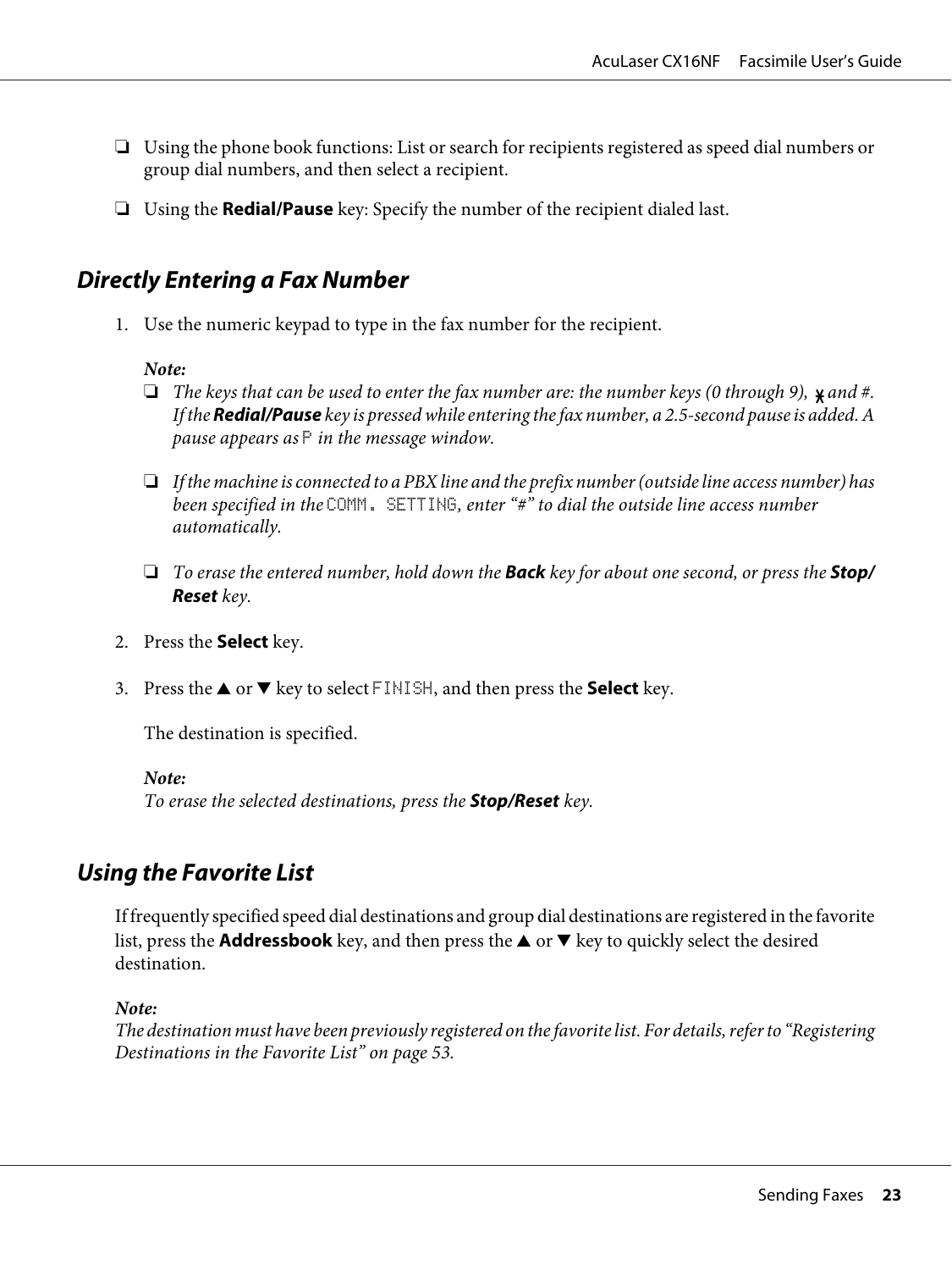<span id="page-23-0"></span>1. Press the **Addressbook** key.

*Note:*

*The* **Addressbook** *key can be used if the main screen or* Can Use AddressBook *is displayed.*

2. Press the  $\triangle$  or  $\nabla$  key to select the desired destination, and then press the **Select** key.

#### *Note:*

*If a destination was incorrectly selected, press the* **Back** *key, press the* **Addressbook** *key, and then select the correct destination.*

- 3. When EDIT=Select appears, press the **Select** key again.
- 4. Press the  $\triangle$  or  $\nabla$  key to select FINISH, and then press the **Select** key.

The destination is specified.

#### *Note:*

❏ *If a group dial destination was selected, multiple destinations are specified.*

❏ *To erase the selected destinations, press the* **Stop/Reset** *key.*

# **Using the Speed Dial Function**

If a recipient has been registered with a speed dial number, the recipient's fax number can be dialed simply by pressing a speed dial number key.

#### *Note:*

*The recipient must have been registered with a speed dial in advance. For details, refer to ["Registering a](#page-54-0) [Speed Dial Destination" on page 55.](#page-54-0)*

1. Press the **Addressbook** key 2 times.

*Note: The* **Addressbook** *key can be used if the main screen or* Can Use AddressBook *is displayed.*

2. Use the keypad to type in the speed dial number (1-220), and then press the **Select** key.

*Note:*

❏ *If a number was incorrectly entered, press the* **Back** *key, and then type in the correct number of the speed dial destination.*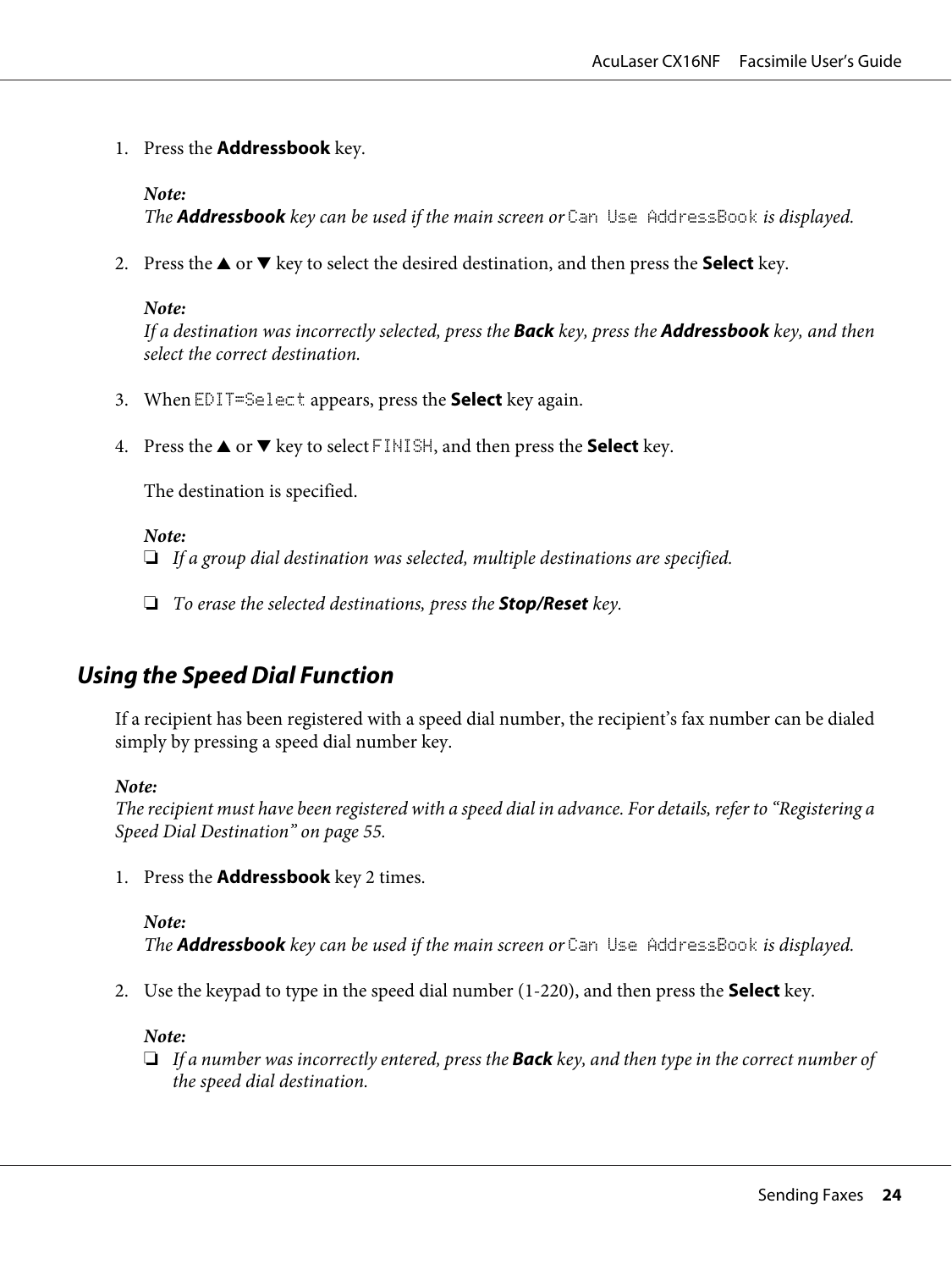- <span id="page-24-0"></span>❏ *If the entered speed dial number is not registered with a fax number, the message* NOT FAX NO. *appears. In addition, if the entered speed dial number is not registered with a recipient, the message* NOT REGISTERED! *appears. Enter a speed dial number registered with a fax number.*
- 3. When EDIT=Select appears, press the **Select** key again.
- 4. Press the  $\triangle$  or  $\nabla$  key to select FINISH, and then press the **Select** key.

The destination is specified.

*Note:*

*To erase the selected destinations, press the* **Stop/Reset** *key.*

# **Using the List Function of the Phone Book**

If a recipient is registered with a speed dial number or a group dial number, the recipient can be found by using the List or Search function of the phone book.

Follow the procedure described below to search using the List function of the phone book.

1. Press the **Addressbook** key 4 times.

*Note: The* **Addressbook** *key can be used if the main screen or* Can Use AddressBook *is displayed.*

- 2. Check that LIST is selected, and then press the **Select** key. The list of programmed speed dial numbers and group dial numbers is displayed.
- 3. Press the  $\triangle$  or  $\nabla$  key to select the desired destination, and then press the **Select** key.

*Note:*

*If a destination was incorrectly selected, press the* **Back** *key, and then perform the operation again from step 1.*

- 4. When EDIT=Select appears, press the **Select** key again.
- 5. Press the  $\triangle$  or  $\nabla$  key to select FINISH, and then press the **Select** key.

#### *Note:*

*To erase the selected destinations, press the* **Stop/Reset** *key.*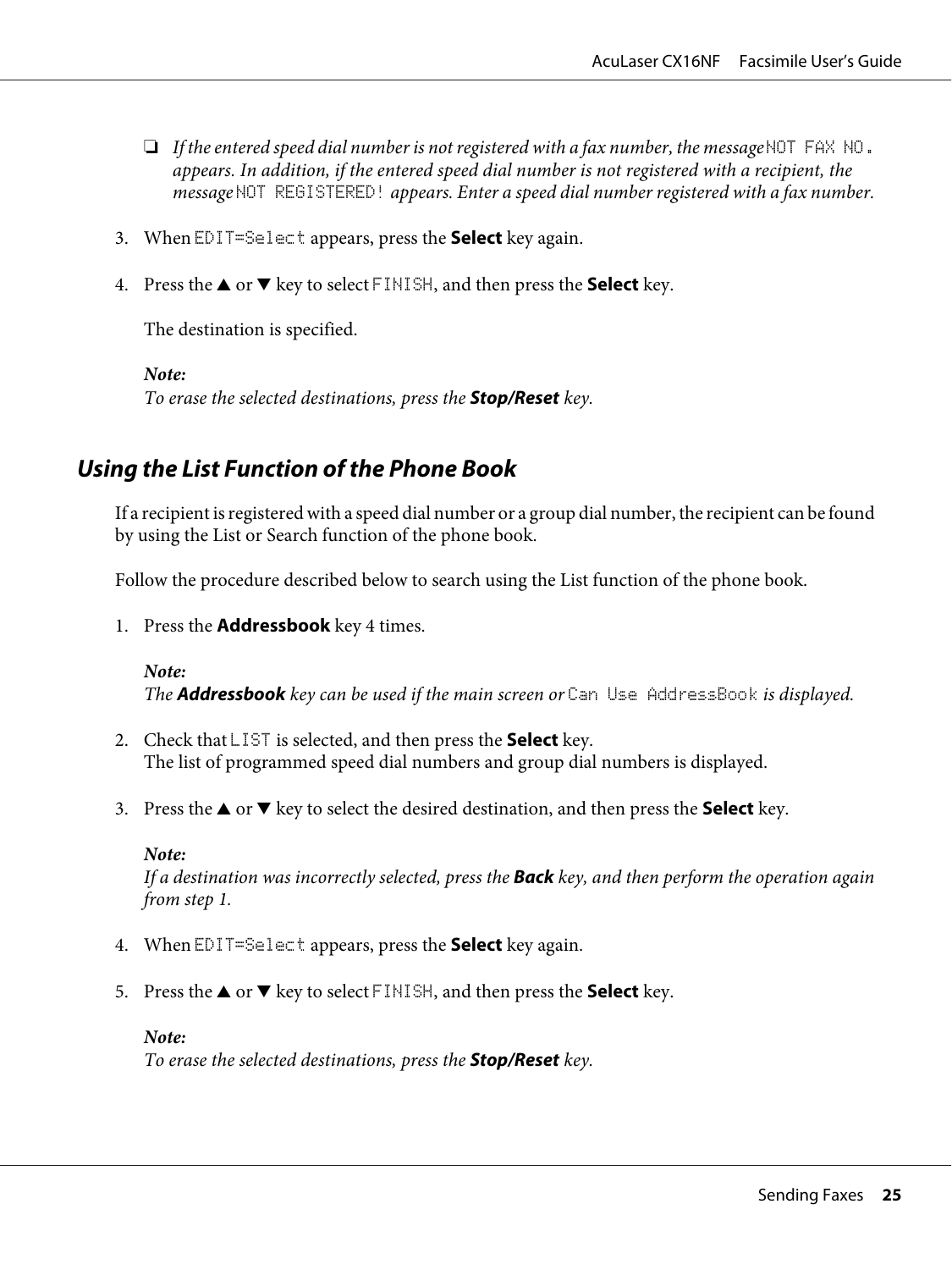# <span id="page-25-0"></span>**Using the Search Function of the Phone Book**

If a recipient is registered with a speed dial number or a group dial number, the recipient can be found by using the List or Search function of the phone book.

Follow the procedure described below to search using the Search function of the phone book.

1. Press the **Addressbook** key 4 times.

#### *Note:*

*The* **Addressbook** *key can be used if the main screen or* Can Use AddressBook *is displayed.*

- 2. Press the  $\triangle$  or  $\nabla$  key to select SEARCH, and then press the **Select** key. A screen appears, allowing you to enter the text to be searched for.
- 3. Using the keypad, enter the first few characters of the name programmed for the desired recipient.

#### *Note:*

- ❏ *Enter the name programmed in the speed dial number or the group dial number. For details on entering text, refer to ["Entering Text" on page 74.](#page-73-0)*
- ❏ *Text up to 10 characters long can be entered.*
- 4. Press the **Select** key.

The number of names beginning with the text entered in step 3 is displayed.

#### *Note:*

If no names beginning with the entered text are found, **NOT** FOUND is displayed.

5. Press the  $\triangle$  or  $\nabla$  key to select the desired destination, and then press the **Select** key.

#### *Note:*

*If the desired recipient name does not appear in the search results, press the* **Back** *key twice to return to the screen allowing you to enter the text to be searched for, and then try searching for different text.*

- 6. When EDIT=Select appears, press the **Select** key again.
- 7. Press the  $\triangle$  or  $\nabla$  key to select FINISH, and then press the **Select** key.

#### *Note:*

*To erase the selected destinations, press the* **Stop/Reset** *key.*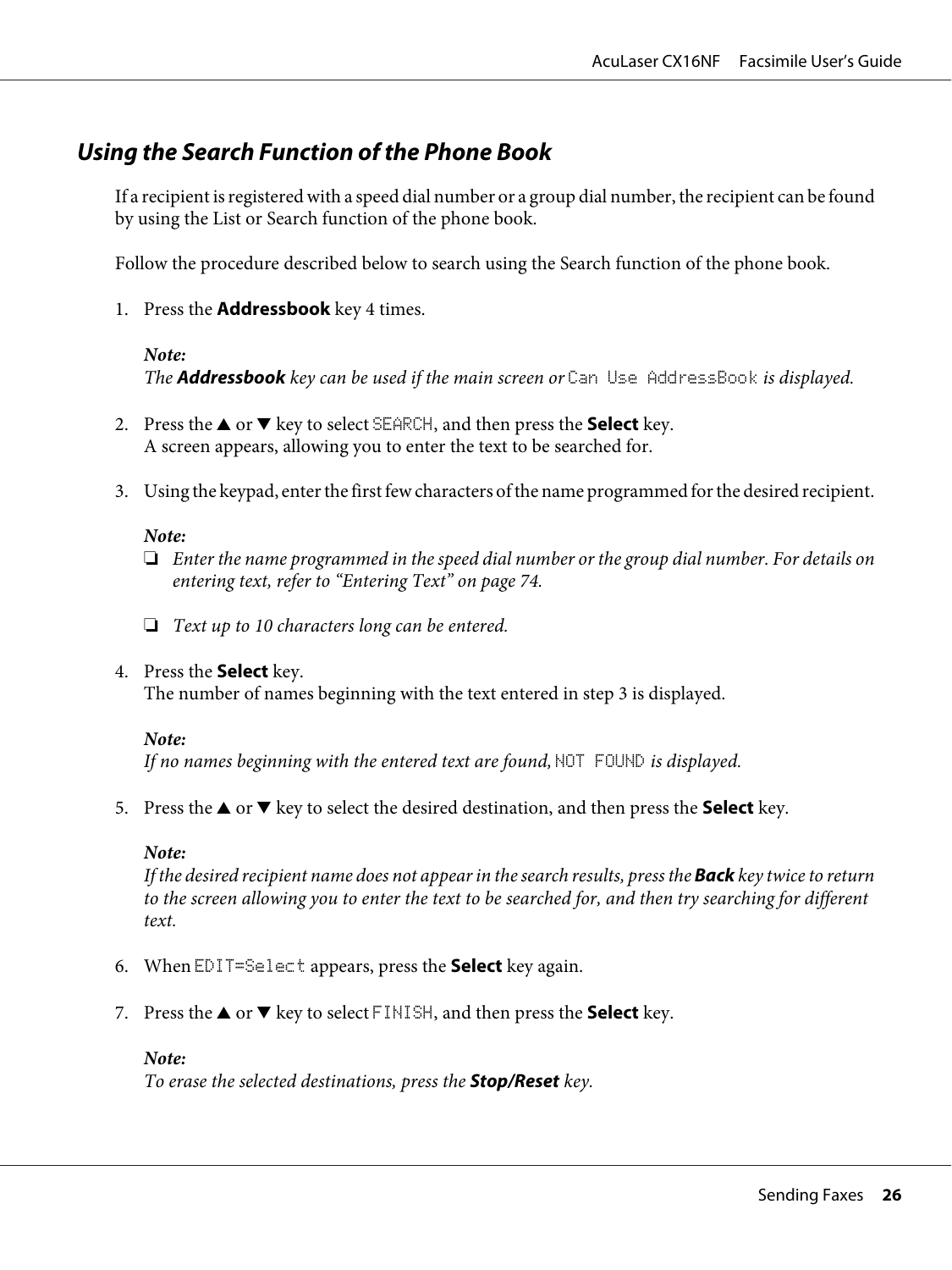# <span id="page-26-0"></span>**Using the Redial Function**

To send a fax to the last number dialed, press the **Redial/Pause** key to recall the fax number.

1. Press the **Redial/Pause** key. Check that the desired fax number appears in the message window.

# **Specifying Multiple Recipients**

A fax can be sent to multiple recipients in a single transmission. There are two methods for sending a fax to multiple recipients in a single transmission.

- ❏ Using group dial function
- ❏ Using Broadcast function

# **Sending a Fax to Multiple Recipients (Broadcast Transmission)**

Directly type in multiple destinations, or select from the favorite list, speed dial destinations or address book.

# *Note:*

❏ *A maximum of 236 destinations can be specified at one time.*

- ❏ *With the transmission result report, you can check whether the fax was sent to all recipients. For details on the transmission result report, refer to ["Checking the Transmission/Reception Result From](#page-62-0) [the Message Window" on page 63](#page-62-0) and ["About the Reports and Lists" on page 63.](#page-62-0)*
- 1. Position the document to be faxed.
- 2. If desired, adjust the image quality.

#### *Note:*

*The document image quality can be adjusted. For details, refer to ["Adjusting the Image Quality" on](#page-20-0) [page 21.](#page-20-0)*

- 3. Specify the fax number of the recipient.
	- ❏ Direct dialing: Enter the fax number of the recipient directly using the keypad. Press the **Select** key.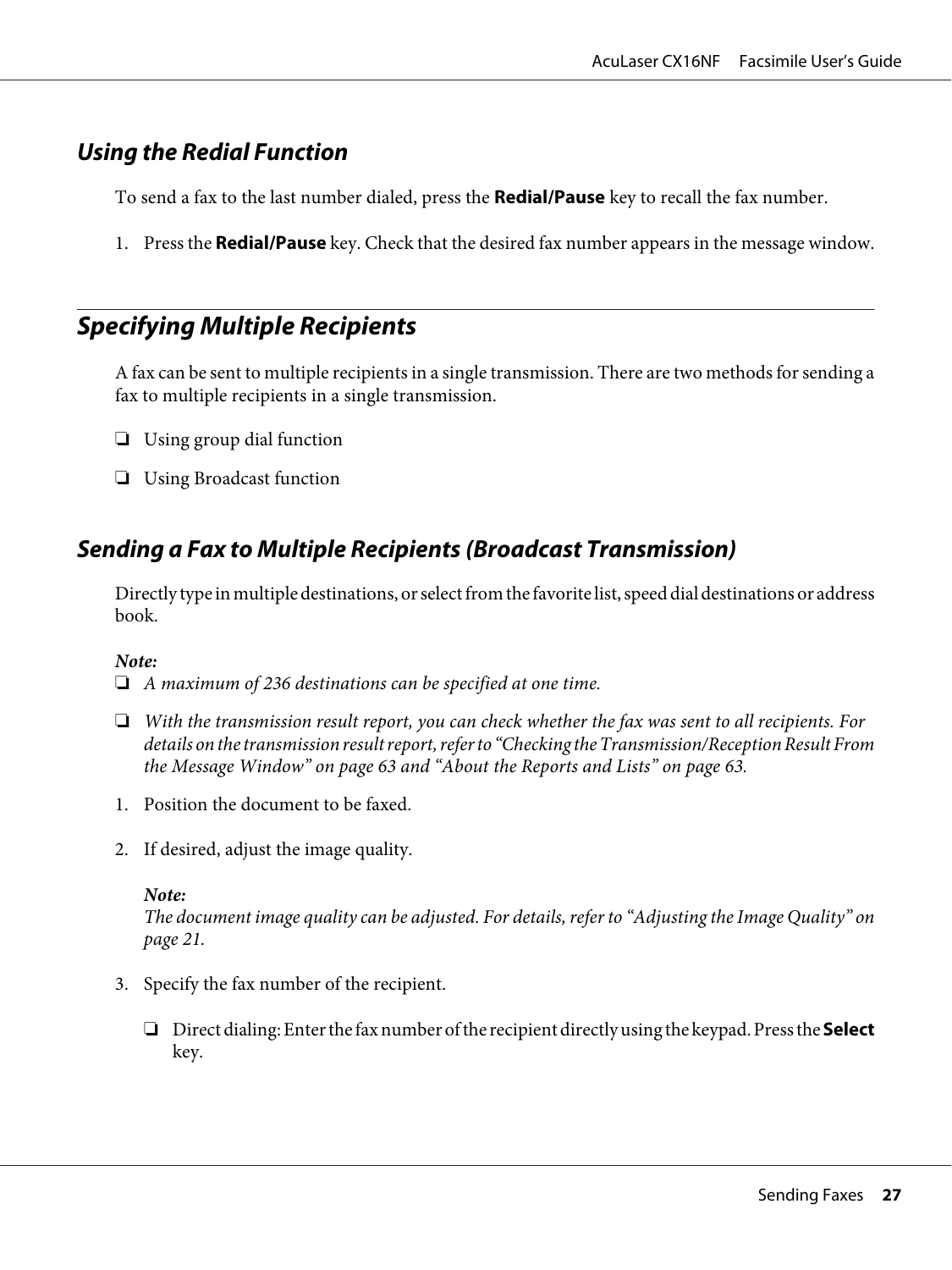- ❏ Using the favorite list (including group dial destinations): Press the **Addressbook** key, press the  $\blacktriangle$  or  $\nblacktriangledown$  key to select the number of the desired speed dial or group dial destination, and then press the **Select** key. Then, press the **Select** key again.
- ❏ Using speed dial numbers: Press the **Addressbook** key 2 times, use the keypad to type in the number of the desired speed dial destination, and then press the **Select** key. Then, press the **Select** key again.
- ❏ Using group dial numbers: Press the **Addressbook** key 3 times, use the keypad to type in the number of the desired group dial destination, and then press the **Select** key. Then, press the **Select** key again.
- ❏ Using the address book: Press the **Addressbook** key 4 times, and then use the List function or Search function to search for the desired destination. (For details, refer to ["Using the List](#page-24-0) [Function of the Phone Book" on page 25](#page-24-0) or ["Using the Search Function of the Phone Book" on](#page-25-0) [page 26](#page-25-0).) Then, press the **Select** key.
- 4. To add a destination, check that ADD is selected, and then press the **Select** key. Repeat step 3 until all desired destinations are specified.
	- ❏ To finish specifying destinations, select FINISH, and then press the **Select** key.
	- ❏ To check the specified destinations, select CHECK/EDIT. After checking the destinations, press the **Back** key.
	- **□** To delete a destination, press the **A** or  $\blacktriangledown$  key to select the destination to be deleted after selecting CHECK/EDIT to check the destinations, and then press the **Stop/Reset** key. When a message appears, requesting confirmation to delete the destination, select YES, and then press the **Select** key to delete the destination. After the destination is deleted, press the **Back** key.

*The* **Addressbook** *key can be used if* Can Use AddressBook *is displayed.*

5. Press the **Start** key.

The document is scanned, and then the fax is sent.

# *Note:*

*To stop the transmission, press the* **Stop/Reset** *key. A message appears, requesting confirmation to cancel the setting. Select* YES*, and then press the* **Select** *key. If this is done, all selected recipients are cleared.*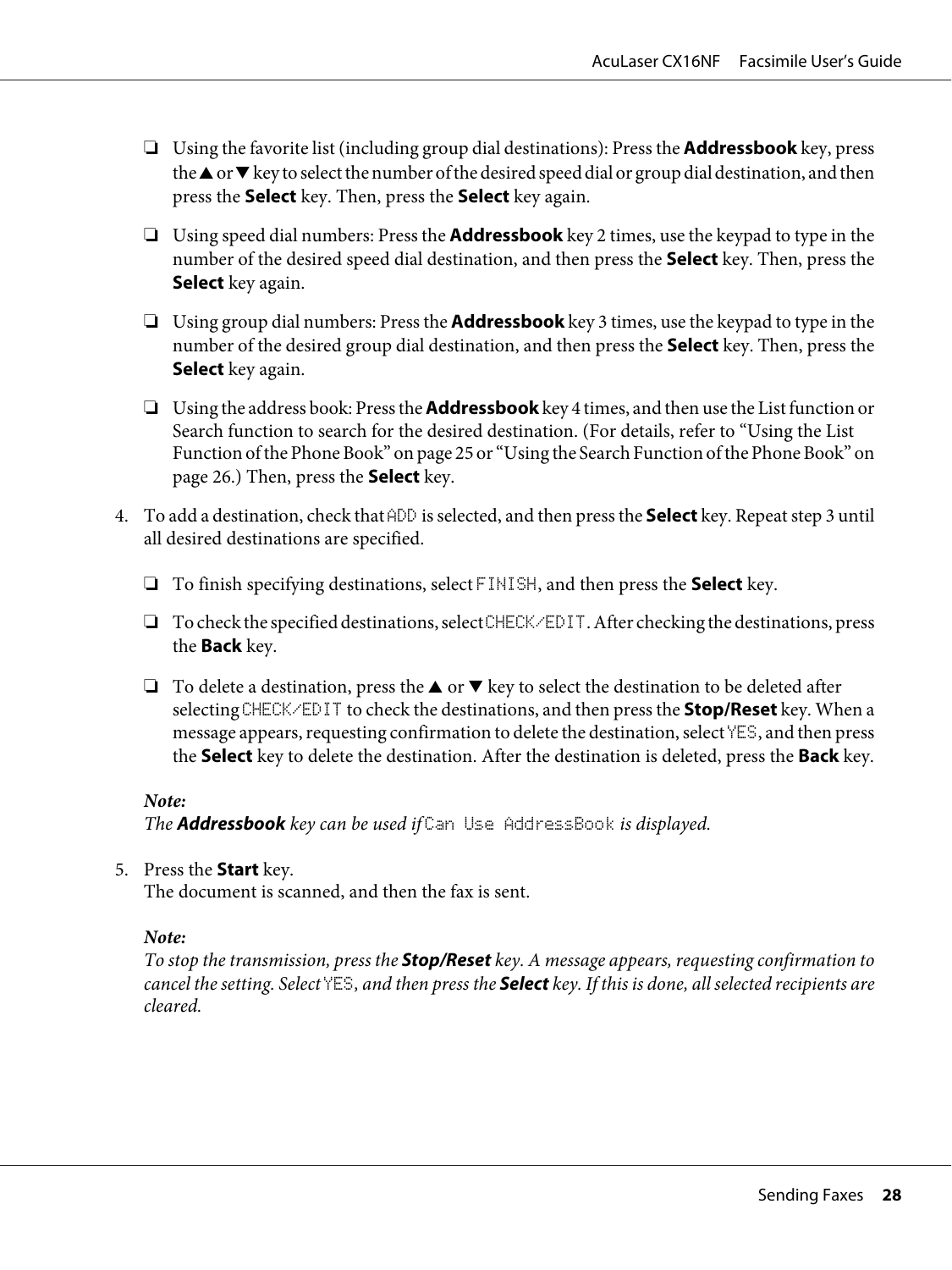# <span id="page-28-0"></span>**Sending a Fax to Multiple Recipients (Group Dial)**

Multiple destinations can be selected with a group dial destination.

# *Note:*

*Multiple destinations must have been previously registered with a group dial destination. For details, refer to ["Registering a Group Dial Destination" on page 58](#page-57-0).*

1. Press the **Addressbook** key 3 times.

# *Note:*

*The* **Addressbook** *key can be used if the main screen or* Can Use AddressBook *is displayed.*

2. Use the keypad to type in the group dial number (1-20), and then press the **Select** key.

# *Note:*

- ❏ *If a number was incorrectly entered, press the* **Back** *key, and then type in the correct number of the group dial destination.*
- ❏ *If the entered group dial number is not registered with a fax number, the message* NOT FAX NO. *appears. In addition, if the entered group dial number is not registered with a recipient, the message* NOT REGISTERED! *appears. Enter a group dial number registered with a fax number.*
- 3. When EDIT=Select appears, press the **Select** key again.
- 4. Press the  $\triangle$  or  $\nabla$  key to select FINISH, and then press the **Select** key.

# *Note:*

*To erase the selected destinations, press the* **Stop/Reset** *key.*

# 5. Press the **Start** key.

The document is scanned, and then the fax is sent.

# *Note:*

*To stop the transmission, press the* **Stop/Reset** *key. A message appears, requesting confirmation to cancel the setting. Select* YES*, and then press the* **Select** *key. If this is done, all selected recipients are cleared.*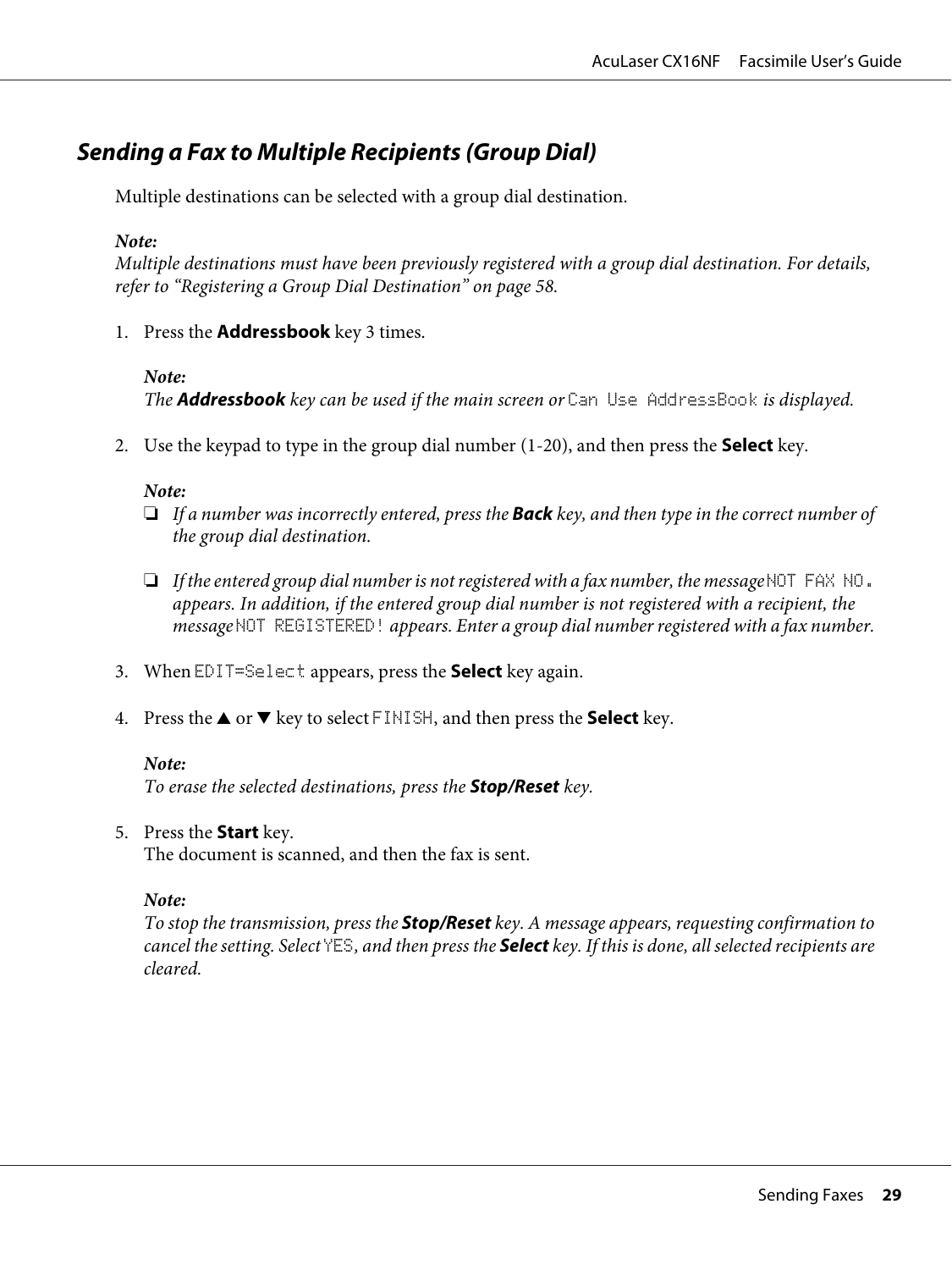# <span id="page-29-0"></span>**Sending a Fax at a Specified Time (Timer Transmission)**

A document can be scanned and stored in memory to be sent at a specified time. This feature is convenient for sending faxes at discounted calling times.

### *Note:*

- ❏ *When sending multiple documents together to a single destination at a specified time, batch transmission is useful since only a single connection is required.*
- ❏ *If the machine is not programmed with the current time, the fax cannot be sent at the specified time. For details on specifying the time, refer to the Printer/Copier/Scanner User's Guide.*
- ❏ *Timer transmission can be combined with broadcast transmission.*
- 1. Position the document to be faxed.
- 2. If desired, adjust the image quality.

#### *Note:*

*The document image quality can be adjusted. For details, refer to ["Adjusting the Image Quality" on](#page-20-0) [page 21.](#page-20-0)*

- 3. Press the  $\triangle$  or  $\nabla$  key to select TIMER TX, and then press the **Select** key. The TIMER TX SETTING screen appears.
- 4. Using the keypad, enter the desired transmission time, and then press the **Select** key.

#### *Note:*

❏ *The time is set in the 24-hour format.*

- ❏ *If you want to correct the time, press the* **Back** *key, and then enter the correct time.*
- 5. Specify the fax number of the recipient.

#### *Note:*

- ❏ *Refer to ["Specifying a Recipient" on page 22](#page-21-0).*
- ❏ *To send a broadcast transmission to multiple destinations, refer to "Sending a Fax at a Specified Time (Timer Transmission)*" on page 30. After all recipients have been specified, press the **Start** *key to begin scanning. After scanning is finished, the machine with enter a standby state.*
- ❏ *If the specified speed dial number is registered with batch transmission settings, the fax will be sent at the time specified for the batch transmission.*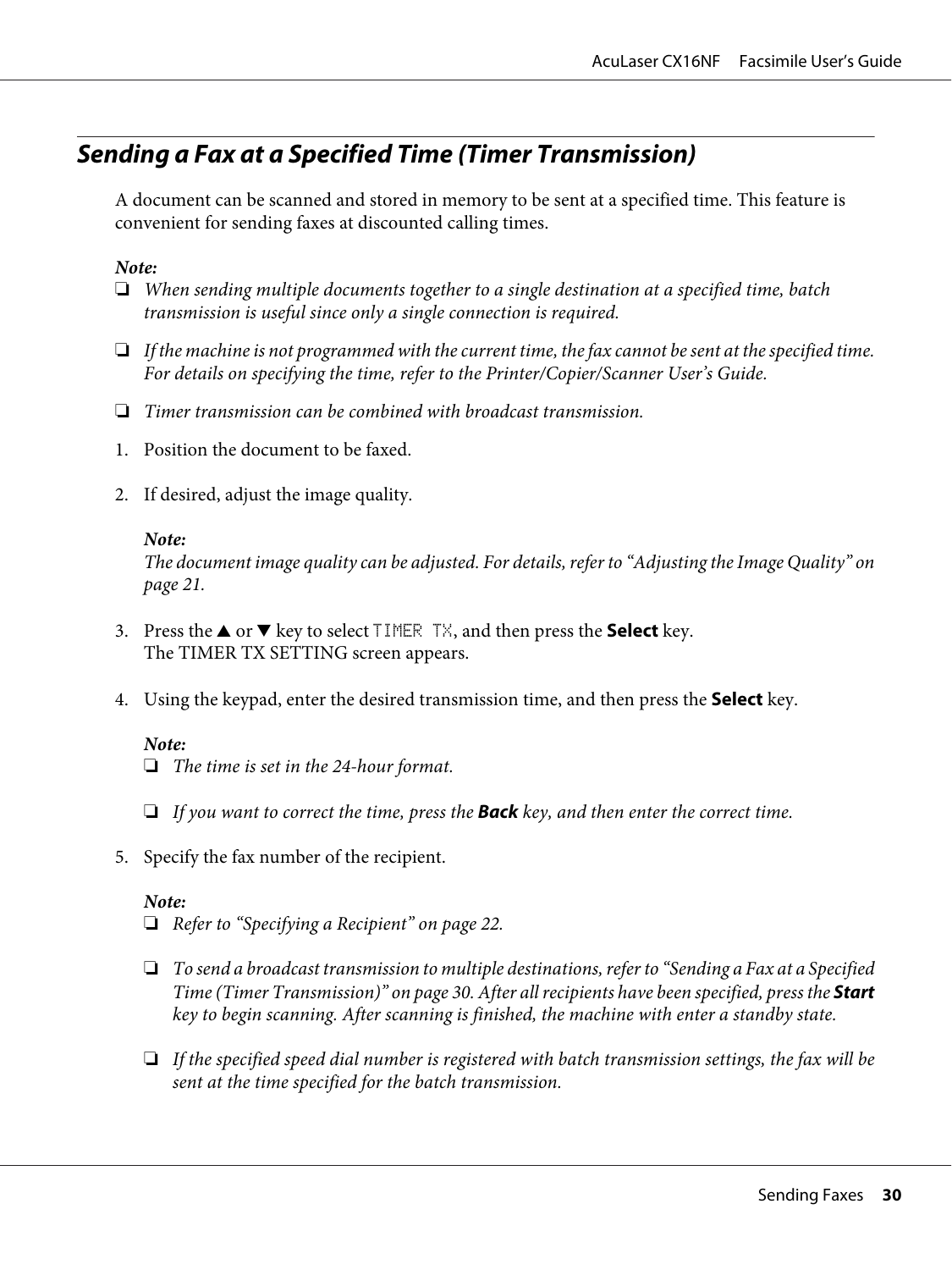<span id="page-30-0"></span>6. Press the **Start** key to begin scanning, and then the machine enters transmission standby mode.

 $\blacksquare$  appears in the screen when the machine is in standby mode.

*Note:*

*If you want to cancel a timer transmission, select* CANCEL RESERV.*. For details, refer to ["Canceling](#page-35-0) [a Queued Transmission" on page 36](#page-35-0).*

# **Sending a Batch Transmission**

Multiple documents can be scanned and stored in the memory of this machine to be sent together to a single destination at a specified time.

*Note:*

*From the UTILITY menu, batch transmission settings (transmission time) must have been registered with a speed dial number in advance. For details, refer to ["Using the Speed Dial Function" on page](#page-23-0) [24](#page-23-0).*

- 1. Position the document to be faxed.
- 2. If desired, adjust the image quality.

#### *Note:*

*For details, refer to ["Adjusting the Image Quality" on page 21.](#page-20-0)*

3. Select destinations for the batch transmission from the favorite list, or specify their speed dial number.

#### *Note:*

- ❏ *For details on selecting destinations from the favorite list, refer to ["Using the Favorite List" on](#page-22-0) [page 23.](#page-22-0)*
- ❏ *For details on specifying destinations by their speed dial number, refer to ["Using the Speed Dial](#page-23-0) [Function" on page 24.](#page-23-0)*
- 4. Press the **Start** key to begin scanning, and then the machine enters transmission standby mode.

**T** appears in the screen when the machine is in standby mode.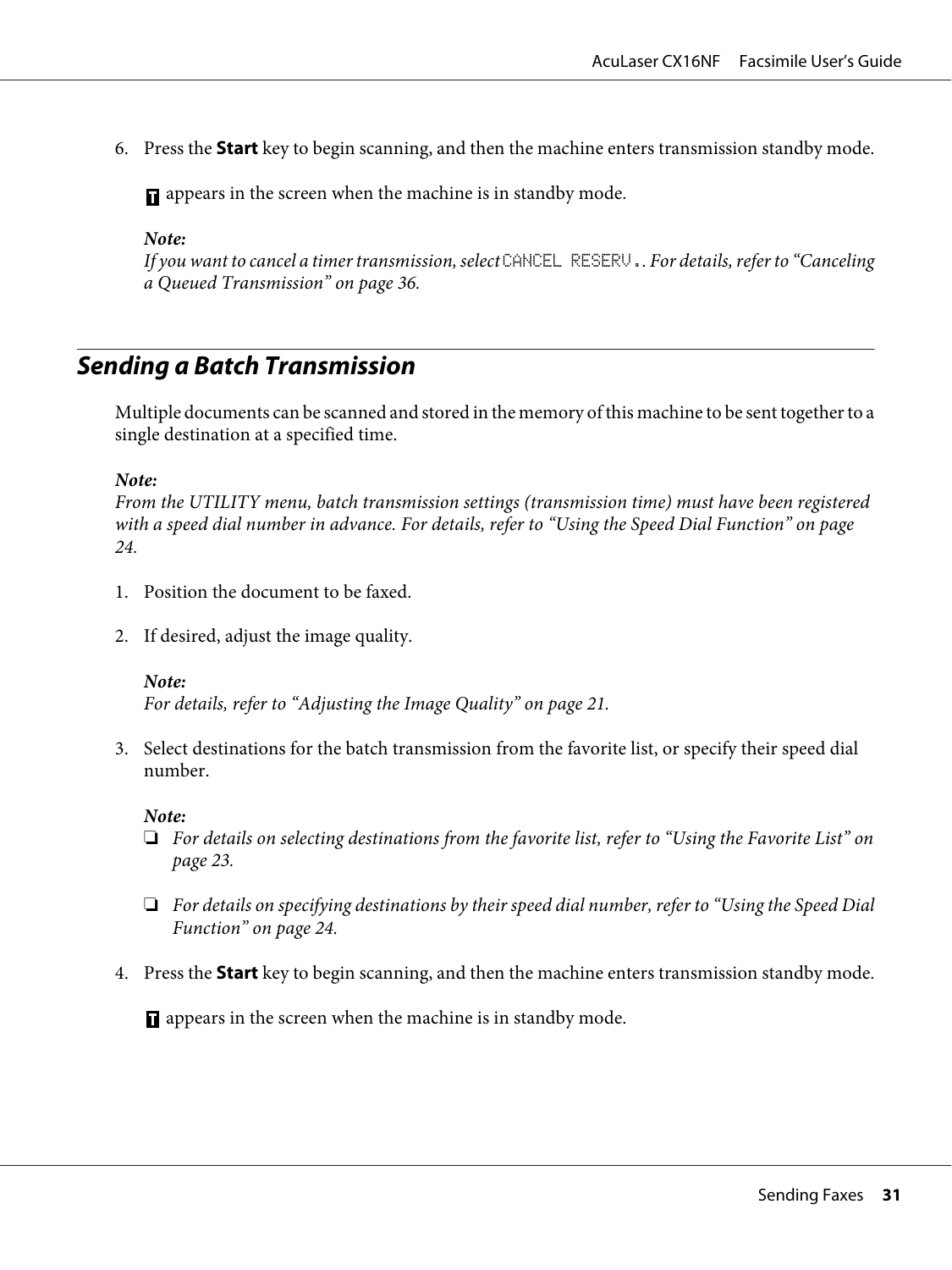<span id="page-31-0"></span>*To cancel a batch transmission, select* CANCEL RESERV.*. For details, refer to ["Canceling a Queued](#page-35-0) [Transmission" on page 36.](#page-35-0)*

# **Memory Transmission and Direct Transmission**

There are two methods for sending documents with this machine: memory transmission and direct transmission.

# **Memory Transmission**

With this method, the fax transmission starts after the entire document is scanned and stored in the memory. The total number of pages is automatically printed with the page number in the header. However, the memory may become full if there are many pages in the document or if the data is large due to the fine image quality (resolution).

# **Direct Transmission**

With this method, the transmission is performed in real time in the transmission sequence of the destinations. If there are many pages in the document, the fax can be sent with this method without the memory becoming full.

#### *Note:*

- ❏ *As a default,* MEMORY TX *(memory transmission) is selected. The default setting can be changed from the UTILITY menu. For details, refer to the Printer/Copier/Scanner User's Guide.*
- ❏ *Direct transmission cannot be used together with duplex (double-sided) document transmission.*

# **Changing the Transmission Method**

The transmission method can be temporarily changed from the default setting.

- 1. Position the document to be faxed.
- 2. If desired, adjust the image quality.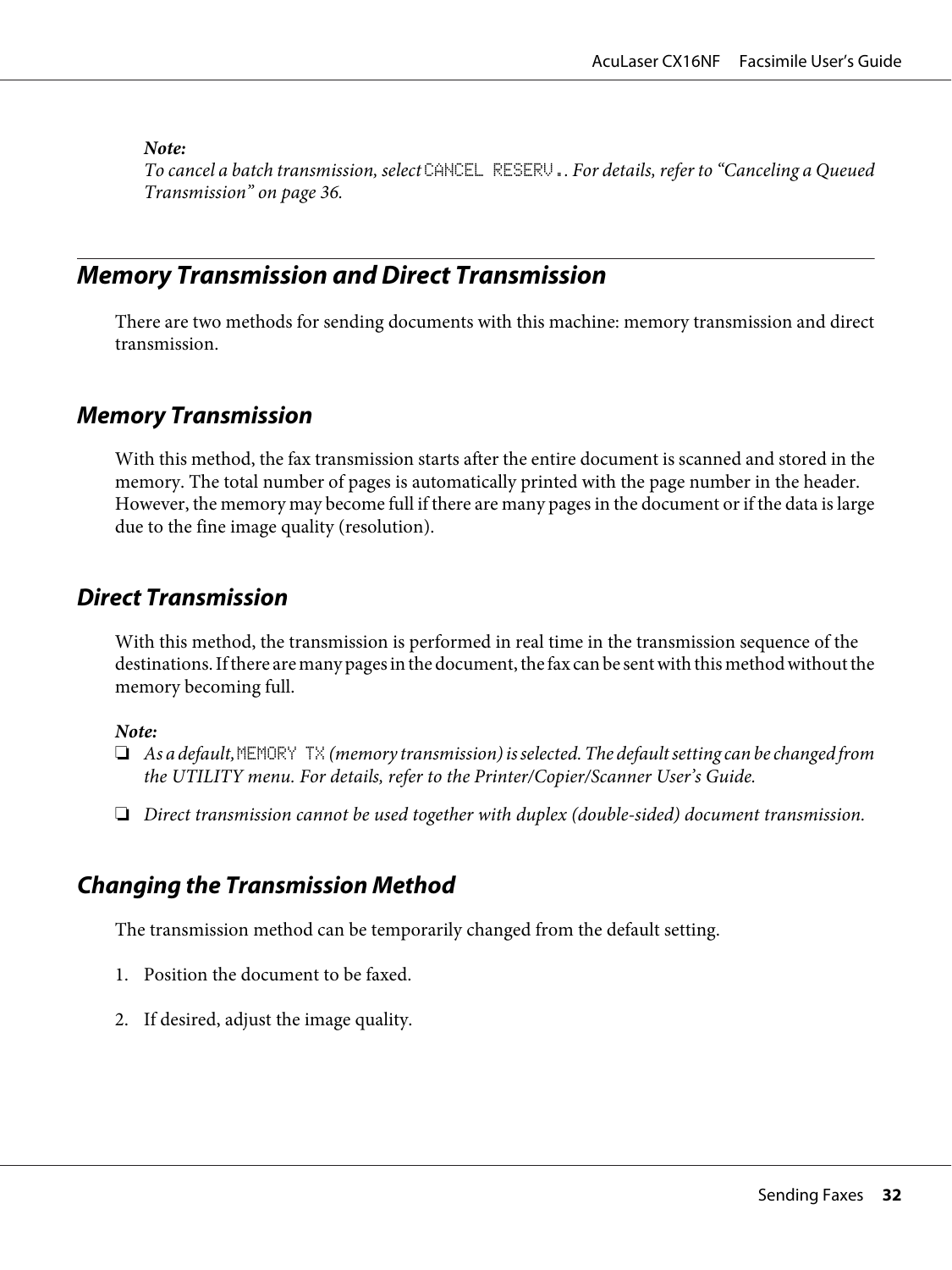<span id="page-32-0"></span>*The document image quality can be adjusted. For details, refer to ["Adjusting the Image Quality" on](#page-20-0) [page 21.](#page-20-0)*

3. Press the  $\blacktriangle$  or  $\nabla$  key to select the current transmission method, and then press the **Select** key. The TX MODE screen appears.

### *Note:*

*If memory transmission has been specified as the default,* MEMORY TX *appears. If direct transmission has been specified as the default,* DIRECT TX *appears.*

- 4. Press the  $\blacktriangle$  or  $\nabla$  key to select the desired transmission method, and then press the **Select** key.
- 5. Specify the fax number of the recipient.

#### *Note:*

- ❏ *Refer to ["Specifying a Recipient" on page 22](#page-21-0).*
- ❏ *To send a broadcast transmission to multiple destinations, refer to ["Sending a Fax to Multiple](#page-26-0) [Recipients \(Broadcast Transmission\)" on page 27](#page-26-0).*
- 6. Press the **Start** key to begin scanning and sending the fax.

#### *Note:*

- ❏ *To stop the transmission, press the* **Stop/Reset** *key. A message appears, requesting confirmation to cancel the setting. Select* YES*, and then press the* **Select** *key.*
- ❏ *The transmission method returns to the default setting after the document is scanned with a normal transmission or after transmission with a manual transmission. It is useful if the most frequently used transmission method is selected as the default. For details, refer to the Printer/ Copier/Scanner User's Guide.*

# **Sending a Fax Manually**

# **Sending a Fax Manually After Using the Telephone**

If the machine is connected to a telephone and the same line is used for both phoning and faxing, the document can simply be sent after talking with the recipient over the phone.

This is useful, for example, if you want to tell the recipient that you are sending a fax.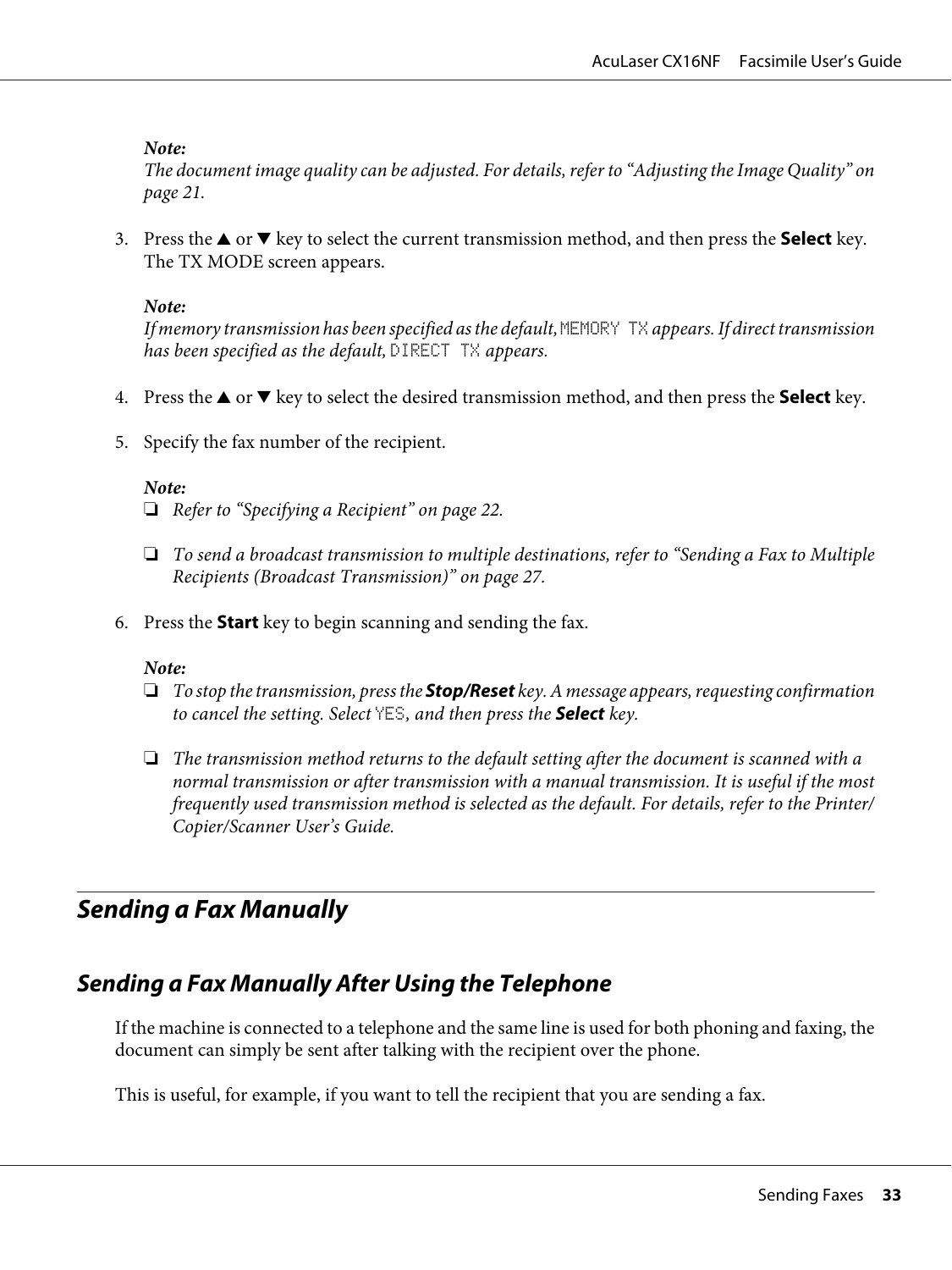*Manual transmission cannot be used together with duplex (double-sided) document transmission.*

1. Load the document into the ADF.

### *Note:*

- ❏ *When sending a fax manually, load the document into the ADF. An error will occur if the document is placed on the original glass.*
- ❏ *For details on loading the document into the ADF, refer to ["Sending a Fax Using the ADF" on](#page-16-0) [page 17.](#page-16-0)*
- 2. If desired, adjust the image quality.

#### *Note:*

*The document image quality can be adjusted. For details, refer to ["Adjusting the Image Quality" on](#page-20-0) [page 21.](#page-20-0)*

- 3. Pick up the handset and check that the dial tone can be heard.
- 4. Specify the fax number of the recipient by using the telephone to dial the fax number.

#### *Note:*

- ❏ *The fax number of the recipient can also specified using the keypad in the control panel of this machine.*
- $\Box$  *If Pulse is selected as the telephone line type, press the x key to temporarily change the line type to Tone.*
- 5. After finishing talking on the phone, the recipient should press the necessary key to start receiving the fax. Once the recipient's fax machine is ready, a beep is sounded.
- 6. Press the **Start** key to begin scanning and sending the fax.
- 7. Replace the handset to its cradle.

# *Note:*

*To stop the transmission, press the* **Stop/Reset** *key. A message appears, requesting confirmation to cancel the setting. Select* YES*, and then press the* **Select** *key.*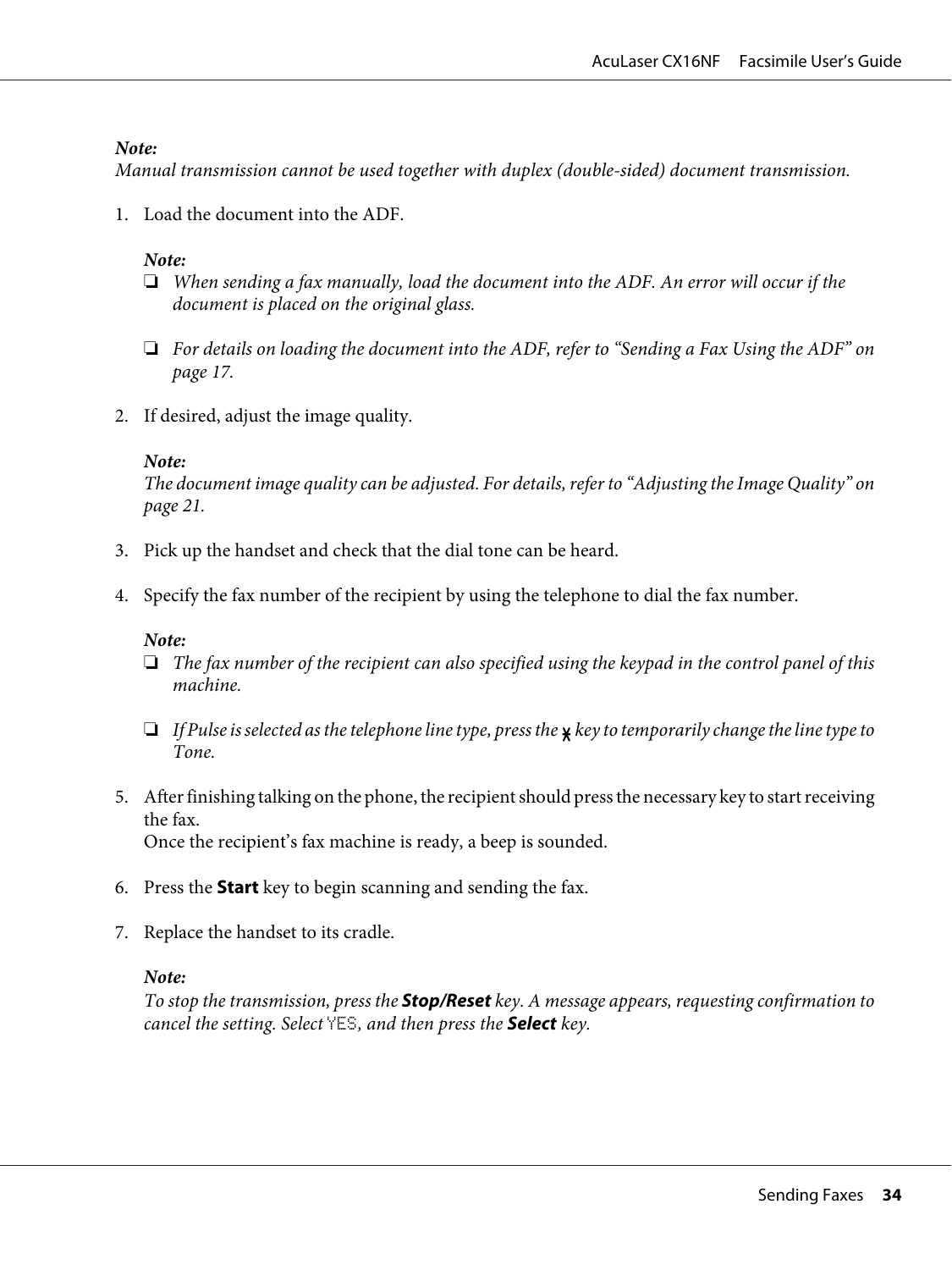# <span id="page-34-0"></span>**Sending a Fax Manually Using the On hook Key**

### *Note:*

*Manual transmission cannot be used together with duplex (double-sided) document transmission.*

1. Load the document into the ADF.

### *Note:*

- ❏ *When sending a fax manually, load the document into the ADF. An error will occur if the document is placed on the original glass.*
- ❏ *For details on loading the document into the ADF, refer to ["Sending a Fax Using the ADF" on](#page-16-0) [page 17.](#page-16-0)*
- 2. If desired, adjust the image quality.

#### *Note:*

*The document image quality can be adjusted. For details, refer to ["Adjusting the Image Quality" on](#page-20-0) [page 21.](#page-20-0)*

- 3. Press the **On hook** key.
- 4. Specify the fax number of the recipient.

### *Note:*

- ❏ *The keys for registered destinations can be used even if the* **On hook** *key has been pressed. For details, refer to ["Specifying a Recipient" on page 22.](#page-21-0) (Group dial destinations cannot be specified.)*
- $\Box$  *If Pulse is selected as the telephone line type, press the x key to temporarily change the line type to Tone.*
- 5. Press the **Start** key to begin scanning and sending the fax.

#### *Note:*

*To stop the transmission, press the* **Stop/Reset** *key. A message appears, requesting confirmation to cancel the setting. Select* YES*, and then press the* **Select** *key.*

# **Sending a Fax to a Combination of Fax Numbers (Chain Dial)**

Multiple fax numbers can be combined to specify the recipients. This is called "chain dialing".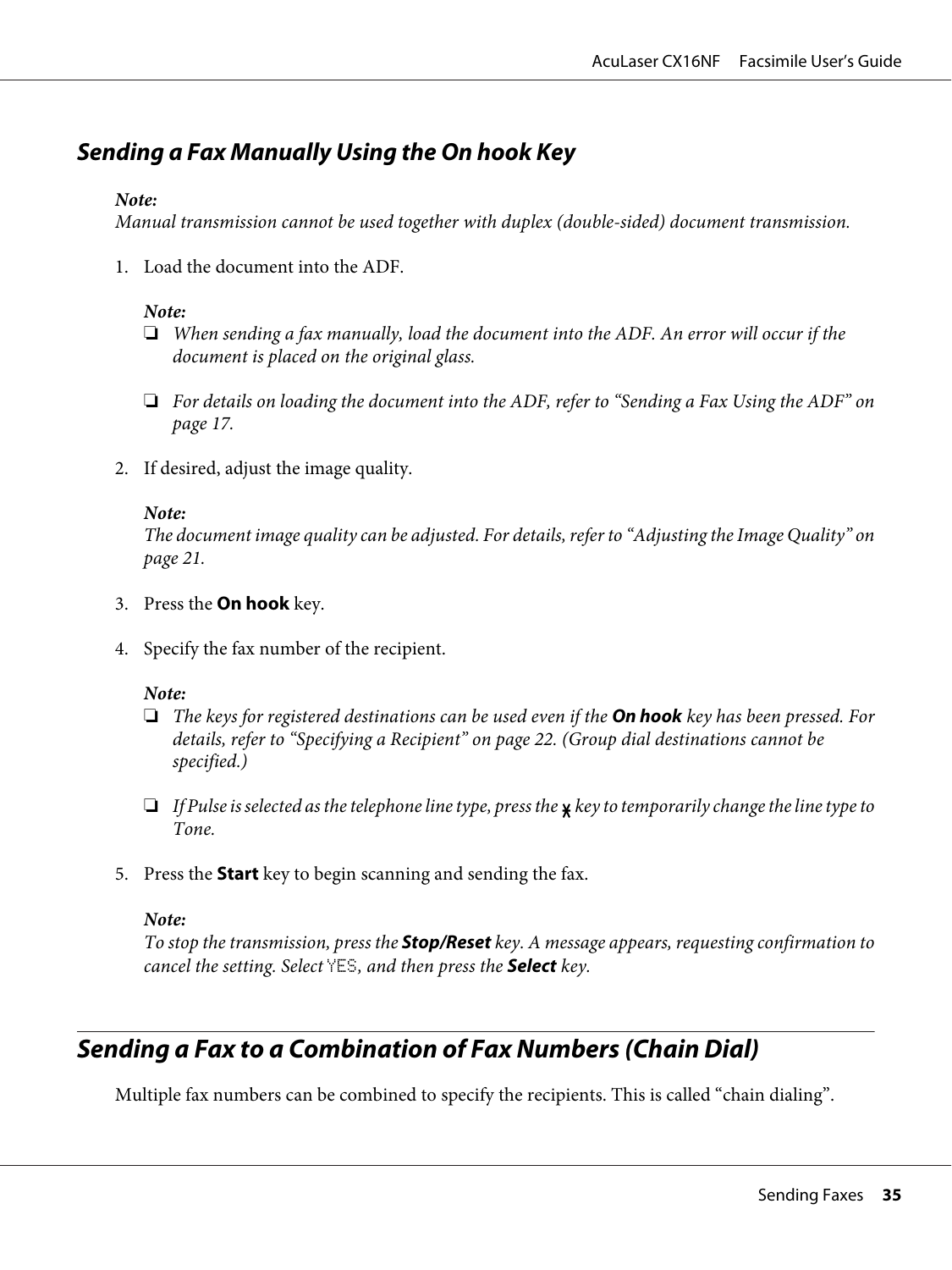<span id="page-35-0"></span>For example, if the phone number and the extension number of a recipient are registered as different speed dial destinations, the fax number of the recipient can be specified by combining the two numbers.

- 1. Position the document to be faxed.
- 2. If desired, adjust the image quality.

#### *Note:*

*The document image quality can be adjusted. For details, refer to ["Adjusting the Image Quality" on](#page-20-0) [page 21.](#page-20-0)*

- 3. Press the **On hook** key.
- 4. Directly type in the first number, or select it from the favorite list or speed dial destinations.

*Note: Refer to ["Specifying a Recipient" on page 22](#page-21-0).*

- 5. Directly type in the second number, or select it from the favorite list or speed dial destinations.
- 6. Press the **Start** key to begin scanning and sending the fax.

#### *Note:*

*To stop the transmission, press the* **Stop/Reset** *key. A message appears, requesting confirmation to cancel the setting. Select* YES*, and then press the* **Select** *key.*

# **Canceling a Queued Transmission**

Of the documents stored in memory and waiting to be sent, a specific document can be selected and deleted.

1. Press the  $\blacktriangle$  or  $\nabla$  key to select CANCEL RESERV., and then press the **Select** key. The CANCEL RESERV. screen appears.

#### *Note:*

*If no jobs have been queued in memory, the message* **NONE** *appears.* 

2. Using the  $\blacktriangle$  or  $\nabla$  key, select the job to be deleted.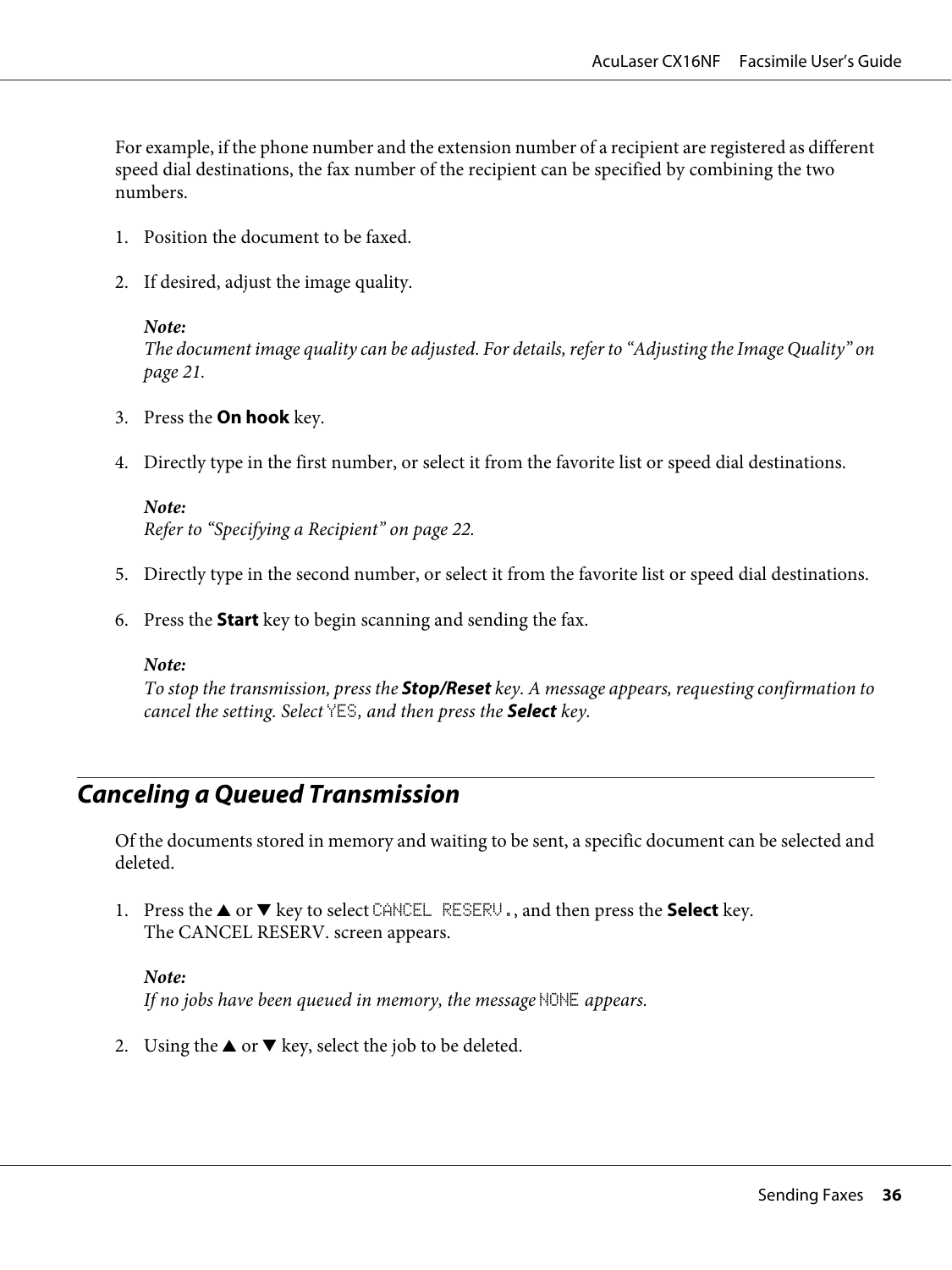*The following types of job are displayed.*

- ❏ MEMORY*: Normal transmission queued in memory*
- ❏ BROADCAST*: Broadcast transmission*
- ❏ TIMER TX*: Timer transmission (fax)*
- ❏ FORWARD*: Forwarding transmission*

*To check the recipients for the currently displayed broadcast transmission job, press the*  $\blacktriangleright$  *key. After checking, press the* **Back** *key to return to the previous screen.*

- 3. Press the **Select** key. A message requesting confirmation to delete the job appears.
- 4. Check that YES is selected, and then press the **Select** key. The job is deleted.

### **About the Fax Header**

If transmission source information is set in Header setting to be printed, information such as the sender's name, fax number, transmission date/time, session number and page number can be printed by the recipient.

The following items in the header.

| <b>Element</b>             | <b>Description</b>                                                                      |
|----------------------------|-----------------------------------------------------------------------------------------|
| Transmission date/<br>time | Shows the date/time that the fax was sent. The time is indicated in the 24-hour format. |
| Fax number                 | Shows the sender's fax number.                                                          |
| Sender's name              | Shows the sender's name.                                                                |
| Session number             | Shows the session number used to manage the sent fax.                                   |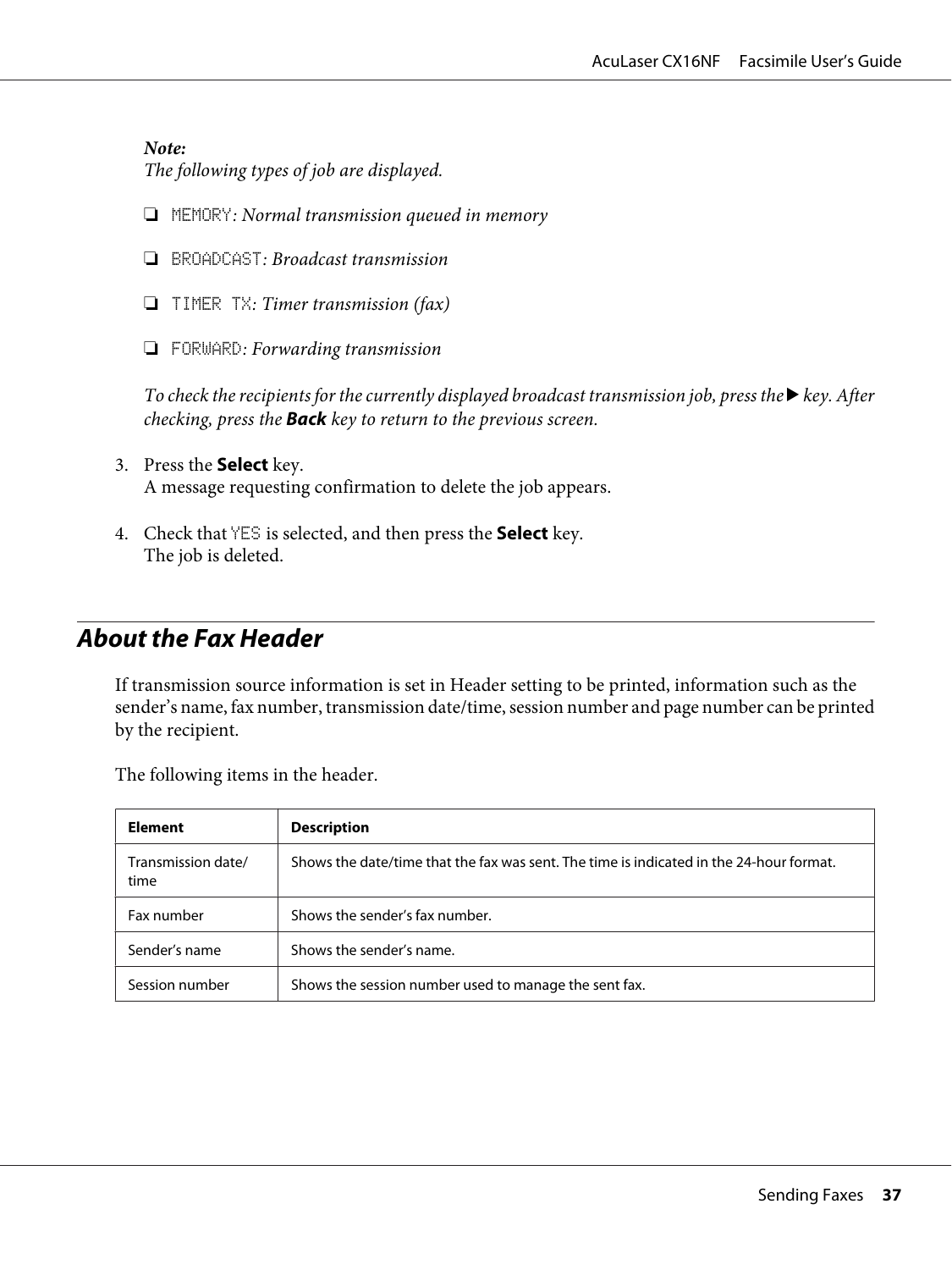| Element     | <b>Description</b>                                                                                                                         |  |  |
|-------------|--------------------------------------------------------------------------------------------------------------------------------------------|--|--|
| Page number | Shows the page number.                                                                                                                     |  |  |
|             | Shown as page number/total number of pages.                                                                                                |  |  |
|             | Note:<br>With a transmission using the telephone or the <b>On hook</b> key or with a direct transmission,<br>multiple pages are not shown. |  |  |

*To print the header, specify the transmission source settings with* ADMIN. MANAGEMENT*/*USER SETTING *in the UTILITY menu, and then set* FAX TX OPERATION*/*HEADER *to* ON*. For details, refer to the Printer/Copier/Scanner User's Guide.*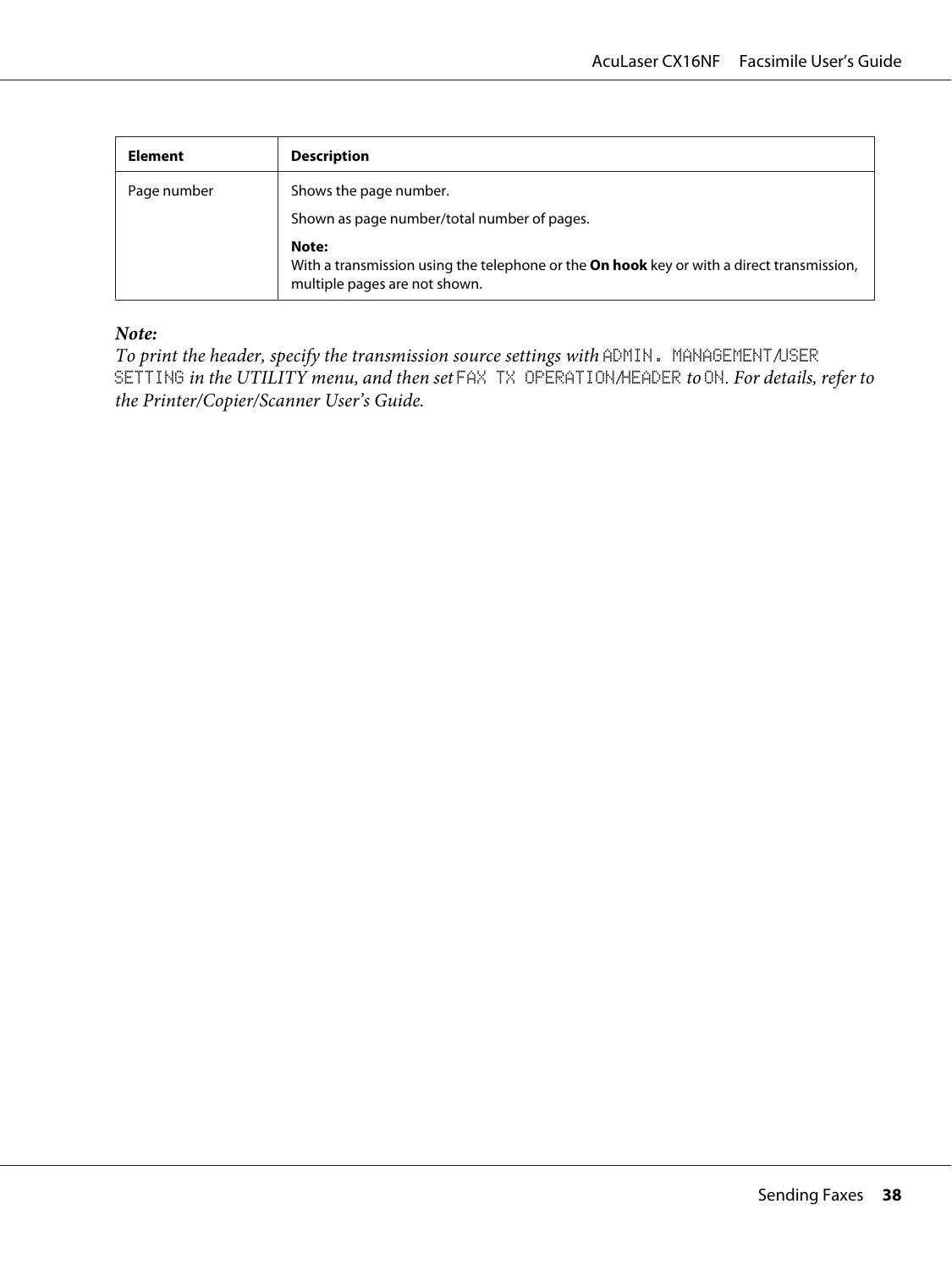### Chapter 4

# **Faxing From a Computer (PC-FAX)**

## **Sending a Fax Directly From a Computer (PC-FAX)**

A fax can be sent directly from a computer through USB or Network, instead of the computer document being printed, then loaded to be faxed.

#### *Note:*

- ❏ *In order to perform a PC-FAX operation, the fax driver must be installed. For details on installing the driver, refer to the Setup Guide.*
- ❏ *The fax driver is not compatible with IPP (Internet Printing Protocol).*

### **PC-FAX Settings**

### **Common Buttons**

The buttons described below appear on each tab.

- ❏ **OK**: Click to exit the Printing Preferences dialog box, saving any changes made.
- ❏ **Cancel**: Click to exit the Printing Preferences dialog box without saving any changes made.
- ❏ **Apply**: Click to save all changes without exiting the Printing Preferences dialog box.
- ❏ **Help**: Click to view the help.

### **Settings Tab**

The Settings tab allows you to

- ❏ Specify the paper size
- ❏ Specify the paper orientation
- ❏ Specify the resolution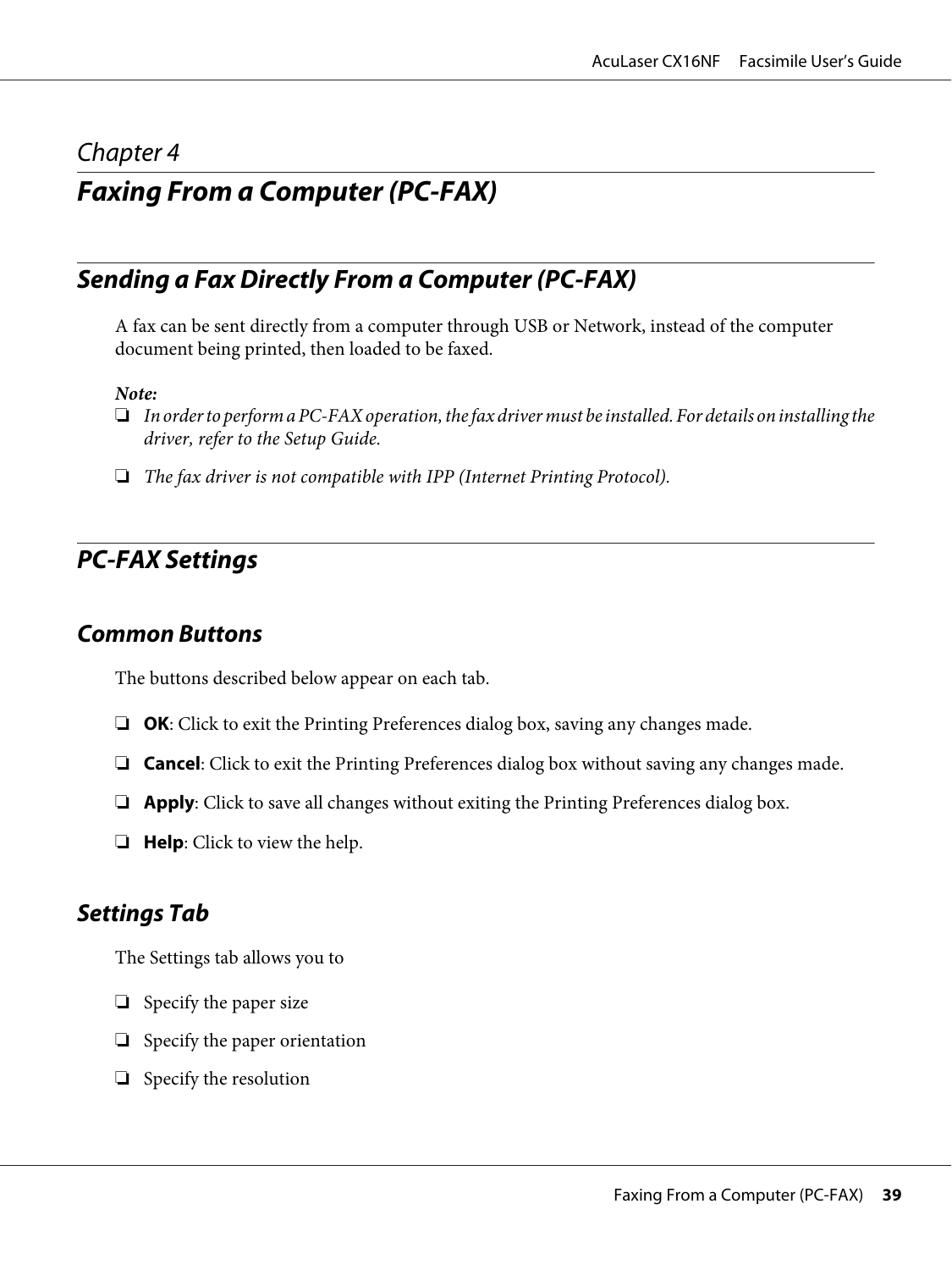### **Sender Information Tab**

The Sender Information tab allows you to

❏ Enter sender information (for example, the sender name and sender fax number)

### **Address Book Tab**

The Address Book tab allows you to

- ❏ Register frequently used destinations
- ❏ Register multiple frequently used destinations
- ❏ Edit/delete recipient information
- ❏ Import/export recipient information

## **Basic PC-FAX Transmissions**

- 1. Click **Print** in the menu of the document to be faxed. A dialog box appears, allowing you to specify the print settings.
- 2. Select **EPSON AL-CX16NF (FAX)** as the printer.
- 3. Click the **Print** button. The Destination Settings dialog box appears.
	- *Note: The names of buttons that appear differ depending on the application.*
- 4. In the **Destination Settings** tab, specify the destination.
	- ❏ When directly typing in the fax number of the recipient, enter the information in the **Name** and **Fax Number** boxes under **User/Group List**.
	- ❏ When selecting the recipient fax number from the address book, click the desired recipient in the list.
- 5. Click the **>** button. The recipient moves under **Destination List**.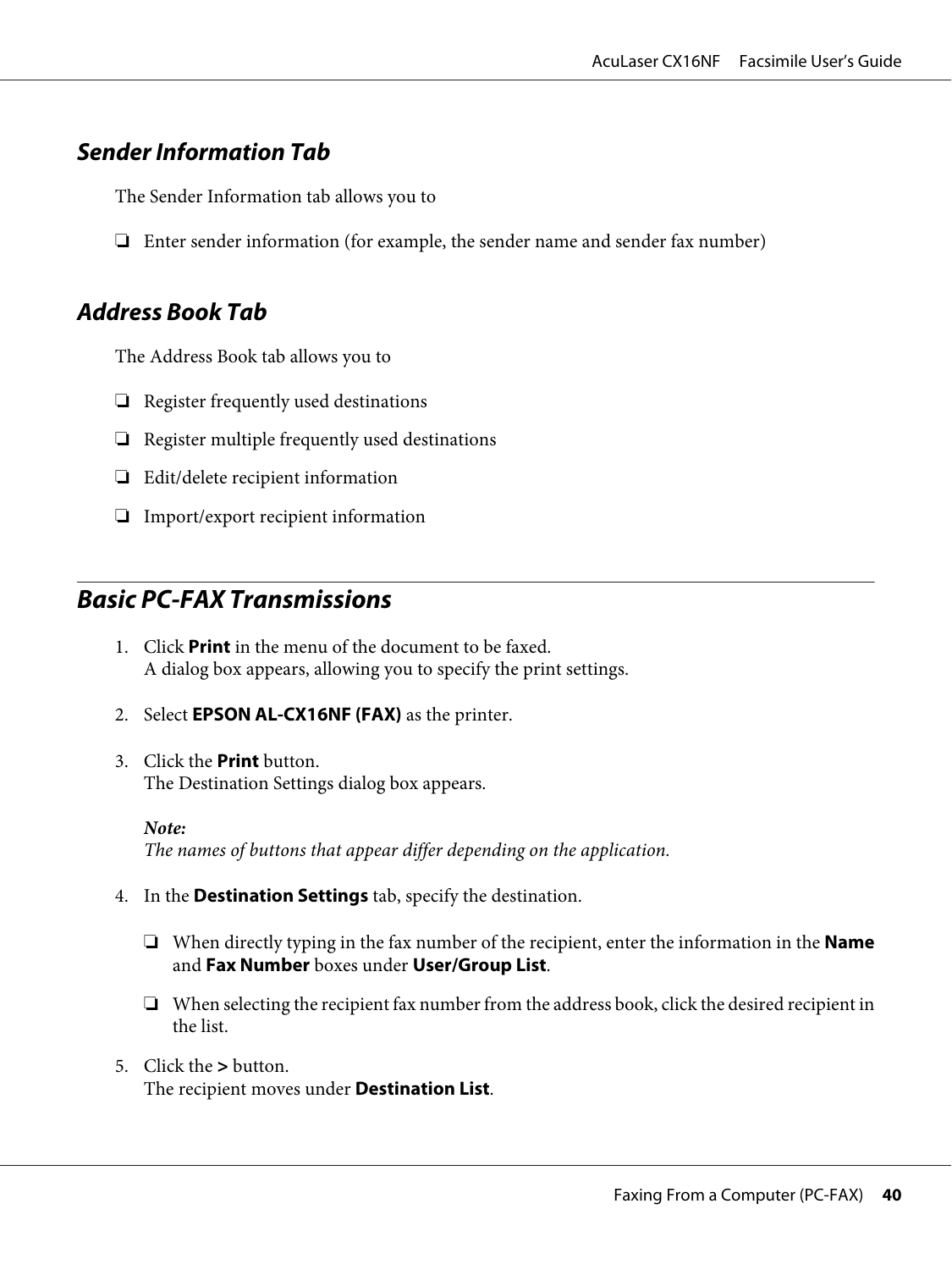- ❏ *The fax will be sent to all destinations displayed under* **Destination List***.*
- ❏ *To remove a destination from under* **Destination List***, click the* **<** *button.*
- 6. Click the **Cover Sheet** tab.
- 7. Under **Select Cover Sheet**, select the desired cover page format.
- 8. If **Select Cover Sheet** is set to any setting other than **No Cover Sheet**, settings can be specified for the following.
	- ❏ To insert an image in the cover page, select the **Insert Image** check box, and then specify settings for the following. **Zoom:** Specify the size of the image. **X:** Specify the horizontal position of the image. **Y:** Specify the vertical position of the image.
	- ❏ Under **Cover Sheet Information**, select the information to be printed on the cover page. **Subject:** A subject can be printed on the fax. Type the subject in the text box. **Destination List :** The recipient of the fax transmission can be printed. **Sender:** The information for the sender of the fax can be printed. The PC-FAX settings specified on the **Sender Information** tab are printed. Click the **Edit** button to change the information in the dialog box that appears. **Date/Time**: The date and time of the fax transmission can be printed.
- 9. Click the **OK** button. The PC-FAX transmission is sent.

# **Uninstalling the FAX Driver (for Windows)**

This section describes how to uninstall the fax driver, if necessary.

#### *Note:*

- ❏ *You must have administrator privileges in order to uninstall the fax driver.*
- ❏ *If the User Account Control window appears when uninstalling on Windows Vista, click the* **Allow** *button or the* **Continue** *button.*
- 1. Close all applications.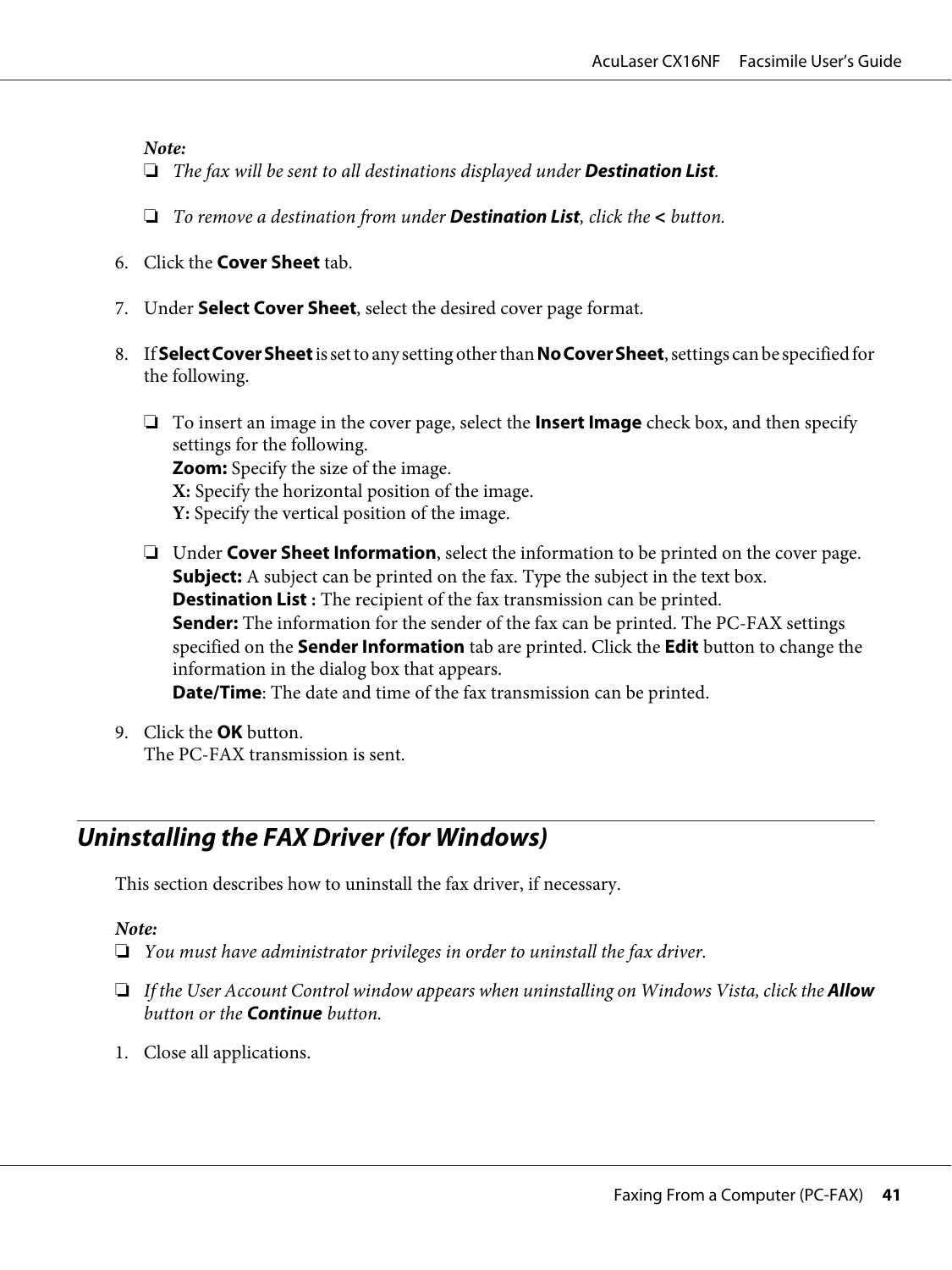- 2. Choose Uninstall Program.
- 3. When the Uninstall dialog box appears, select the printer to be deleted, and then click **Uninstall** button.
- 4. The printer driver will be uninstalled from your computer.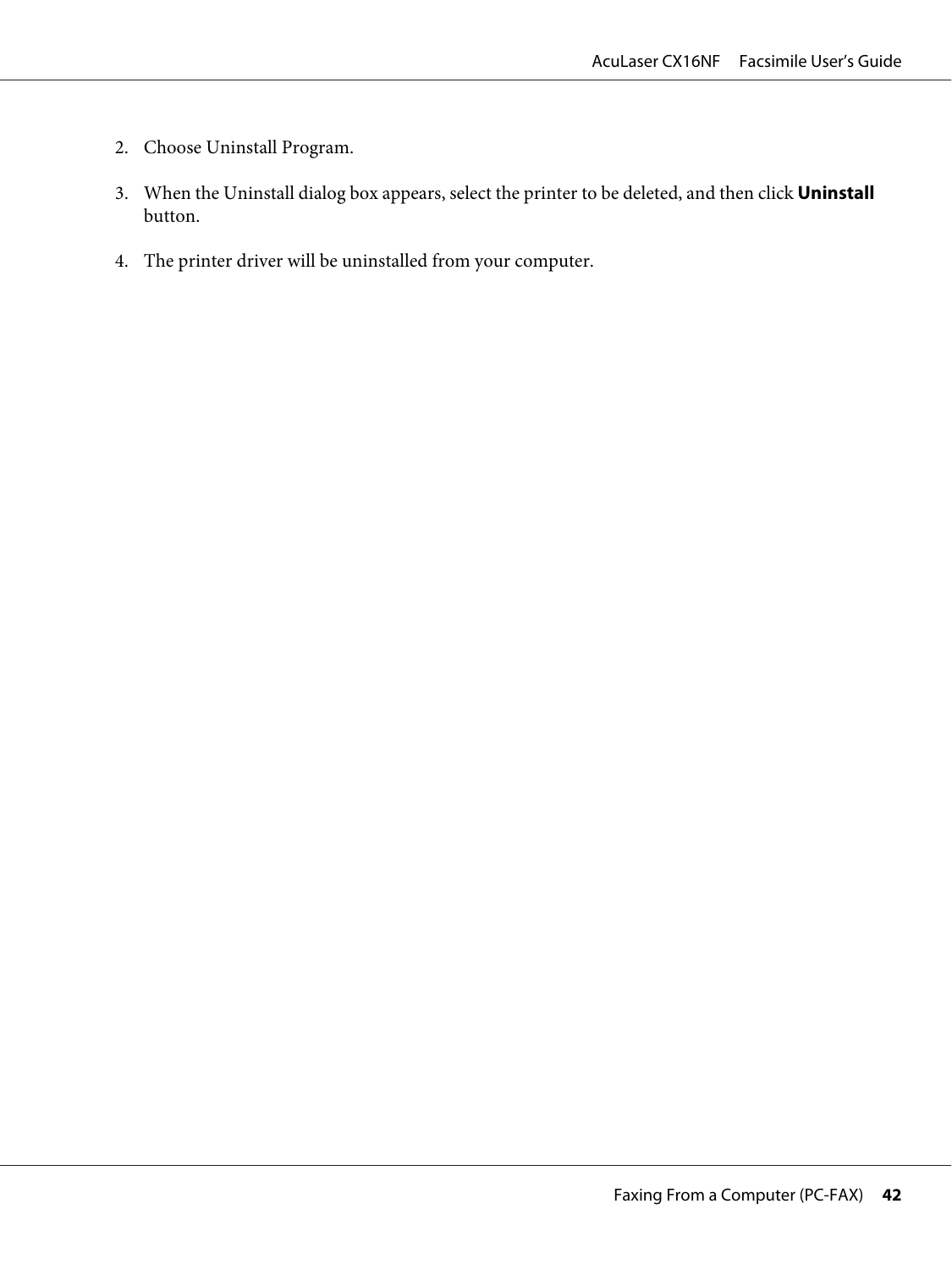### Chapter 5

# **Receiving Faxes**

## **Receiving Faxes Automatically**

#### *Note:*

- ❏ *When the machine is turned off, faxes cannot be received. Therefore, be sure to leave the machine turned on.*
- ❏ *To print a received fax, change the paper type to PLAIN PAPER and the paper size to A4, LEGAL, LETTER or OFICIO.*

If the RX Mode parameter on the FAX RX OPERATION menu is set to AUTO  $R\ddot{\text{x}}$ , no special operation is needed in order to receive the fax. Reception begins after the specified number of rings.

#### *Note:*

- ❏ *If the RX Mode parameter on the FAX RX OPERATION menu is set* MANUAL RX*, the fax is not received automatically. For details, refer to the Printer/Copier/Scanner User's Guide.*
- ❏ *If MEMORY RX MODE function is set to* ON*, printing does not begin automatically after the fax is received. A received document is saved in memory and is printed at the time specified for MEMORY RX MODE function. In addition, if MEMORY RX MODE function is set to* OFF*, the fax is printed. For details on MEMORY RX MODE function in the UTILITY menu, refer to the Printer/Copier/ Scanner User's Guide. For details on specifying the settings for MEMORY RX MODE function, refer to ["Setting Up the Memory RX Mode" on page 14.](#page-13-0)*
- ❏ *This machine does not support polling reception.*

## **Receiving Faxes Manually**

#### *Note:*

- ❏ *When the machine is turned off, faxes cannot be received. Therefore, be sure to leave the machine turned on.*
- ❏ *To print a received fax, change the paper type to PLAIN PAPER and the paper size to A4, LEGAL, LETTER or OFICIO.*

If a telephone is connected to this machine and the same line is used for phoning and faxing, the fax can be received after picking up the handset.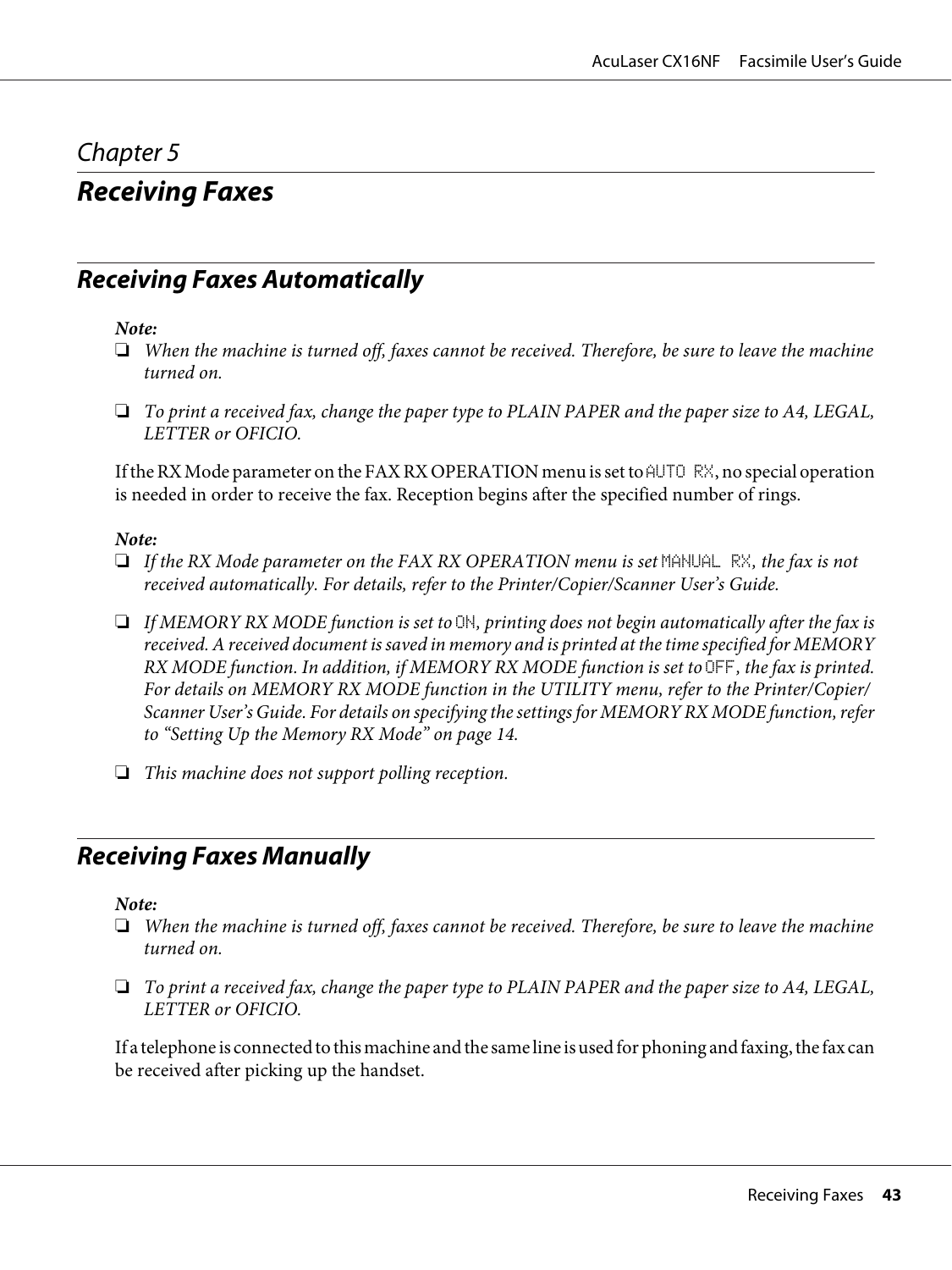1. After the telephone rings, pick up the handset.

#### *Note:*

If RX MODE setting on the FAX RX OPERATION menu is set to MANUAL RX, the machine will *continue ringing whether the call is being received from a fax machine or a telephone.*

2. Press the **Start** key.

The machine starts receiving the fax.

#### *Note:*

- ❏ *If the machine is in any mode other than Fax mode, press the* **Fax** *key to enter Fax mode before pressing the* **Start** *key.*
- ❏ *After completing the telephone conversation, press the* **Start** *key to begin receiving the fax.*
- ❏ *If the handset is picked up and the call is being received from a fax machine, press the* **Start** *key to begin receiving the fax.*
- 3. Replace the handset to its cradle.

## **Forwarding Received Faxes**

With forwarding, the received document is sent to the destination specified with this machine.

A fax number or e-mail address can be specified as the forwarding destination.

#### *Note:*

*For details on specifying the forwarding destination, refer to ["Specifying Forwarding Settings" on page](#page-15-0) [16](#page-15-0).*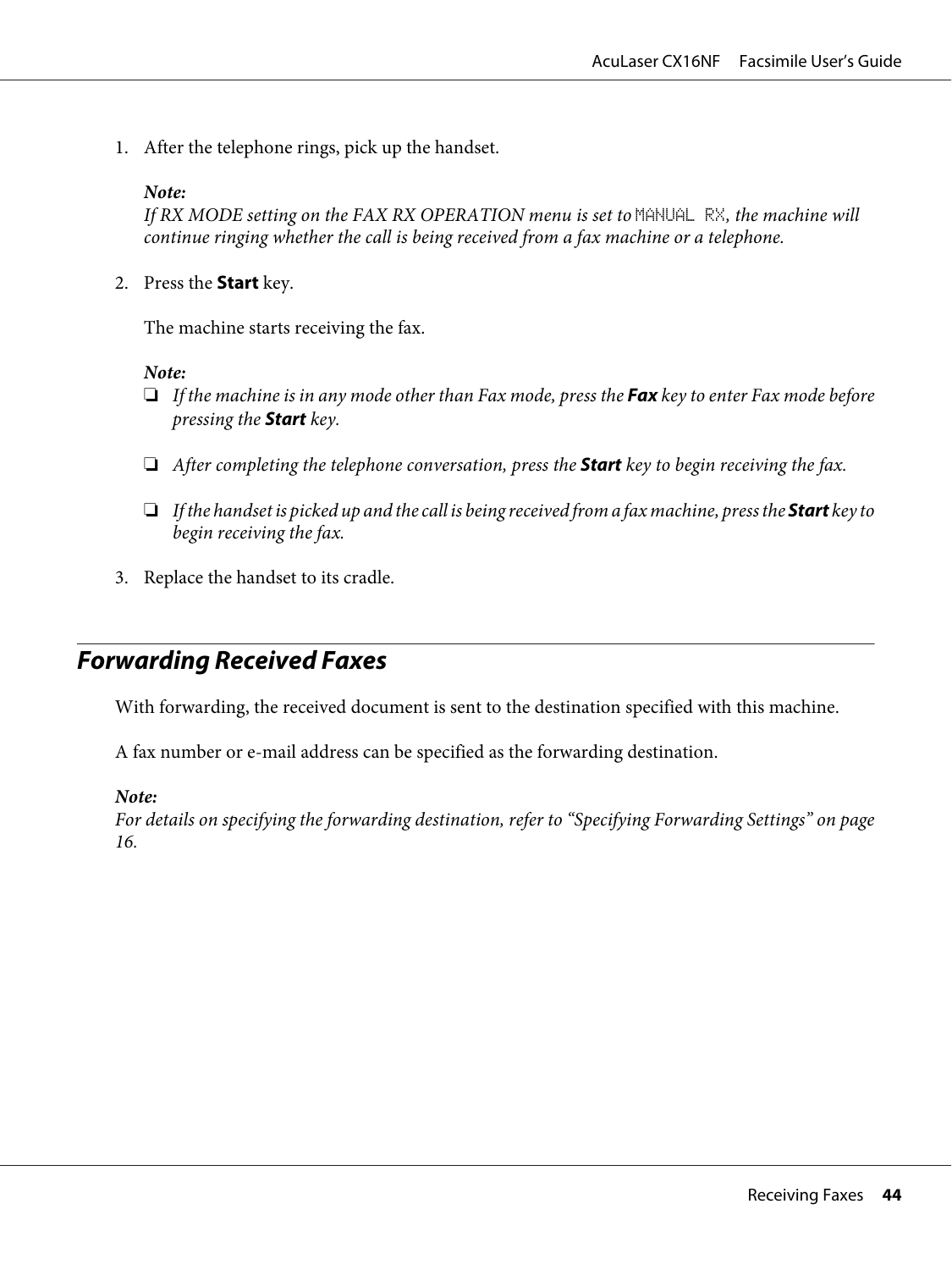## **Printing Received Faxes**

## **Printable Area**



#### \* Printable Area

The printable area on all media sizes is up to 4.0 mm (0.157") from the edges of the media.

Each media size has a specific printable area (the maximum area on which the machine can print clearly and without distortion).

This area is subject to both hardware limits (the physical media size and the margins required by the machine ) and software constraints (the amount of memory available for the full-page frame buffer). The printable area for all media sizes is the page size minus 4.0 mm (0.157") from all edges of the media.

#### *Note:*

*When printing in color on legal-size media, the bottom margin is 16.0 mm (0.63").*

## **Adding the Sender's Information When Printing Faxes**

If FOOTER setting in the UTILITY menu is set to ON, information such as the sender's fax number, reception date/time, session number and page number can be printed 4.0 mm (0.157") from the bottom edge of the fax that is received and printed.

The following items in the footer.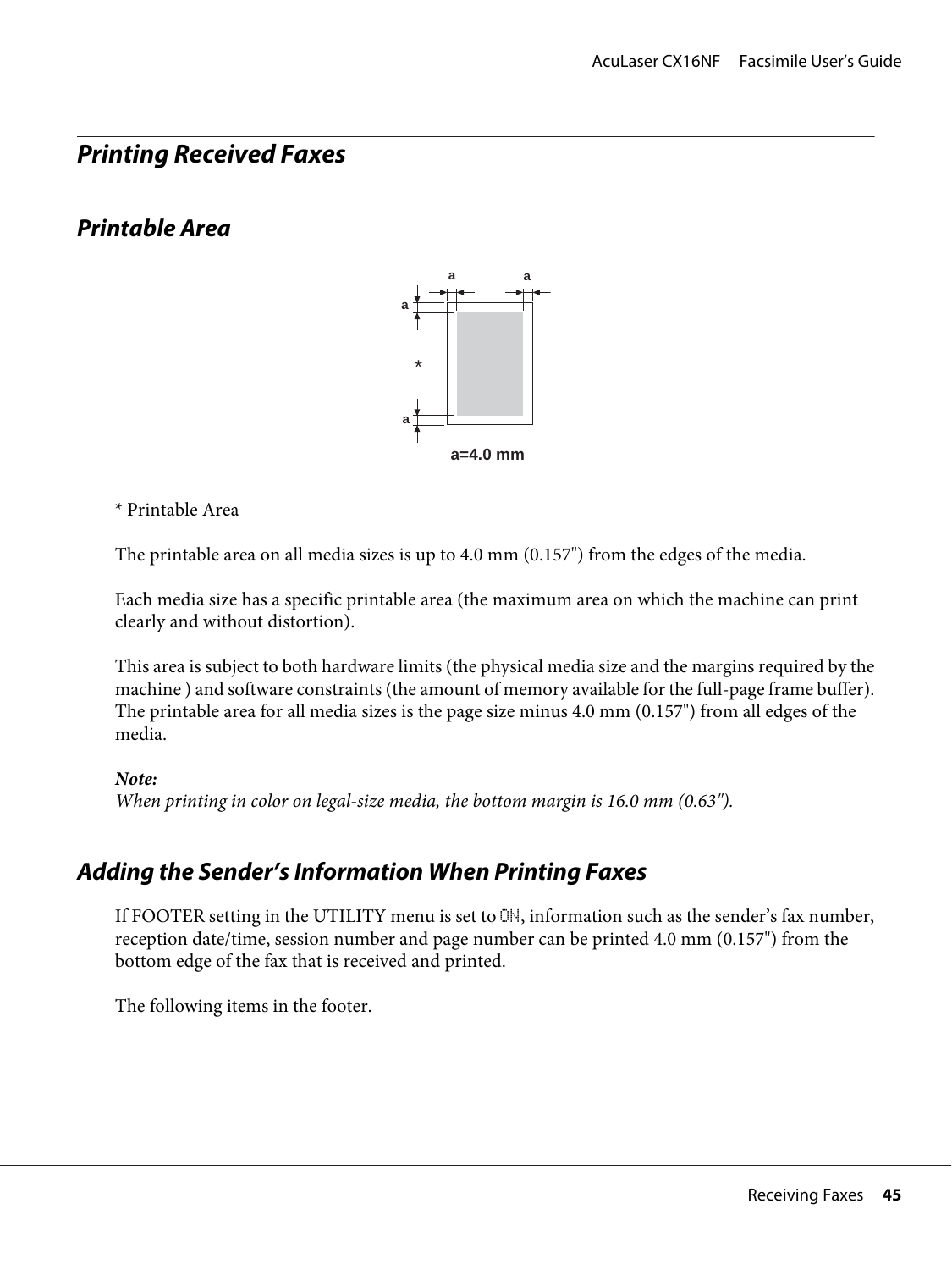| Item                         | <b>Description</b>                                                                                          |  |
|------------------------------|-------------------------------------------------------------------------------------------------------------|--|
| This machine's fax<br>number | Shows the fax number specified for this machine with ADMIN. MANAGEMENT/USER SETTING in<br>the UTILITY menu. |  |
| Reception date/time          | Shows the date/time that the fax was received. The time is indicated in the 24-hour format.                 |  |
| Sender's fax number          | Shows the sender's fax number.                                                                              |  |
| Session number               | Shows the session number used to manage the received fax.                                                   |  |
| Page number                  | Shows the page number.                                                                                      |  |

*To print the footer, set* FAX RX OPERATION*/*FOOTER *to* ON*. For details, refer to the Printer/Copier/ Scanner User's Guide.*

#### **Method of printing during reception**

The relationship between the length of the received document and the document that is actually printed is shown below.

The document is printed differently depending on the setting selected for the REDUCTION RX parameter on the FAX RX OPERATION menu.

#### **REDUCTION RX: ON**

*Note:*

*Images are only reduced in the vertical direction.*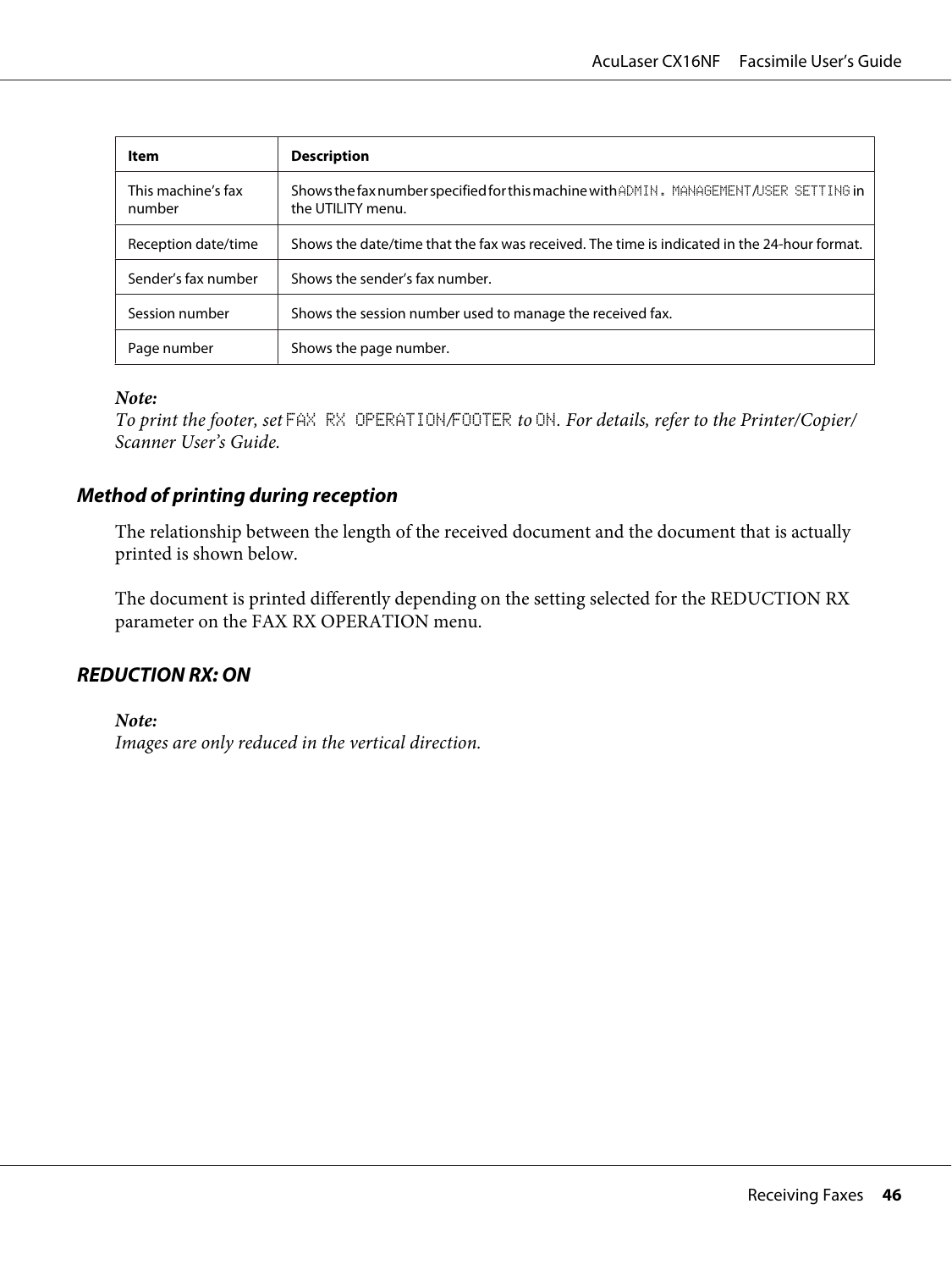| Recording<br>paper size | <b>Footer</b> | <b>Length of received image</b><br>[mm] | <b>Printing</b>                           |
|-------------------------|---------------|-----------------------------------------|-------------------------------------------|
| A4                      | <b>OFF</b>    | Less than 289                           | 1 page with 100%                          |
|                         |               | $290 - 313$                             | 1 page with (289/image length)% reduction |
|                         |               | $314 - 570$                             | Divide into 2 pages with 100%             |
|                         |               | $571 - 851$                             | Divide into 3 pages with 100%             |
|                         |               | $852 -$                                 | Divide into 4 pages with 100%             |
|                         | 0N            | Less than 285                           | 1 page with 100%                          |
|                         |               | $286 - 309$                             | 1 page with (285/image length)% reduction |
|                         |               | $310 - 562$                             | Divide into 2 pages with 100%             |
|                         |               | $563 - 839$                             | Divide into 3 pages with 100%             |
|                         |               | $840 -$                                 | Divide into 4 pages with 100%             |
| Letter                  | <b>OFF</b>    | Less than 271                           | 1 page with 100%                          |
|                         |               | $272 - 295$                             | 1 page with (271/image length)% reduction |
|                         |               | $296 - 534$                             | Divide into 2 pages with 100%             |
|                         |               | $535 - 797$                             | Divide into 3 pages with 100%             |
|                         |               | 798 -                                   | Divide into 4 pages with 100%             |
|                         | 0N            | Less than 267                           | 1 page with 100%                          |
|                         |               | $268 - 291$                             | 1 page with (267/image length)% reduction |
|                         |               | $292 - 526$                             | Divide into 2 pages with 100%             |
|                         |               | $527 - 785$                             | Divide into 3 pages or more               |
|                         |               | 786 -                                   | Divide into 4 pages with 100%             |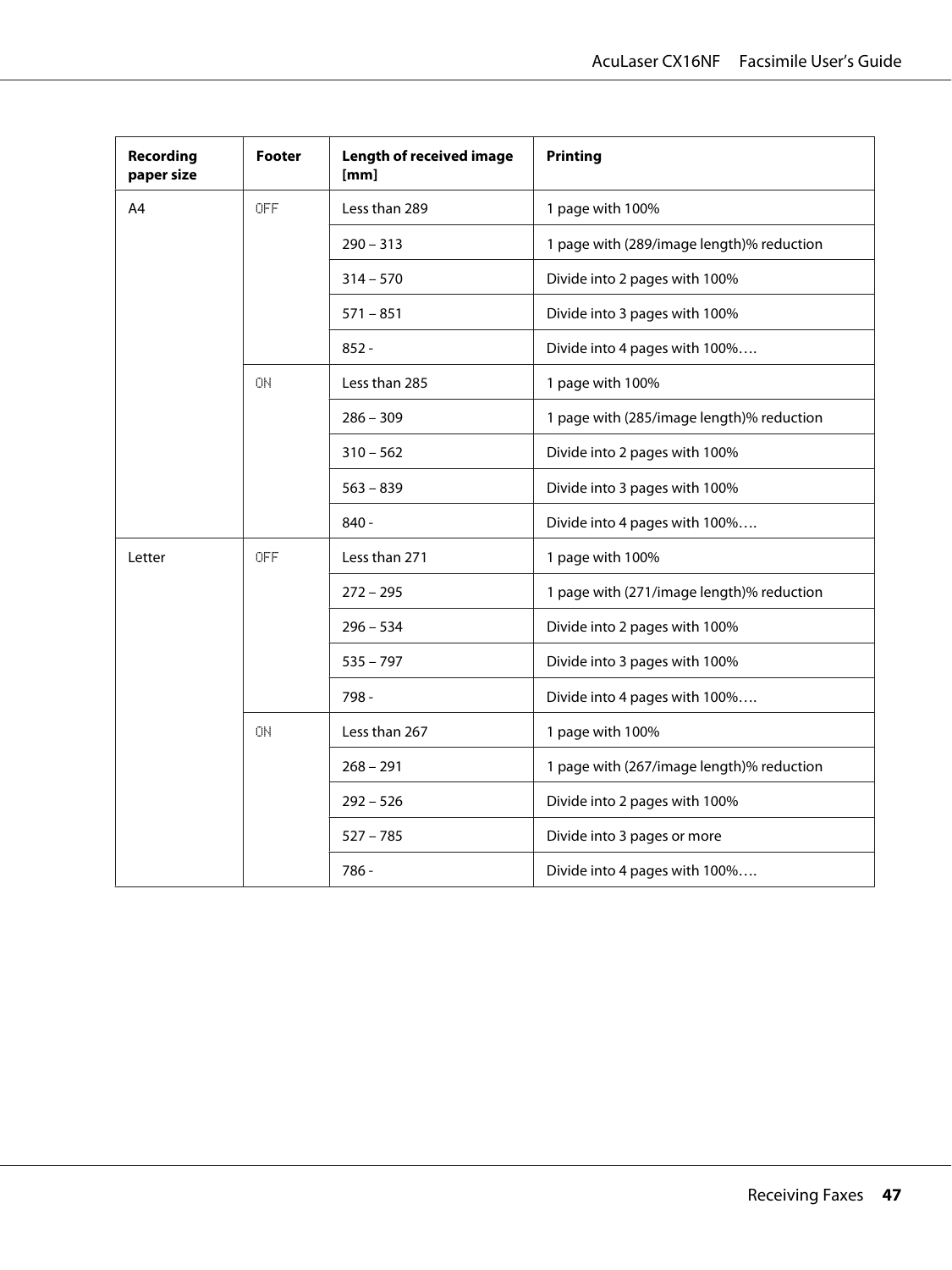| Recording<br>paper size | <b>Footer</b> | <b>Length of received image</b><br>[mm] | <b>Printing</b>                           |
|-------------------------|---------------|-----------------------------------------|-------------------------------------------|
| Legal                   | <b>OFF</b>    | Less than 348                           | 1 page with 100%                          |
|                         |               | $349 - 371$                             | 1 page with (347/image length)% reduction |
|                         |               | $372 - 688$                             | Divide into 2 pages with 100%             |
|                         |               | $689 - 1028$                            | Divide into 3 pages with 100%             |
|                         |               | $1029 -$                                | Divide into 4 pages with 100%             |
|                         | 0N            | Less than 344                           | 1 page with 100%                          |
|                         |               | $345 - 367$                             | 1 page with (343/image length)% reduction |
|                         |               | $368 - 680$                             | Divide into 2 pages with 100%             |
|                         |               | $681 - 1016$                            | Divide into 3 pages with 100%             |
|                         |               | $1017 -$                                | Divide into 4 pages with 100%             |
| Oficio                  | <b>OFF</b>    | Less than 335                           | 1 page with 100%                          |
|                         |               | $336 - 359$                             | 1 page with (335/image length)% reduction |
|                         |               | $360 - 662$                             | Divide into 2 pages with 100%             |
|                         |               | $663 - 989$                             | Divide into 3 pages with 100%             |
|                         |               | $990 -$                                 | Divide into 4 pages with 100%             |
|                         | 0N            | Less than 331                           | 1 page with 100%                          |
|                         |               | $332 - 355$                             | 1 page with (331/image length)% reduction |
|                         |               | $356 - 654$                             | Divide into 2 pages with 100%             |
|                         |               | $655 - 977$                             | Divide into 3 pages with 100%             |
|                         |               | 978                                     | Divide into 4 pages with 100%             |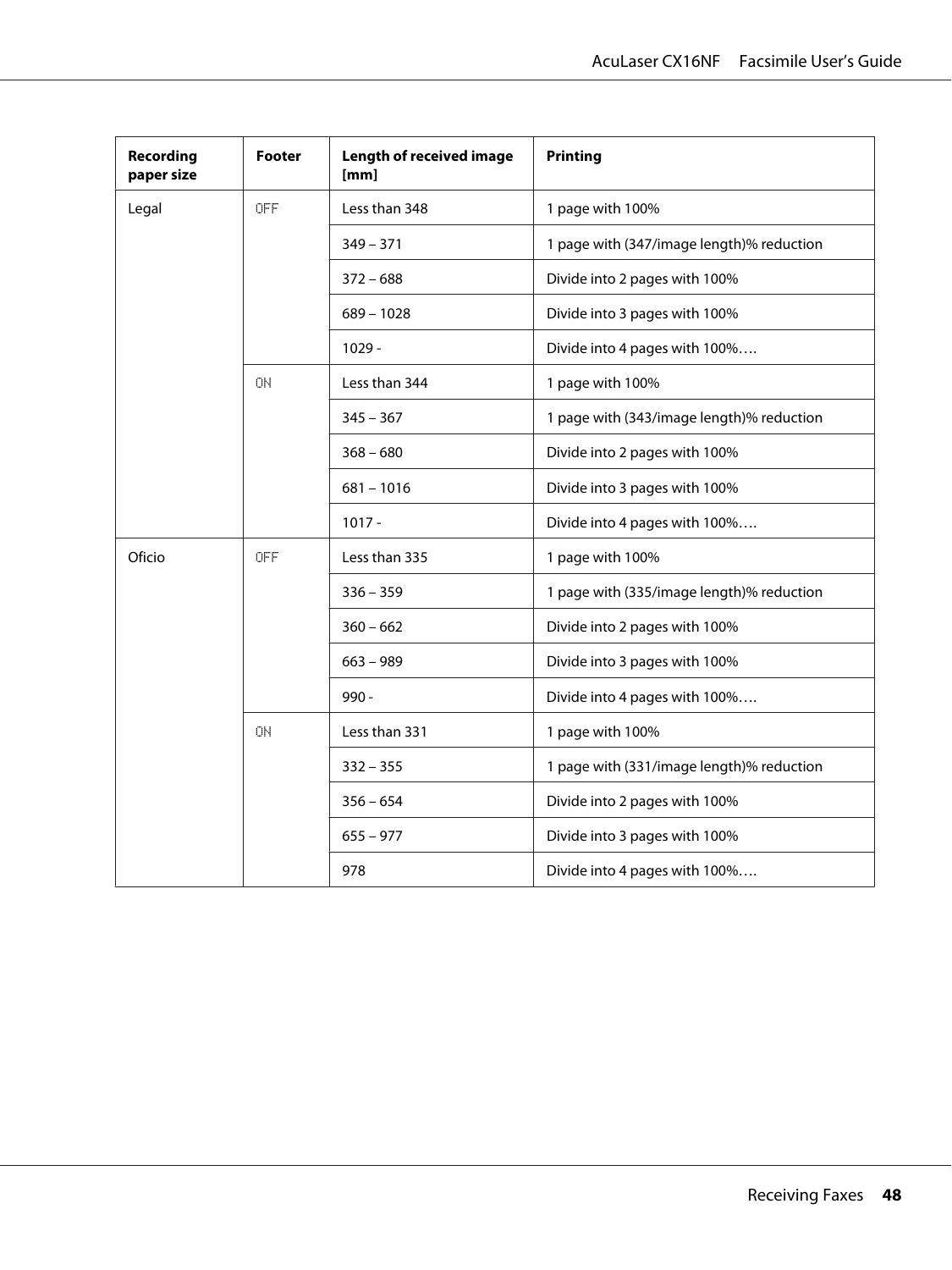| <b>Recording</b><br>paper size | Footer     | <b>Length of received image</b><br>[mm] | <b>Printing</b>             |
|--------------------------------|------------|-----------------------------------------|-----------------------------|
| A4                             | OFF.       | Less than 289                           | 1 page                      |
|                                |            | $290 - 570$                             | Divide into 2 pages         |
|                                |            | $571 - 851$                             | Divide into 3 pages         |
|                                |            | $852 -$                                 | Divide into 4 pages or more |
|                                | 0N         | Less than 285                           | 1 page                      |
|                                |            | $286 - 562$                             | Divide into 2 pages         |
|                                |            | $563 - 839$                             | Divide into 3 pages         |
|                                |            | $840 -$                                 | Divide into 4 pages or more |
| Letter                         | <b>OFF</b> | Less than 271                           | 1 page                      |
|                                |            | $272 - 534$                             | Divide into 2 pages         |
|                                |            | $535 - 797$                             | Divide into 3 pages         |
|                                |            | 798 -                                   | Divide into 4 pages or more |
|                                | 0N         | Less than 267                           | 1 page                      |
|                                |            | $268 - 526$                             | Divide into 2 pages         |
|                                |            | $527 - 785$                             | Divide into 3 pages         |
|                                |            | 786 -                                   | Divide into 4 pages or more |
| Legal                          | <b>OFF</b> | Less than 348                           | 1 page                      |
|                                |            | $349 - 688$                             | Divide into 2 pages         |
|                                |            | $689 - 1028$                            | Divide into 3 pages         |
|                                |            | $1029 -$                                | Divide into 4 pages or more |
|                                | ON         | Less than 344                           | 1 page                      |
|                                |            | $345 - 680$                             | Divide into 2 pages         |
|                                |            | $681 - 1016$                            | Divide into 3 pages         |
|                                |            | $1017 -$                                | Divide into 4 pages or more |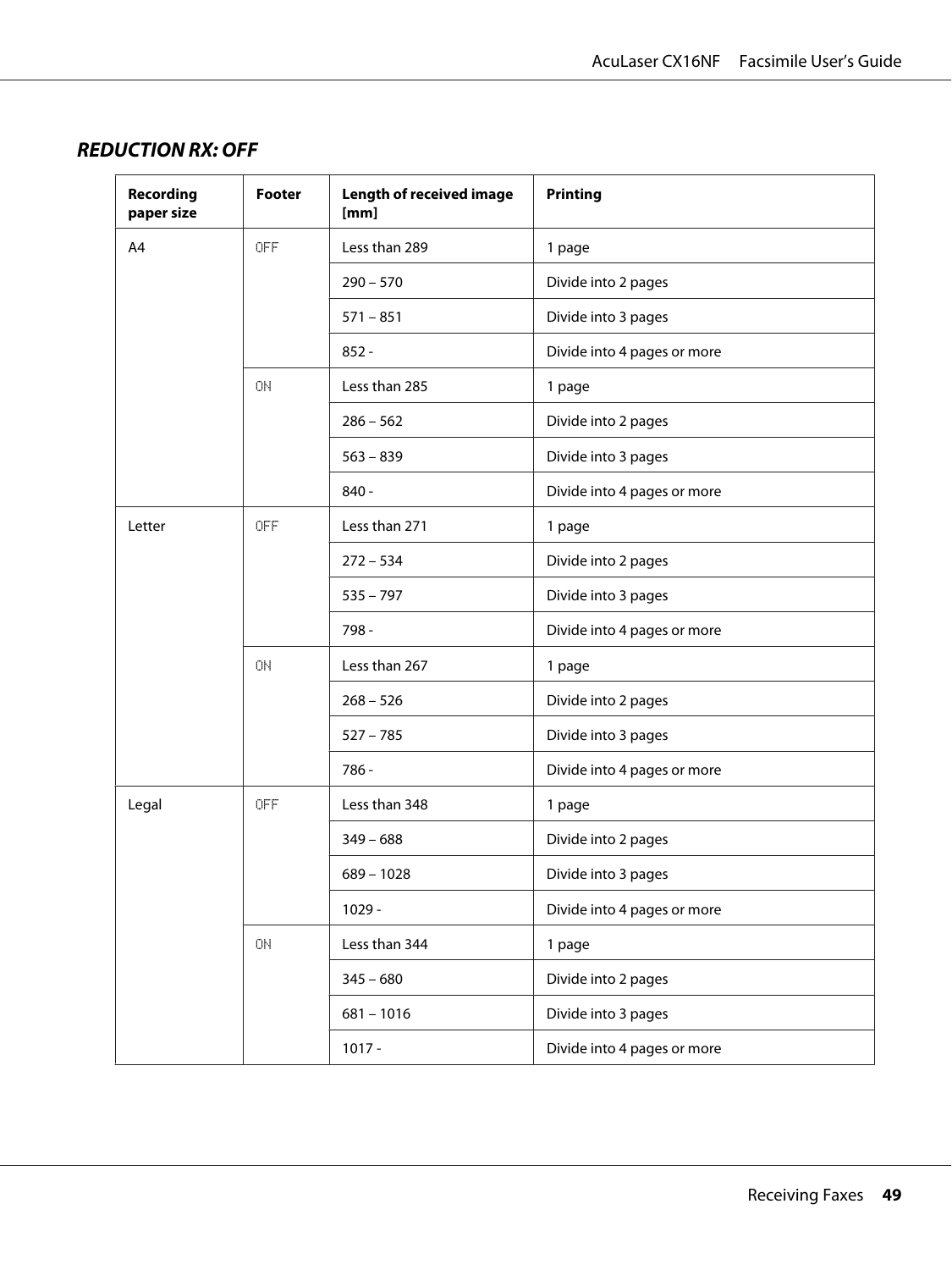| <b>Recording</b><br>paper size | <b>Footer</b> | <b>Length of received image</b><br>[mm] | <b>Printing</b>             |
|--------------------------------|---------------|-----------------------------------------|-----------------------------|
| Oficio                         | 0FF           | Less than 335                           | 1 page                      |
|                                |               | $356 - 662$                             | Divide into 2 pages         |
|                                |               | $663 - 989$                             | Divide into 3 pages         |
|                                |               | $990 -$                                 | Divide into 4 pages or more |
|                                | ΟN            | Less than 331                           | 1 page                      |
|                                |               | $332 - 654$                             | Divide into 2 pages         |
|                                |               | $655 - 977$                             | Divide into 3 pages         |
|                                |               | $978 -$                                 | Divide into 4 pages or more |

#### **REDUCTION RX: CUT**

#### *Note:*

*If an image does not fit within a page, any part of the image exceeding 24 mm is cut off and printed on the next page.*

| <b>Recording</b><br>paper size | Footer     | <b>Length of received image</b><br>[mm] | <b>Printing</b>                            |
|--------------------------------|------------|-----------------------------------------|--------------------------------------------|
| A4                             | <b>OFF</b> | Less than 289                           | 1 page                                     |
|                                |            | $290 - 313$                             | Print into 1 page. 1-24mm of end is cut.   |
|                                |            | $314 - 570$                             | Divide into 2 pages                        |
|                                |            | $571 - 594$                             | Divide into 2 pages. 1-24mm of end is cut. |
|                                |            | $595 - 851$                             | Divide into 3 pages                        |
|                                |            | $852 -$                                 | Divide into 3 pages                        |
|                                | ON         | Less than 285                           | 1 page                                     |
|                                |            | $286 - 309$                             | Print into 1 page. 1-24mm of end is cut.   |
|                                |            | $310 - 562$                             | Divide into 2 pages                        |
|                                |            | $563 - 586$                             | Divide into 2 pages. 1-24mm of end is cut. |
|                                |            | $587 - 839$                             | Divide into 3 pages                        |
|                                |            | $840 -$                                 | Divide into 3 pages                        |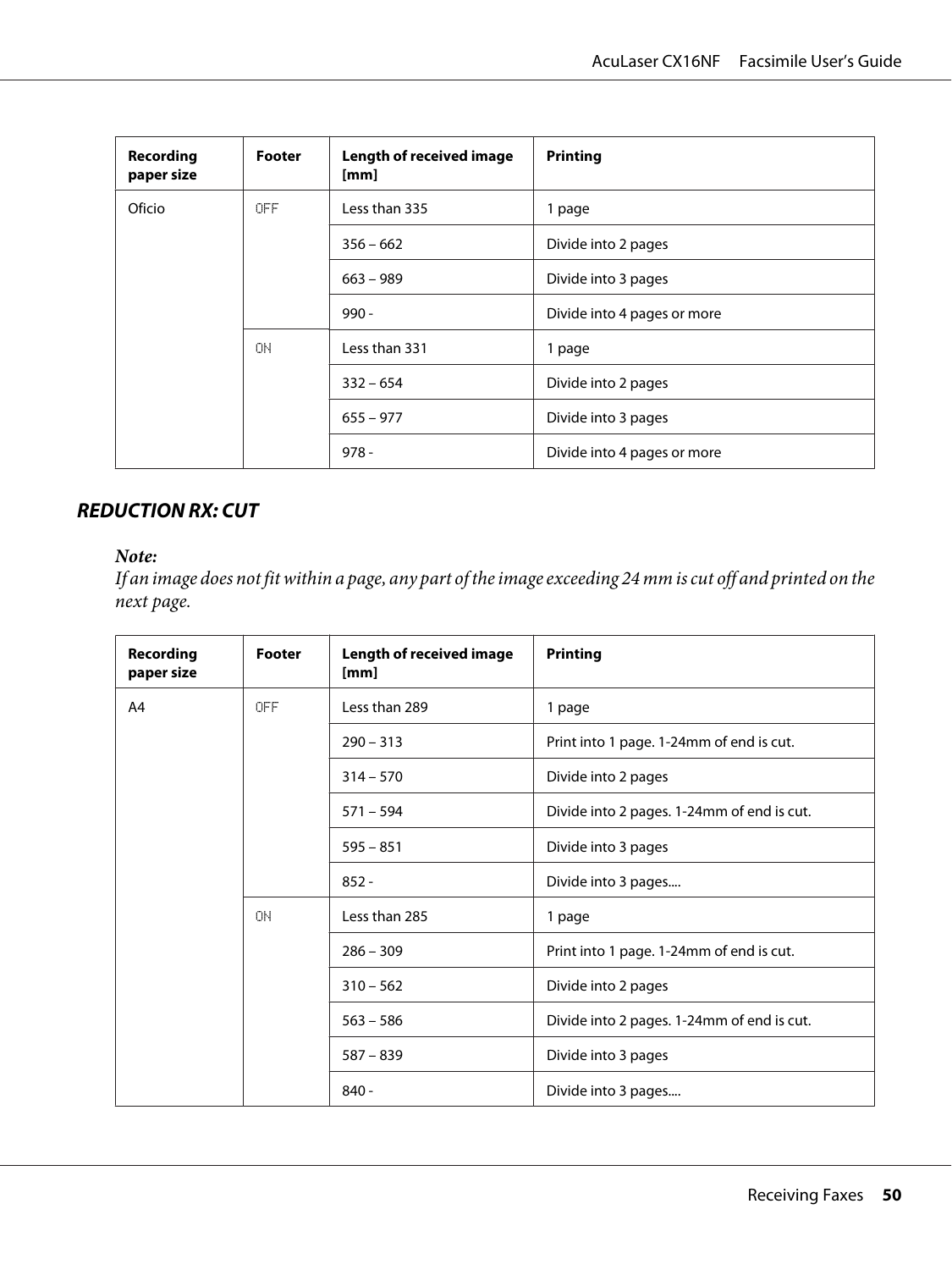| <b>Recording</b><br>paper size | <b>Footer</b> | <b>Length of received image</b><br>[mm] | Printing                                   |
|--------------------------------|---------------|-----------------------------------------|--------------------------------------------|
| Letter                         | <b>OFF</b>    | Less than 271                           | 1 page                                     |
|                                |               | $272 - 295$                             | Print into 1 page. 1-24mm of end is cut.   |
|                                |               | $296 - 534$                             | Divide into 2 pages                        |
|                                |               | $535 - 558$                             | Divide into 2 pages. 1-24mm of end is cut. |
|                                |               | $559 - 797$                             | Divide into 3 pages                        |
|                                |               | 798 -                                   | Divide into 3 pages                        |
|                                | ΟN            | Less than 267                           | 1 page                                     |
|                                |               | $268 - 291$                             | Print into 1 page. 1-24mm of end is cut.   |
|                                |               | $292 - 526$                             | Divide into 2 pages                        |
|                                |               | $527 - 550$                             | Divide into 2 pages. 1-24mm of end is cut. |
|                                |               | $551 - 785$                             | Divide into 3 pages                        |
|                                |               | 786 -                                   | Divide into 3 pages                        |
| Legal                          | <b>OFF</b>    | Less than 348                           | 1 page                                     |
|                                |               | $349 - 371$                             | Print into 1 page. 1-24mm of end is cut.   |
|                                |               | $372 - 688$                             | Divide into 2 pages                        |
|                                |               | $689 - 712$                             | Divide into 2 pages. 1-24mm of end is cut. |
|                                |               | $713 - 1028$                            | Divide into 3 pages                        |
|                                |               | $1029 -$                                | Divide into 3 pages                        |
|                                | ΟN            | Less than 344                           | 1 page                                     |
|                                |               | $345 - 368$                             | Print into 1 page. 1-24mm of end is cut.   |
|                                |               | $369 - 680$                             | Divide into 2 pages                        |
|                                |               | $681 - 704$                             | Divide into 2 pages. 1-24mm of end is cut. |
|                                |               | $705 - 1016$                            | Divide into 3 pages                        |
|                                |               | $1017 -$                                | Divide into 3 pages                        |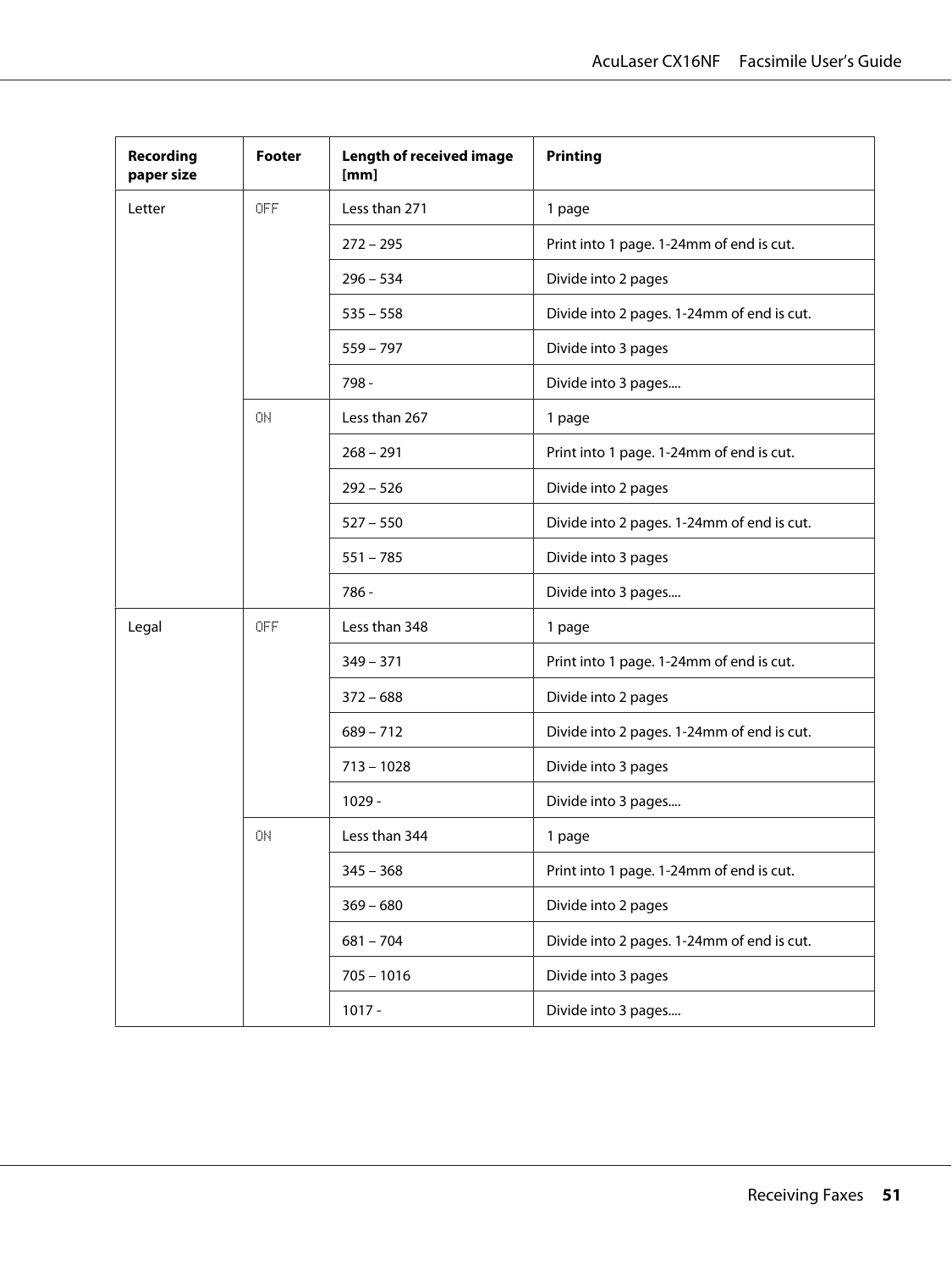| Recording<br>paper size | Footer     | <b>Length of received image</b><br>[mm] | <b>Printing</b>                            |
|-------------------------|------------|-----------------------------------------|--------------------------------------------|
| Oficio                  | <b>DEE</b> | Less than 335                           | 1 page                                     |
|                         |            | $336 - 359$                             | Print into 1 page. 1-24mm of end is cut.   |
|                         |            | $360 - 662$                             | Divide into 2 pages                        |
|                         |            | $663 - 686$                             | Divide into 2 pages. 1-24mm of end is cut. |
|                         |            | $687 - 989$                             | Divide into 3 pages                        |
|                         |            | $990 -$                                 | Divide into 3 pages                        |
|                         | ON         | Less than 331                           | 1 page                                     |
|                         |            | $332 - 355$                             | Print into 1 page. 1-24mm of end is cut.   |
|                         |            | $356 - 654$                             | Divide into 2 pages                        |
|                         |            | $655 - 678$                             | Divide into 2 pages. 1-24mm of end is cut. |
|                         |            | $679 - 977$                             | Divide into 3 pages                        |
|                         |            | $978 -$                                 | Divide into 3 pages                        |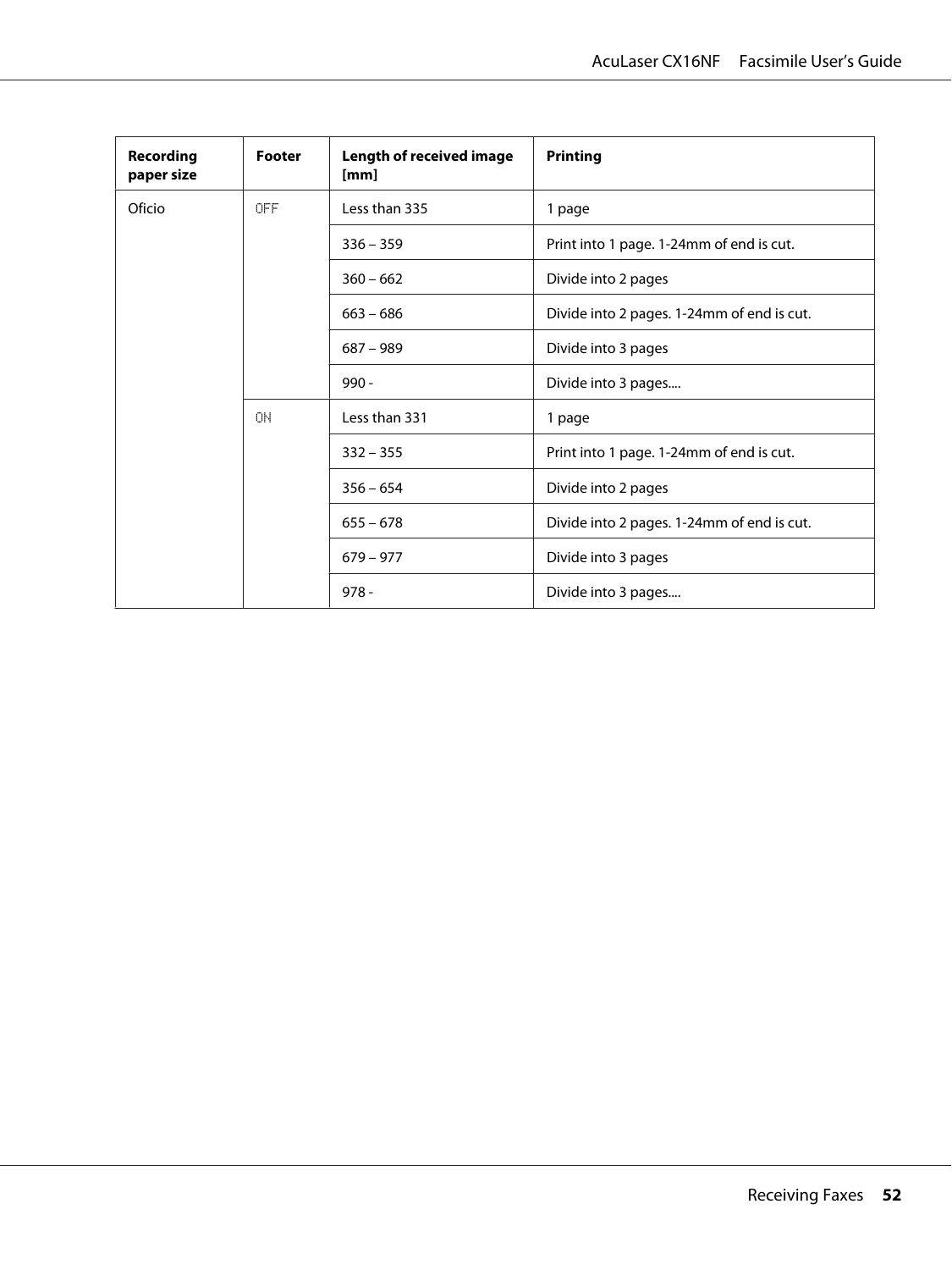### Chapter 6

# **Registering Recipients**

## **About the Dial Register Function**

Frequently used fax numbers can be registered with the DIAL REGISTER function so that the fax number can be easily accessed. In addition, this reduces input errors.

The following registration methods are available:

- ❏ Favorite: Frequently used speed dial and group dial destinations can be registered on the favorite list to allow the fax number to quickly be recalled. For details on registering destinations, refer to "Favorite List" on page 53.
- ❏ Speed Dial: Fax numbers can be registered as speed dial destinations. When sending a fax transmission, type in the speed dial number to recall the fax number. For details on registering destinations, refer to ["Speed Dialing" on page 55.](#page-54-0)
- ❏ Group Dial: Multiple destinations can be registered together as a group dial destination. When sending a fax transmission, type in the group dial number to recall fax numbers for a broadcast transmission. For details on registering destinations, refer to ["Group Dialing" on page 58.](#page-57-0)

#### *Note:*

*When registering destinations as speed dial or group dial destinations, use the Search function to search for the recipients. For details on using the Search Function, refer to ["Using the List Function of the Phone](#page-24-0) [Book" on page 25](#page-24-0) and ["Using the Search Function of the Phone Book" on page 26](#page-25-0).*

## **Favorite List**

### **Registering Destinations in the Favorite List**

Frequently used speed dial and group dial destinations can be registered on the favorite list to allow the fax number to quickly be recalled. A maximum of 20 destinations can be registered on the favorite list.

#### *Note:*

*Before registering destinations in the favorite list, register them as speed dial or group dial destinations.*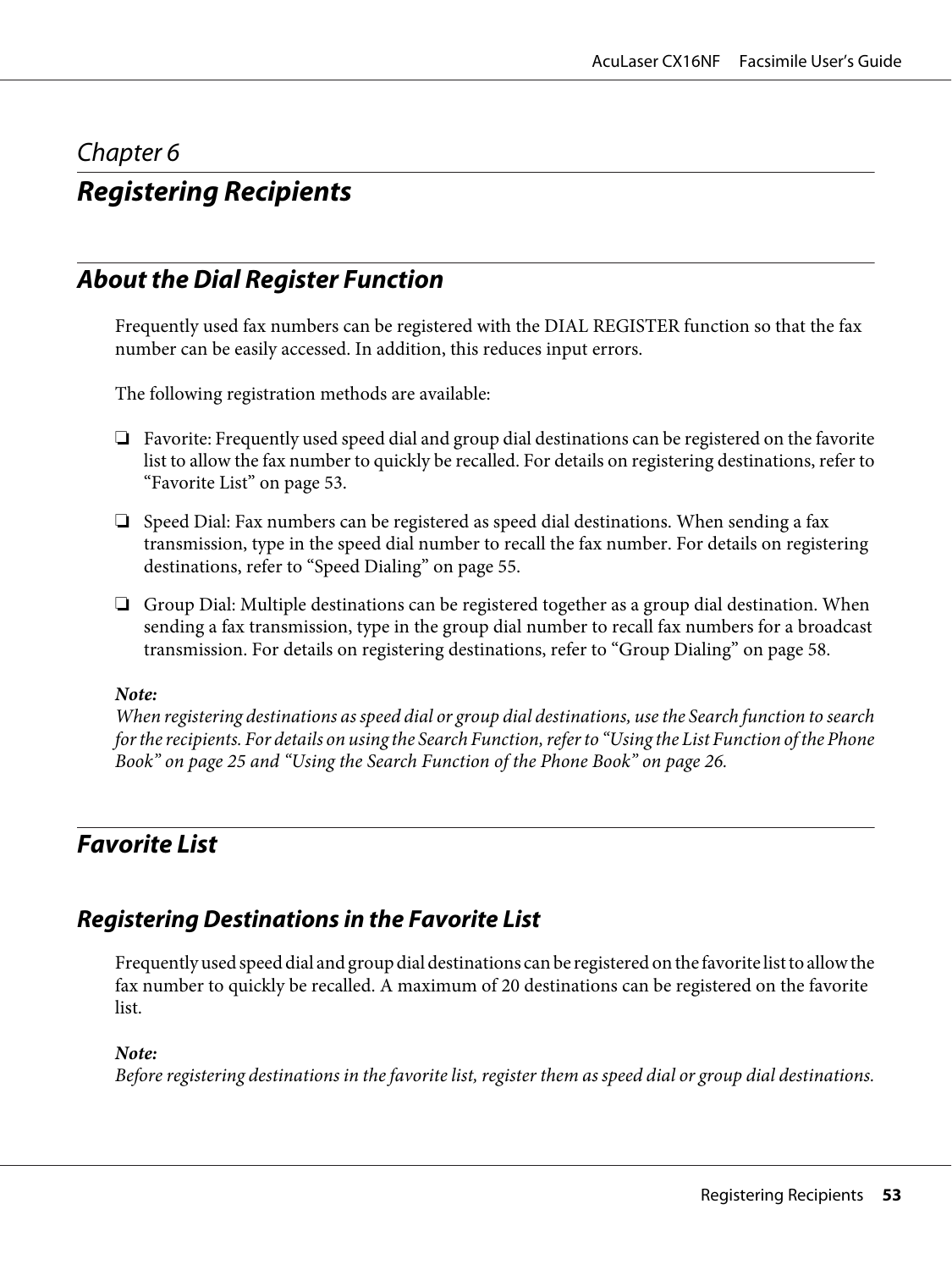1. Press the  $\triangle$  or  $\nabla$  key to select UTILITY, and then press the **Select** key.

#### *Note:*

*For details on selecting a menu, refer to ["General Procedure for Specifying Settings in Utility Menu"](#page-12-0) [on page 13](#page-12-0).*

- 2. Press the  $\triangle$  or  $\nabla$  key to select DIAL REGISTER, and then press the **Select** key.
- 3. Check that FAVORITE is selected, and then press the **Select** key. The FAVORITE screen appears.

#### *Note:*

*When registering the first destination in the favorite list, continue with step 5.*

- 4. Check that ADD is selected, and then press the **Select** key.
- 5. Type in the speed dial number (1-220), and then press the **Select** key.
	- ❏ To program a group dial number, press the **Addressbook** key, type in the group dial number (1-20), and then press the **Select** key.

#### *Note:*

- ❏ *If a destination is already registered in the favorite list, select* ADD*, and then press the* **Select** *key to display a screen for entering the speed dial number.*
- ❏ *For details on entering/editing text and the characters that can be entered, refer to ["Entering](#page-73-0) [Text" on page 74](#page-73-0).*
- 6. Press the **Select** key again.
- 7. Press the  $\triangle$  or  $\nabla$  key to select FINISH, and then press the **Select** key.
	- ❏ To add another destination to the favorite list, select ADD, press the **Select** key, and then repeat steps 4 through 6. The destination is registered in the favorite list.

#### *Note:*

*To return to the Fax mode screen, continue pressing the* **Back** *key until the Fax mode screen appears, or press the* **Stop/Reset** *key.*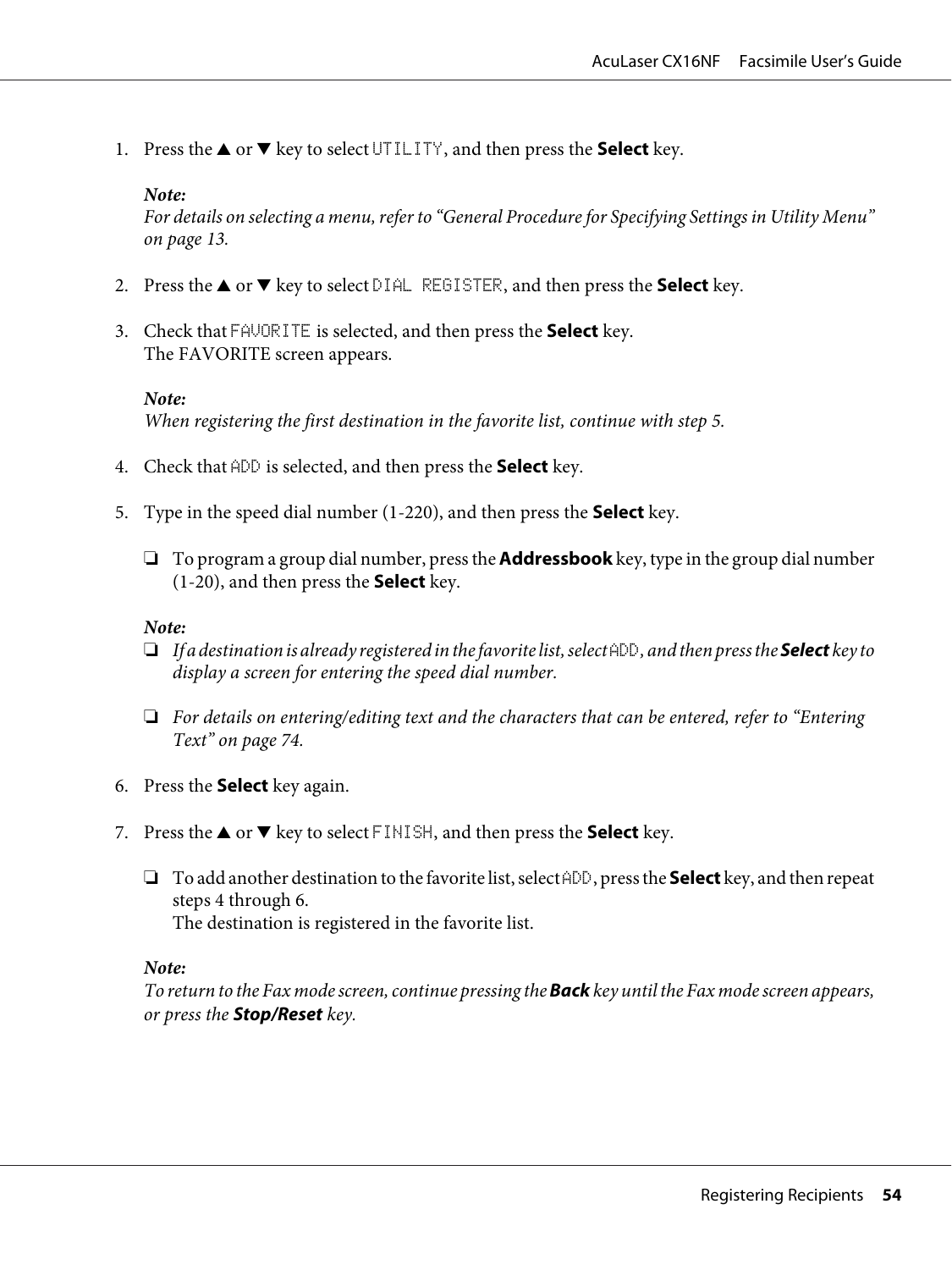### <span id="page-54-0"></span>**Deleting Destinations from the Favorite List**

A destination registered in the favorite list can be deleted.

1. Press the  $\triangle$  or  $\nabla$  key to select UTILITY, and then press the **Select** key.

#### *Note:*

*For details on selecting a menu, refer to ["General Procedure for Specifying Settings in Utility Menu"](#page-12-0) [on page 13](#page-12-0).*

- 2. Press the  $\triangle$  or  $\nabla$  key to select DIAL REGISTER, and then press the **Select** key.
- 3. Check that FAVORITE is selected, and then press the **Select** key. The FAVORITE screen appears.
- 4. Press the  $\blacktriangle$  or  $\nabla$  key to select CHECK/EDIT, and then press the **Select** key.
- 5. Press the  $\triangle$  or  $\nabla$  key to select the destination to be deleted, and then press the **Stop/Reset** key.
- 6. Check that YES is selected, and then press the **Select** key.
- 7. Press the **Back** key.

#### *Note:*

*To delete another destination, repeat the procedure from step 5.*

8. Press the  $\triangle$  or  $\nabla$  key to select FINISH, and then press the **Select** key. The destination is deleted from the favorite list.

#### *Note:*

*To return to the Fax mode screen, continue pressing the* **Back** *key until the Fax mode screen appears, or press the* **Stop/Reset** *key.*

## **Speed Dialing**

### **Registering a Speed Dial Destination**

Frequently specified fax numbers (maximum of 220) can be registered as speed dial destinations. In addition, batch transmission settings can be specified.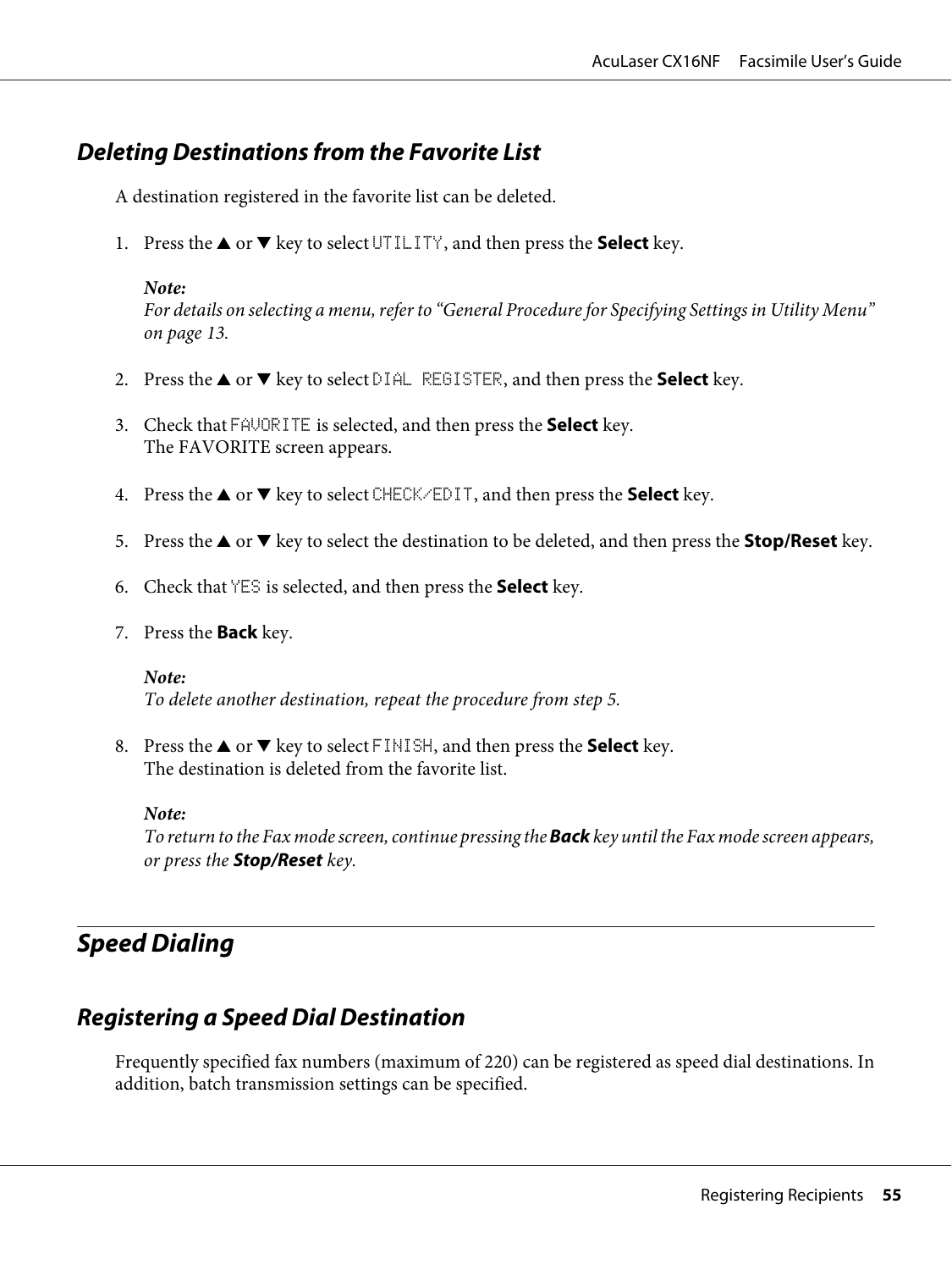1. Press the  $\triangle$  or  $\nabla$  key to select UTILITY, and then press the **Select** key.

#### *Note:*

*For details on selecting a menu, refer to ["General Procedure for Specifying Settings in Utility Menu"](#page-12-0) [on page 13](#page-12-0).*

- 2. Press the  $\blacktriangle$  or  $\nabla$  key to select DIAL REGISTER, and then press the **Select** key.
- 3. Press the  $\blacktriangle$  or  $\nabla$  key to select SPEED DIAL, and then press the **Select** key. The SPEED DIAL screen appears.
- 4. Use the keypad to type in the speed dial number (1-220), and then press the **Select** key.

#### *Note:*

- ❏ *If LDAP search settings have been specified, a screen allowing* MANUAL SETTING *or* LDAP SEARCH *to be selected appears after the* **Select** *key is pressed. Select* MANUAL SETTING*, and then press the* **Select** *key.*
- ❏ *For details on entering/editing numbers, refer to ["Entering Text" on page 74.](#page-73-0)*
- ❏ *If the destination is already registered with the specified speed dial number,* REGISTERED! *appears. Press the* **Back** *key to return to the DIAL REGISTER screen, and then continue with step 3.*
- 5. Enter the name of the speed dial destination to be registered, and then press the **Select** key.

#### *Note:*

- ❏ *Text up to 20 characters long can be entered for the name.*
- ❏ *For details on entering/editing text and the characters that can be entered, refer to ["Entering](#page-73-0) [Text" on page 74](#page-73-0).*
- 6. Use the keypad to enter the fax number of the recipient.

#### *Note:*

- ❏ *The fax number can contain a maximum of 50 characters.*
- ❏ *For details on entering/editing numbers, refer to ["Entering Text" on page 74.](#page-73-0)*
- 7. Press the  $\nabla$  key.
- 8. Press the  $\blacktriangle$  or  $\nabla$  key to select an item whose settings have already been specified.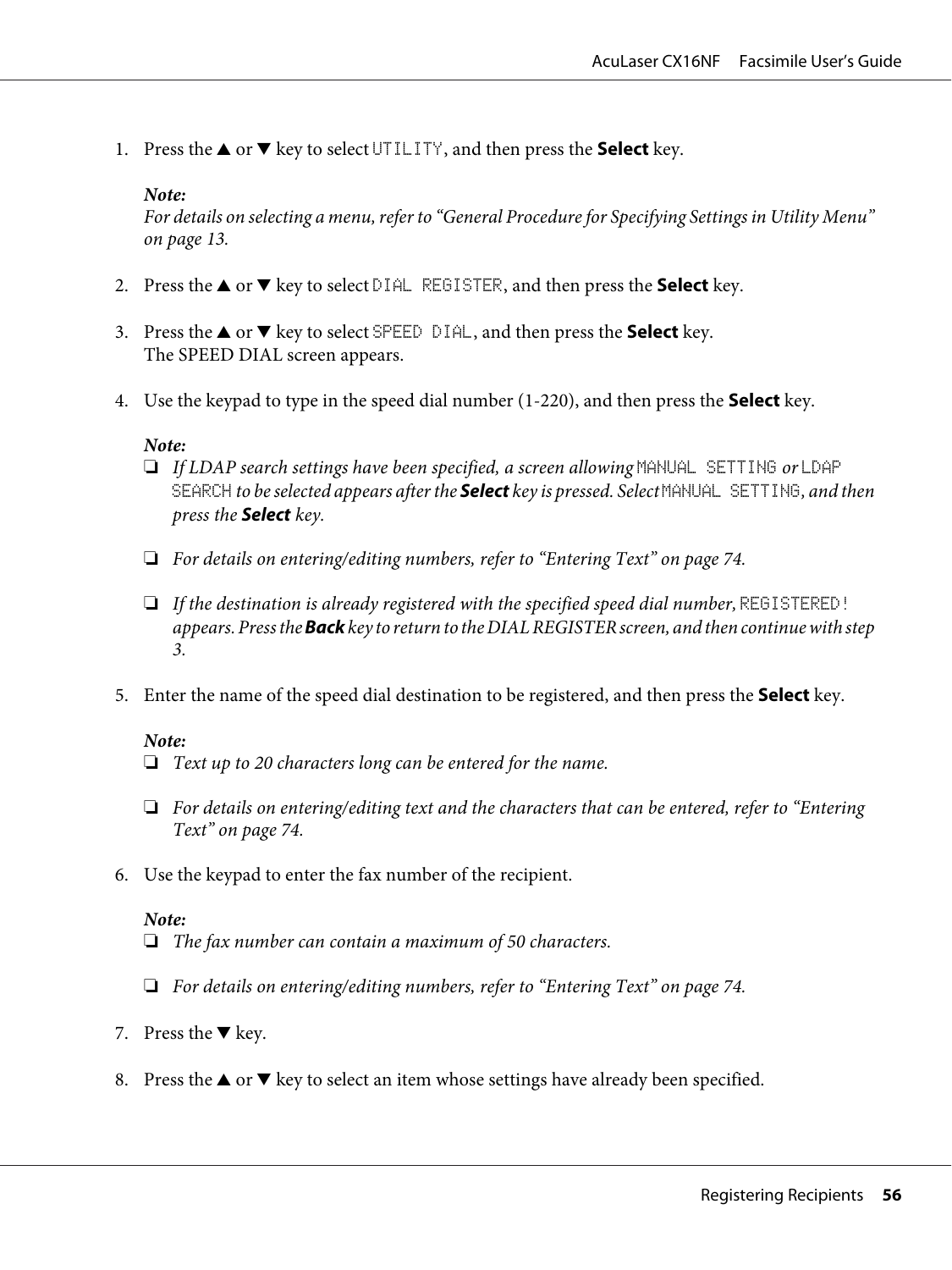- ❏ To specify batch transmission settings, select BATCH TIME, press the **Select** key, and then continue with step 9.
- ❏ To specify the modem speed, select MODEM SPEED, press the **Select** key, and then continue with step 10.
- 9. Use the keypad to type in the batch transmission time, and then press the **Select** key. The batch transmission settings are specified. Continue with step 11.

*For details on entering/editing text and the characters that can be entered, refer to ["Entering Text"](#page-73-0) [on page 74](#page-73-0).*

10. Press the  $\blacktriangle$  or  $\nabla$  key to select the desired modem speed, and then press the **Select** key. The modem speed is specified. Continue with step 11.

#### *Note:*

*If a transmission error occurs, select 14.4 or 9.6 for the modem speed.*

11. Press the **Back** key.

#### 12. Press the **Select** key.

The entered information is registered with the speed dial number.

#### *Note:*

*To return to the Fax mode screen, continue pressing the* **Back** *key until the Fax mode screen is displayed.*

### **Changing/Deleting Speed Dial Information**

The registered speed dial information can be changed.

1. Press the  $\triangle$  or  $\nabla$  key to select UTILITY, and then press the **Select** key.

#### *Note:*

*For details on selecting a menu, refer to ["General Procedure for Specifying Settings in Utility Menu"](#page-12-0) [on page 13](#page-12-0).*

- 2. Press the  $\blacktriangle$  or  $\nabla$  key to select DIAL REGISTER, and then press the **Select** key.
- 3. Press the  $\blacktriangle$  or  $\nabla$  key to select SPEED DIAL, and then press the **Select** key. The SPEED DIAL screen appears.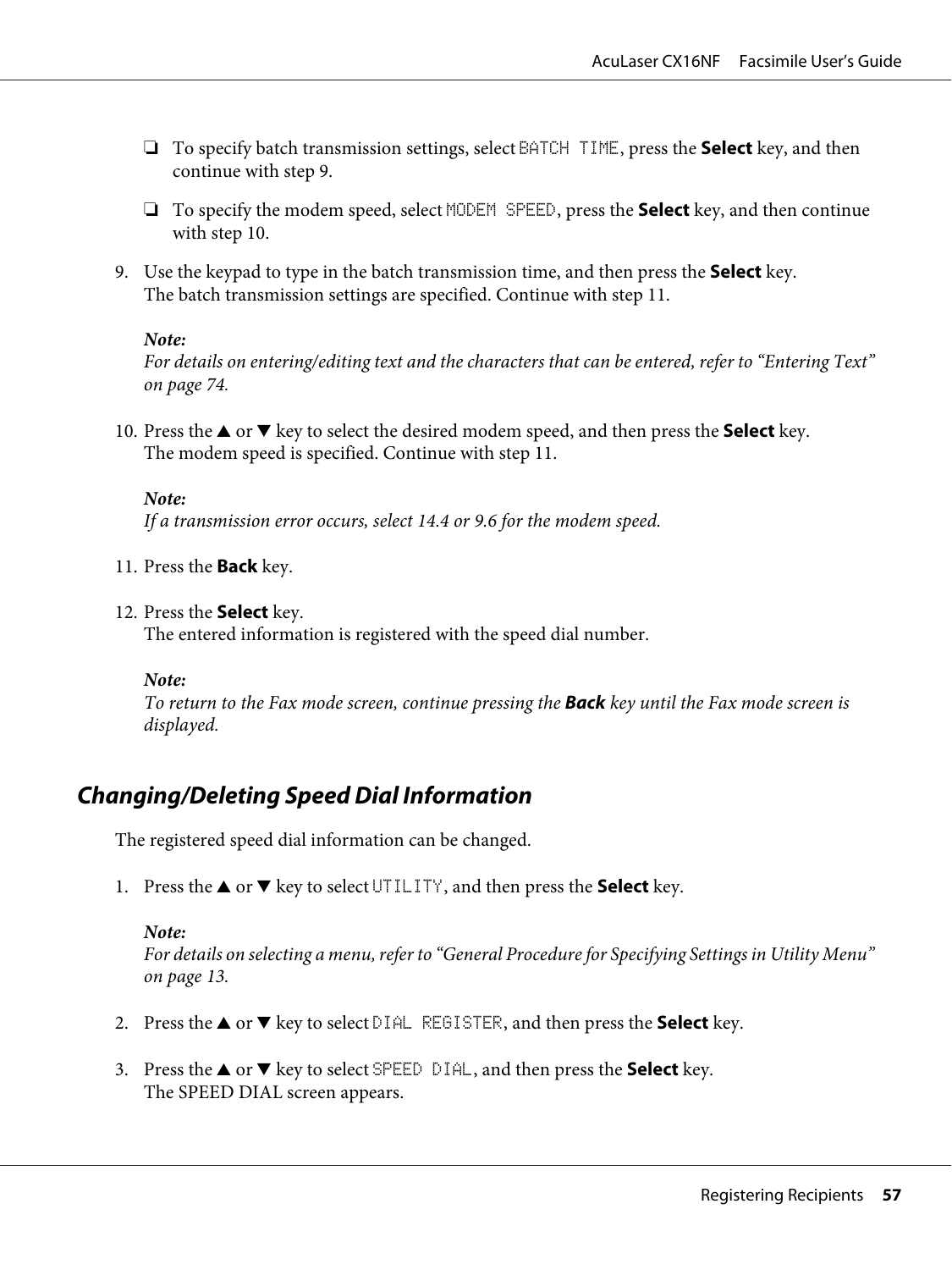<span id="page-57-0"></span>4. Use the keypad to type in the speed dial number (1-220) to be edited/deleted, and then press the **Select** key.

*Note:*

*For details on entering/editing text and the characters that can be entered, refer to ["Entering Text"](#page-73-0) [on page 74](#page-73-0).*

- 5. Press the  $\blacktriangle$  or  $\nabla$  key to select EDIT or DELETE, and then press the **Select** key.
	- ❏ If EDIT was selected, the name is displayed. Continue with step 6.
	- ❏ If DELETE was selected, the settings registered with the speed dial number are deleted. This completes the procedure when it is deleted.
- 6. If desired, edit the name, fax number, modem speed and batch transmission settings, and then press the **Select** key.

The edited information is registered with the speed dial number.

#### *Note:*

- ❏ *If the edited speed dial destination is registered in the favorite list, with a group dial destination or as forwarding settings, a message appears, requesting confirmation to leave the edited speed dial destination registered as it is. To leave it registered as it is, select*  $YES$ *. To not leave it registered as it is, select* NO*. Then, press the* **Select** *key.*
- ❏ *If a document is queued in the memory for a batch transmission and the batch transmission time is changed, the document in the memory will be sent at the time before the setting was changed.*
- ❏ *For details on editing text, refer to ["Entering Text" on page 74.](#page-73-0)*

### **Group Dialing**

### **Registering a Group Dial Destination**

Fax numbers frequently specified for broadcast transmission can be registered as a group dial destination. A maximum of 50 destinations can be registered together as one group.

#### *Note:*

*Before registering a group dial destination, register the destinations as speed dial destinations.*

1. Press the  $\triangle$  or  $\nabla$  key to select UTILITY, and then press the **Select** key.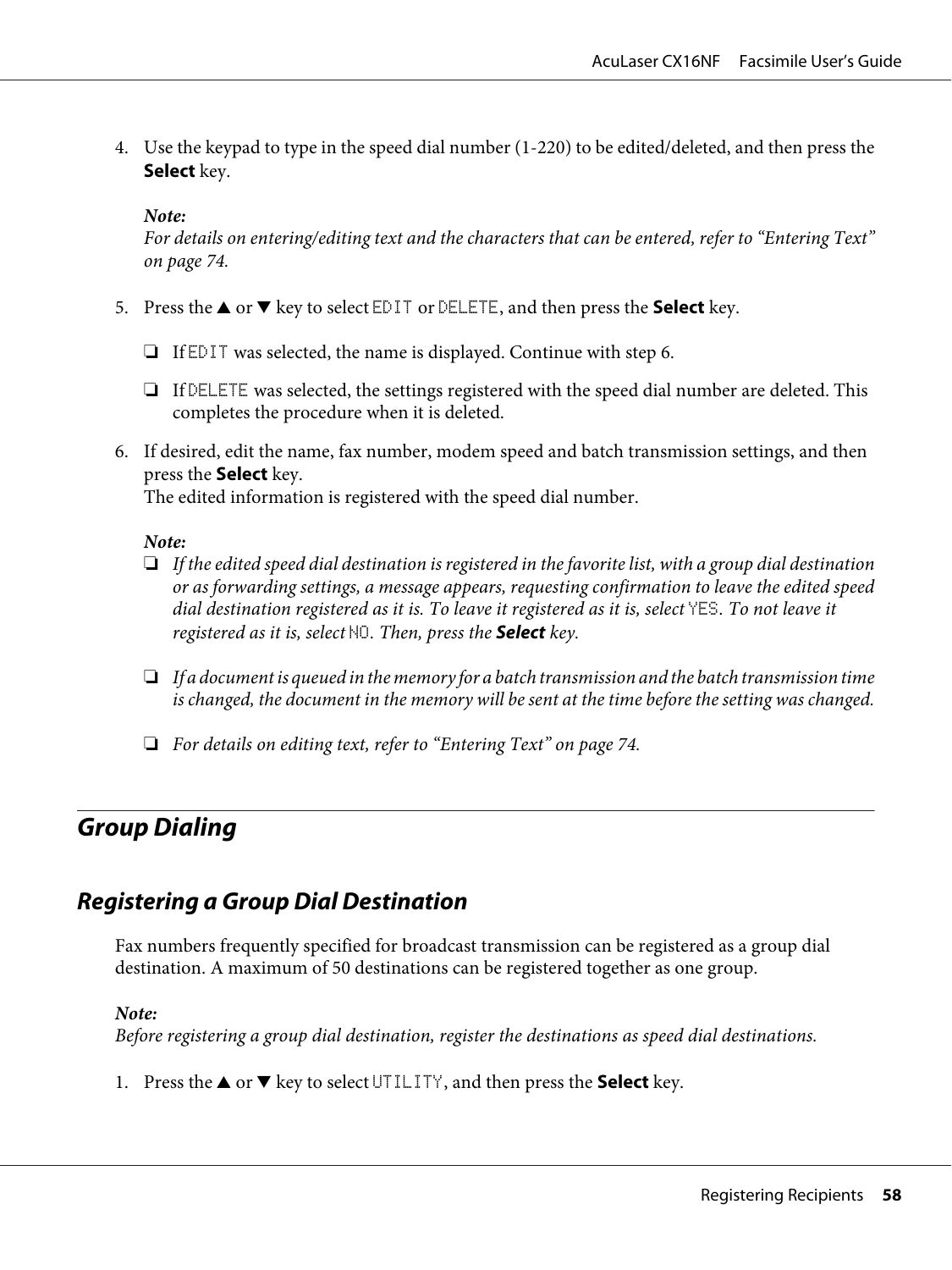*For details on selecting a menu, refer to ["General Procedure for Specifying Settings in Utility Menu"](#page-12-0) [on page 13](#page-12-0).*

- 2. Press the  $\triangle$  or  $\nabla$  key to select DIAL REGISTER, and then press the **Select** key.
- 3. Press the  $\blacktriangle$  or  $\nabla$  key to select GROUP DIAL, and then press the **Select** key. The GROUP DIAL screen appears.
- 4. Use the keypad to type in the group dial number (1-20), and then press the **Select** key.

#### *Note:*

- ❏ *For details on entering/editing numbers, refer to ["Entering Text" on page 74.](#page-73-0)*
- ❏ *If the destination is already registered with the specified group dial number,* REGISTERED! *appears. Press the* **Back** *key to return to the DIAL REGISTER screen, and then continue with step 3.*
- 5. Enter the name of the group dial destination to be registered, and then press the **Select** key.

#### *Note:*

- ❏ *Text up to 20 characters long can be entered for the name.*
- ❏ *For details on entering/editing text and the characters that can be entered, refer to ["Entering](#page-73-0) [Text" on page 74](#page-73-0).*
- 6. Use the keypad to type in the speed dial number to be registered with the group dial destination, and then press the **Select** key.

#### *Note:*

- ❏ *To program a group dial number registered with a group dial destination, press the* **Addressbook** *key, type in the group dial number and then press the* **Select** *key.*
- ❏ *For details on entering/editing text and the characters that can be entered, refer to ["Entering](#page-73-0) [Text" on page 74](#page-73-0).*
- 7. Press the **Select** key again.
- 8. Check that ADD is selected, and then press the **Select** key. Repeat steps 6 through 8 until all desired destinations are specified.
	- ❏ If no more recipients are to be specified, continue with step 9.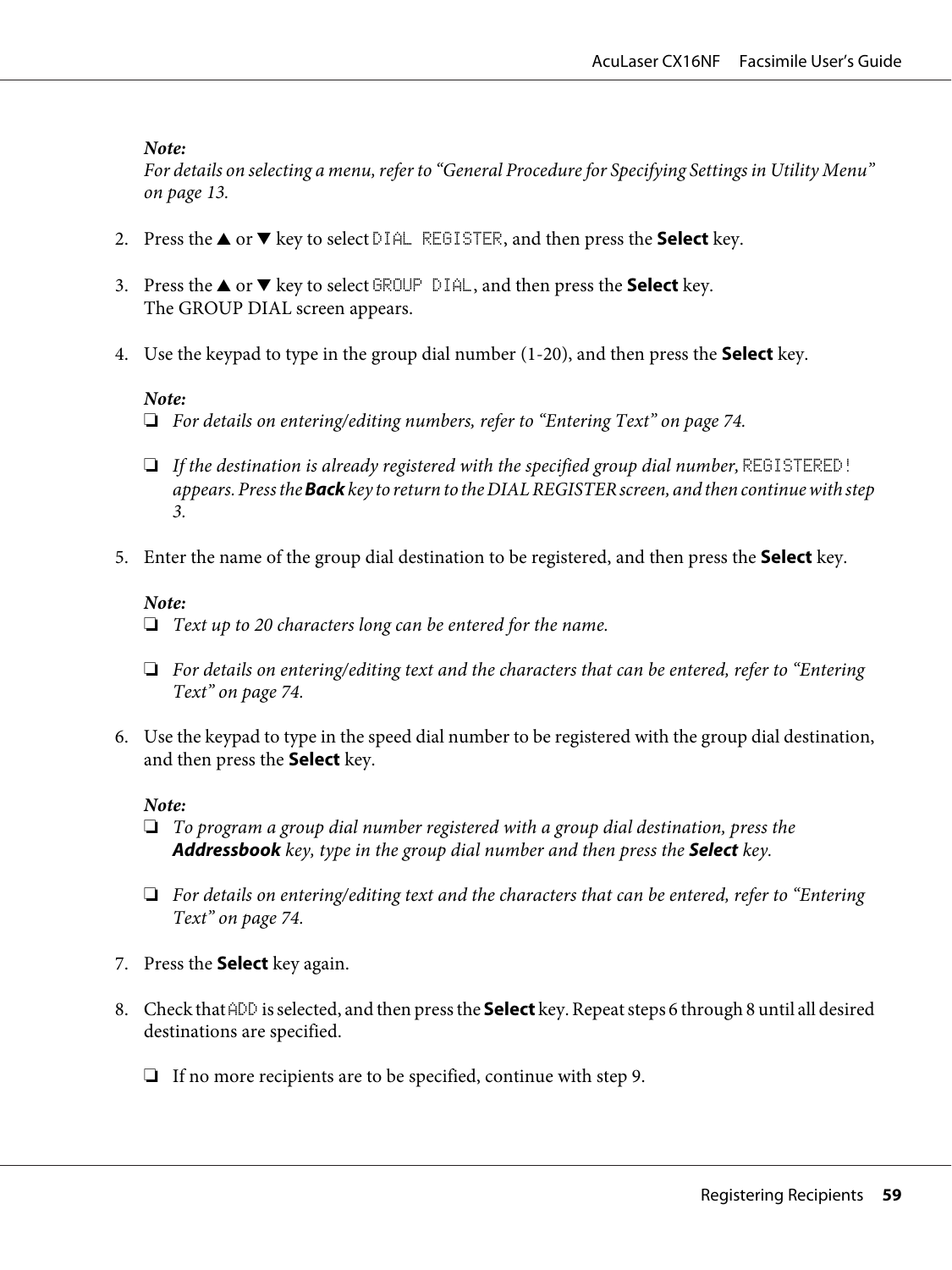9. Select FINISH, and then press the **Select** key. The destinations are registered as the group dial destination.

*Note:*

*To return to the Fax mode screen, continue pressing the* **Back** *key until the Fax mode screen appears, or press the* **Stop/Reset** *key.*

### **Changing/Deleting Group Dial Information**

The registered group dial information can be changed.

1. Press the  $\triangle$  or  $\nabla$  key to select UTILITY, and then press the **Select** key.

#### *Note:*

*For details on selecting a menu, refer to ["General Procedure for Specifying Settings in Utility Menu"](#page-12-0) [on page 13](#page-12-0).*

- 2. Press the  $\triangle$  or  $\nabla$  key to select DIAL REGISTER, and then press the **Select** key.
- 3. Press the  $\blacktriangle$  or  $\nabla$  key to select GROUP DIAL, and then press the **Select** key. The GROUP DIAL screen appears.
- 4. Use the keypad to type in the number of the group dial destination to be edited/deleted, and then press the **Select** key.

#### *Note:*

*For details on entering/editing text and the characters that can be entered, refer to ["Entering Text"](#page-73-0) [on page 74](#page-73-0).*

- 5. Press the  $\triangle$  or  $\nabla$  key to select EDIT or DELETE, and then press the **Select** key.
	- $\Box$  If EDIT was selected, the name is displayed. Continue with step 6.
	- ❏ If DELETE was selected, the settings programmed for the group dial number are deleted. This completes the procedure when it is deleted.
- 6. If you want to change the name of the group, enter the new name, and then press the **Select** key.

#### *Note:*

*For details on editing text, refer to ["Entering Text" on page 74.](#page-73-0)*

7. Add/delete destinations.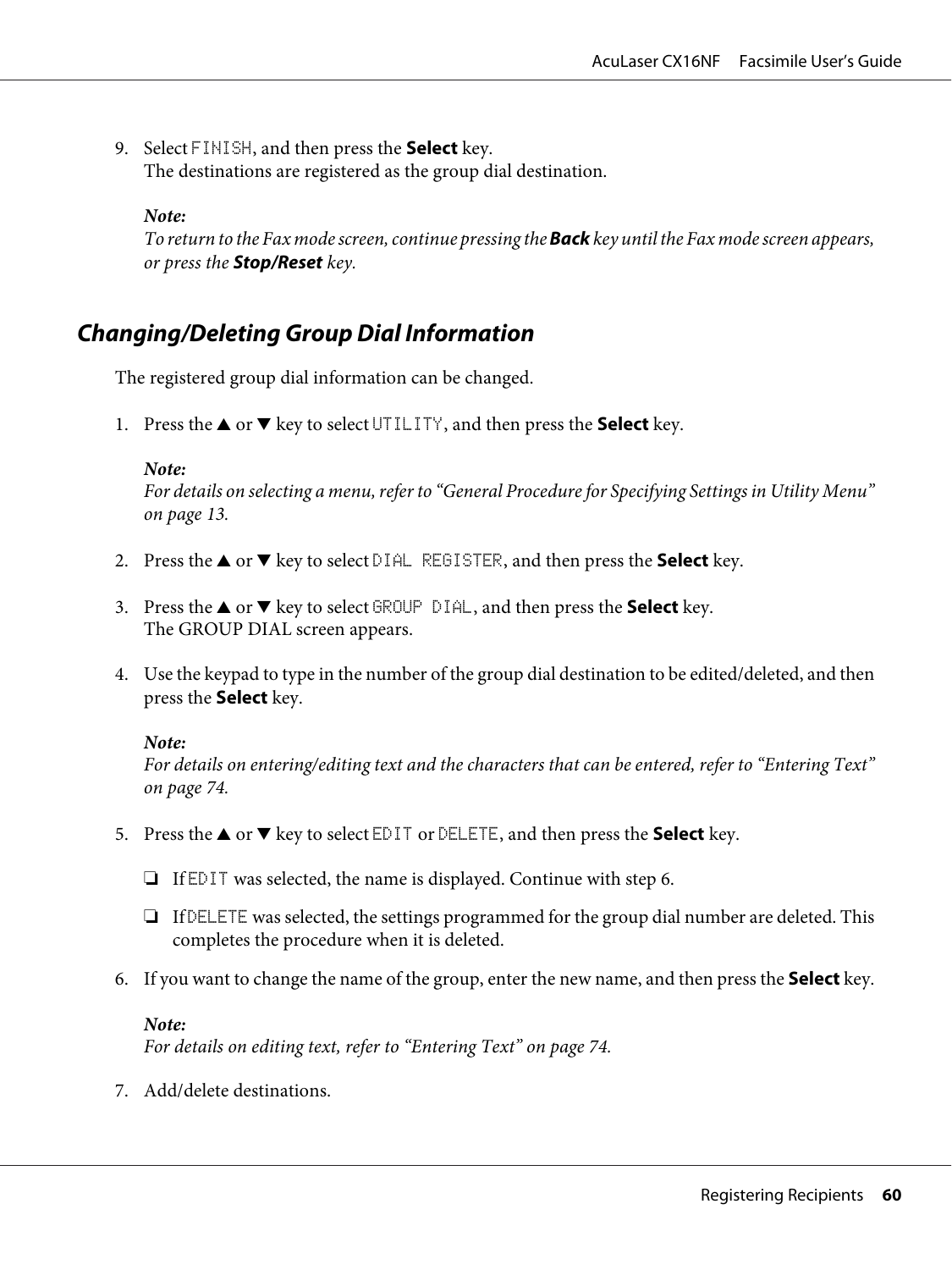- ❏ To add a destination, check that ADD is selected, and then press the **Select** key. Type in the speed dial number, press the **Select** key, and then press the **Select** key again.
- ❏ To delete a destination, press the u or d key to select CHECK/EDIT, and then press the **Select** key.

Press the  $\triangle$  or  $\nabla$  key to select the destination to be deleted, and then press the **Stop/Reset** key. Check that YES is selected, and then press the **Select** key. The destination is deleted from the group dial list.

8. Press the  $\triangle$  or  $\nabla$  key to select FINISH, and then press the **Select** key. The edited information is registered with the group dial number.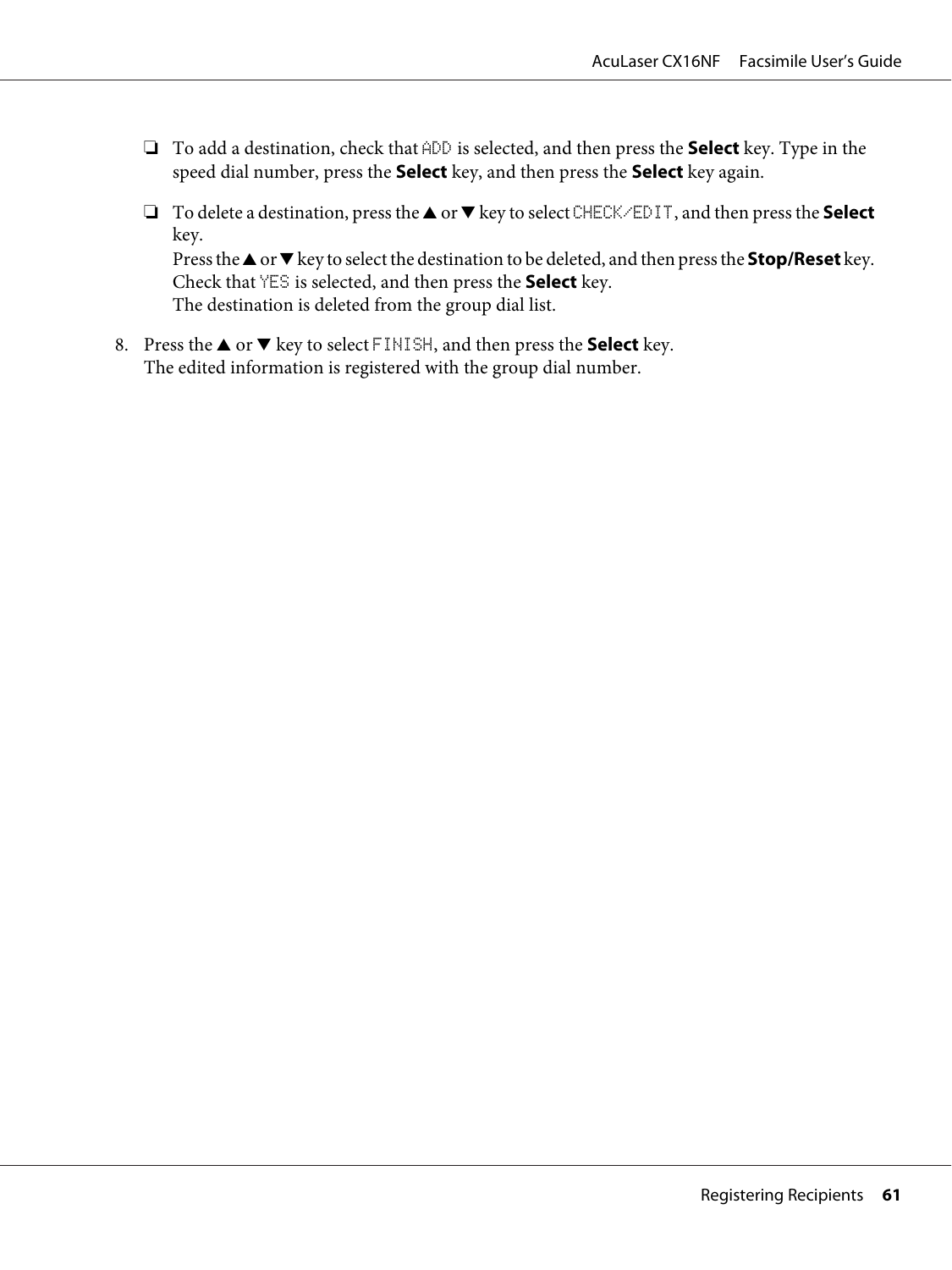### Chapter 7

# **Confirmation Mode**

## **About the Machine's Counters**

The operations performed since this machine was installed can be checked with REPORT/STATUS in the menu. Follow the procedure described below to check the fax-related counters.

### **Checking the Counter for Fax Printing**

This counter shows the total number of fax prints made since this machine was installed.

- 1. Press the  $\blacktriangle$  or  $\nabla$  key to select REPORT/STATUS, and then press the **Select** key.
- 2. Check that TOTAL PRINT is selected, and then press the **Select** key. The TOTAL PRINT screen appears.
- 3. Press the  $\blacktriangle$  or  $\nabla$  key to scroll through the screen until FAX PRINT appears. Check the total number of pages printed as faxes.

#### *Note:*

*To return to the Fax mode screen, press the* **Stop/Reset** *key.*

### **Checking the Counter for Total Scans**

This counter shows the total number of scans made, excluding copies, since this machine was installed.

- 1. Press the  $\blacktriangle$  or  $\nabla$  key to select REPORT/STATUS, and then press the **Select** key.
- 2. Check that TOTAL PRINT is selected, and then press the **Select** key. The TOTAL PRINT screen appears.
- 3. Press the  $\blacktriangle$  or  $\nabla$  key to scroll through the screen until TOTAL SCAN appears. Check the total number of scans made with faxes.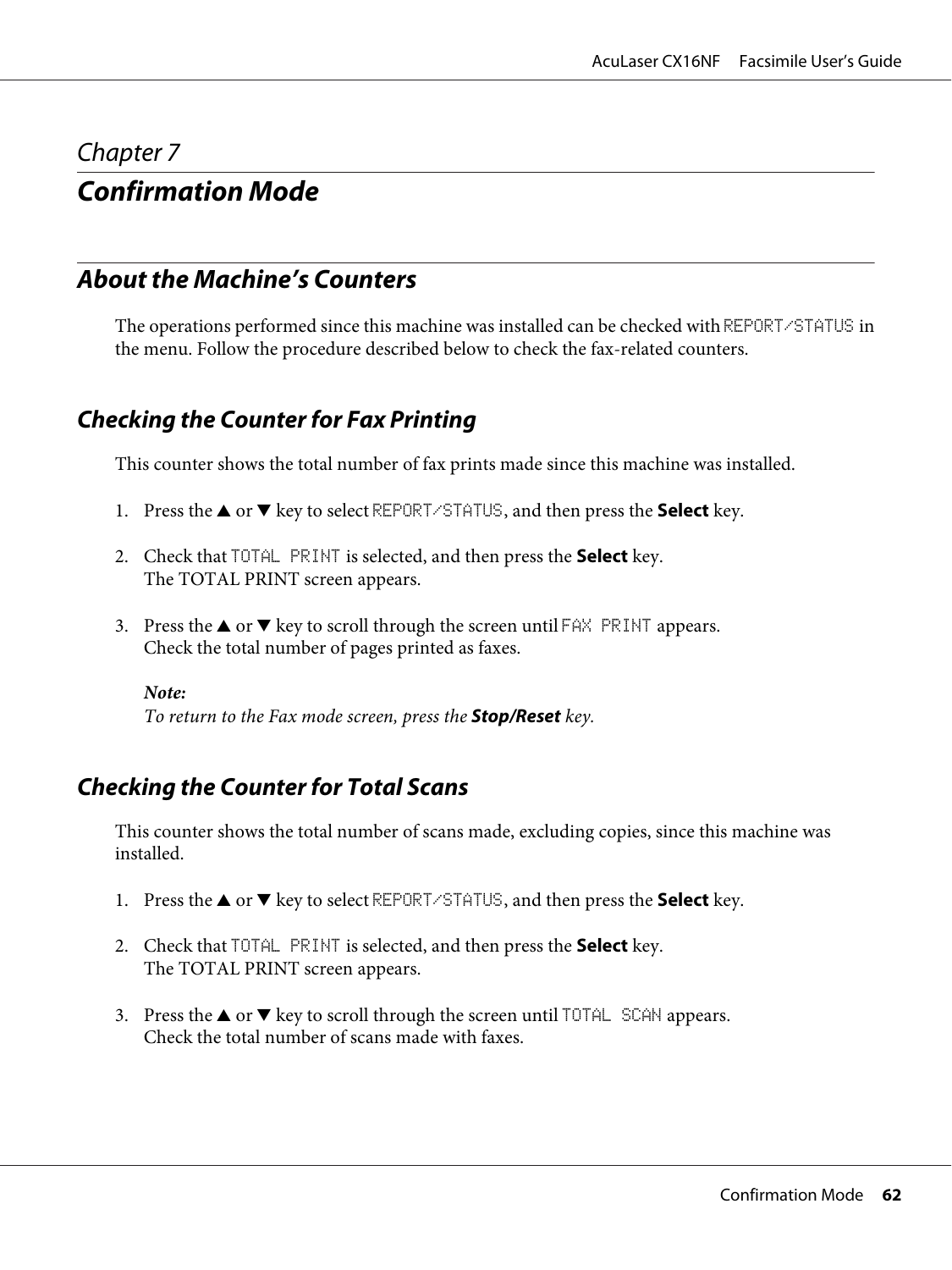*To return to the Fax mode screen, press the* **Stop/Reset** *key.*

## **Checking the Transmission/Reception Result From the Message Window**

The results of a maximum of 60 fax transmissions/receptions can be viewed.

In addition, the transmission/reception results that are displayed can be printed by pressing the **Start** (B&W) key.

- 1. Press the  $\blacktriangle$  or  $\nabla$  key to select REPORT/STATUS, and then press the **Select** key.
- 2. Press the  $\triangle$  or  $\nabla$  key to select TX/RX RESULT, and then press the **Select** key. The TX/RX RESULT screen appears and displays the communications log.

*Note:*

*To return to the Fax mode screen, press the* **Select** *key.*

## **About the Reports and Lists**

Reports on the status of fax transmissions/receptions and the speed dial settings can be printed.

The following reports and lists can be printed with this machine.

*Note:*

*For details on printing the reports and the lists, refer to the following section.*

### **Printing the Reports and Lists**

- 1. Press the  $\triangle$  or  $\nabla$  key to select REPORT/STATUS, and then press the **Select** key.
- 2. Press the  $\triangle$  or  $\nabla$  key to select REPORT, and then press the **Select** key.
- 3. Press the  $\triangle$  or  $\nabla$  key to select the desired report, press the **Select** key, and then **Start** key. The report is printed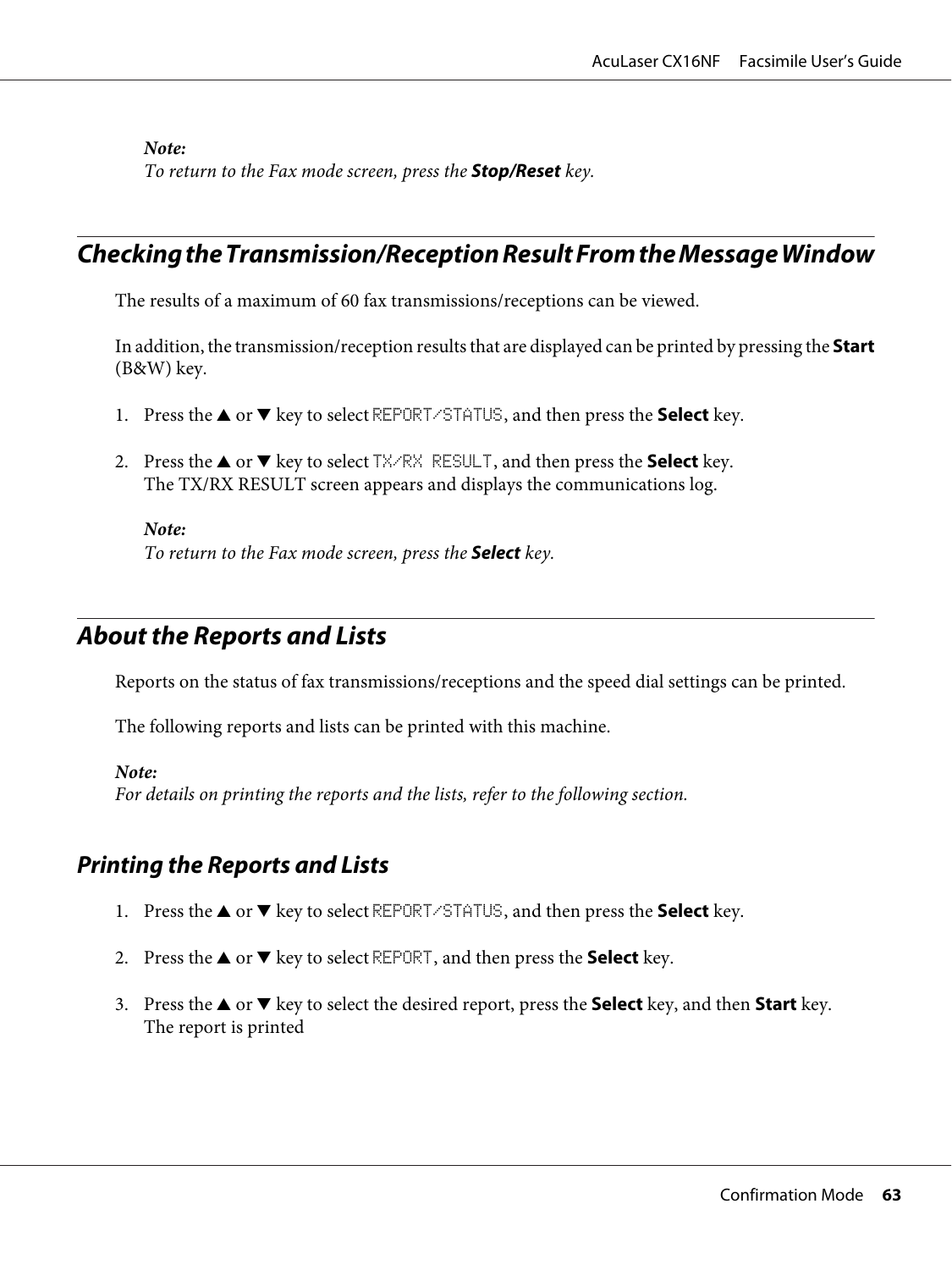## **TX RESULT REPORT**

The session number, recipient name, date sent, starting time of transmission, number of document pages, time required, mode, and transmission result are printed.

#### *Note:*

*The machine can also be set to print this report with each transmission, only when an error occurs, or not at all. For details, refer to the Printer/Copier/Scanner User's Guide.*

| <b>SESSION</b> | <b>FUNCTION</b> | NO. |
|----------------|-----------------|-----|
| 0001           | тх              | 001 |
|                |                 |     |

| <b>DESTINATION</b><br><b>STATION</b> | <b>DATE</b> | <b>TIME</b> | <b>PAGE</b> | <b>DURATION</b> | <b>MODE</b>    | <b>RESULT</b> |
|--------------------------------------|-------------|-------------|-------------|-----------------|----------------|---------------|
| AAA NEWYORK<br>012345678             | APR.19      | 18:00       | 010         | 00h02min21s     | G <sub>3</sub> | <b>STOP</b>   |
| 00A0: TX CANCEL                      |             |             |             |                 |                |               |

## **RX RESULT REPORT**

The session number, date received, starting time of reception, number of pages received, time required, mode, and reception result are printed.

#### *Note:*

*The machine can also be set to print this report with each reception, only when an error occurs, or not at all. For details, refer to the Printer/Copier/Scanner User's Guide.*

| <b>SESSION</b> | <b>FUNCTION</b> | NO. |
|----------------|-----------------|-----|
| 0001           | RX              | 001 |
|                |                 |     |

| <b>DESTINATION</b><br><b>STATION</b> | <b>DATE</b> | <b>TIME</b> | <b>PAGE</b> | <b>DURATION</b> | <b>MODE</b> | <b>RESULT</b> |
|--------------------------------------|-------------|-------------|-------------|-----------------|-------------|---------------|
| 098765432                            | APR.19      | 18:00       | 001         | 00h02min21s     | <b>ECM</b>  | NG            |
| 0014:ERROR DURING RX                 |             |             |             |                 |             |               |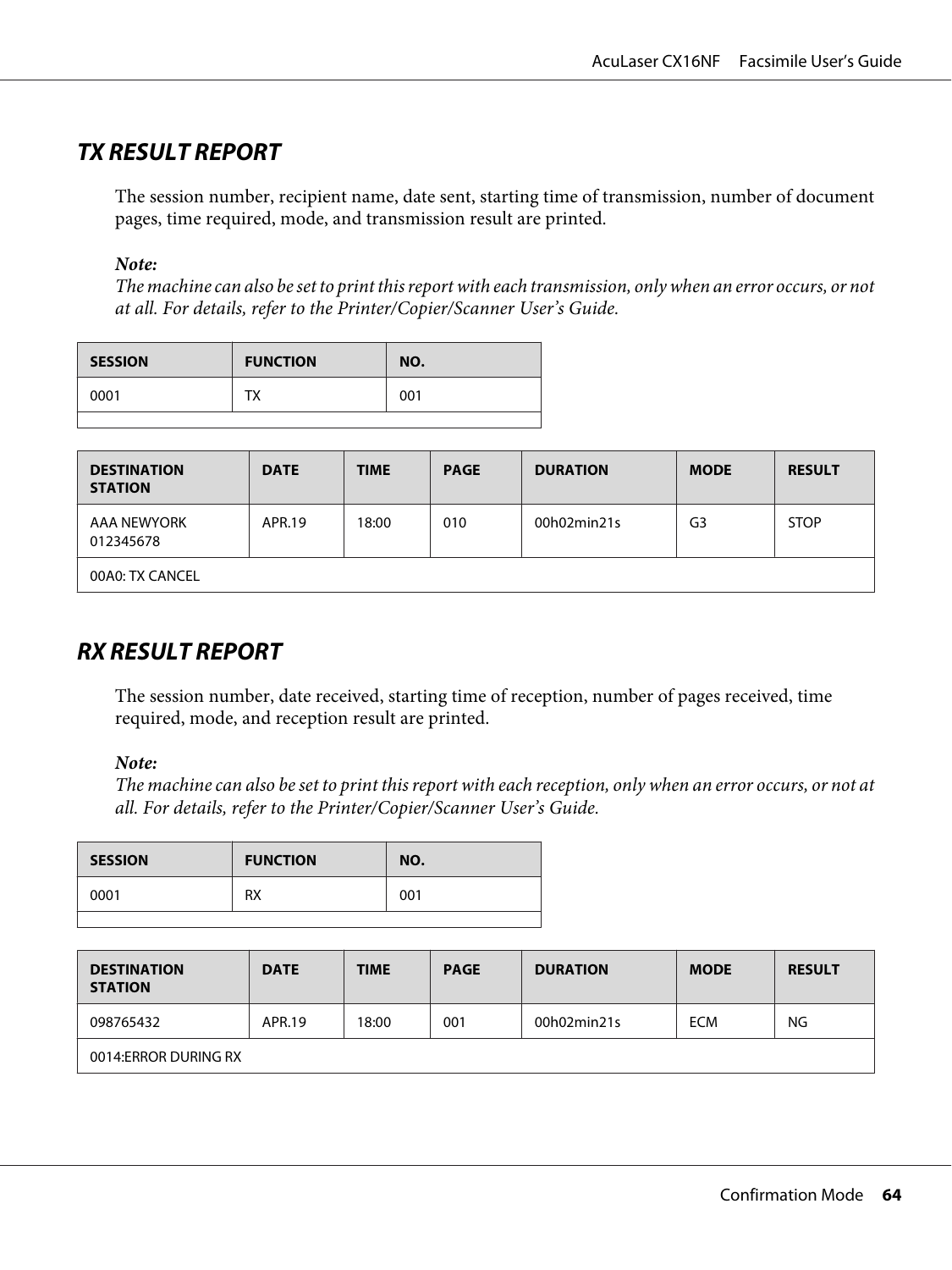## **ACTIVITY REPORT**

The operation number, session number, date of operation, starting time of transmission/reception, type of operation (transmission or reception), recipient name, number of pages sent/received, mode, and transmission/reception result are printed.

#### *Note:*

*The machine can also be set to print this report automatically after every 60 transmissions/receptions. For details, refer to the Printer/Copier/Scanner User's Guide.*

| NO. | <b>SESSION</b> | <b>DATE</b> | <b>TIM</b><br>E | <b>TX/RX</b> | <b>DESTINATION</b><br><b>STATION</b> | <b>PAG</b><br>Е | <b>DURATION</b> | <b>MODE</b> | <b>RESUL</b> |
|-----|----------------|-------------|-----------------|--------------|--------------------------------------|-----------------|-----------------|-------------|--------------|
| 01  | 0001           | APR.19      | 16:32           | $TX--$       | AAA NEWYORK<br>012345678             | 006             | 00h01min16s     | <b>ECM</b>  | OK           |
| 02  | 0002           | APR.19      | 18:00           | $--RX$       | 098765432                            | 001             | 00h02min21s     | <b>ECM</b>  | NG<br>0034   |
| 03  | 0003           | APR.19      | 18:00           | $--RX$       | 098765432                            | 012             | 00h02min48s     | <b>ECM</b>  | OK           |
| 04  | 0004           | APR.19      | 19:12           | $TX--$       | <b>HEAD OFFICE</b><br>024682468      | 001             | 00h00min56s     | <b>ECM</b>  | OK           |

## **MEMORY DATA LIST**

This is a list of documents queued to be sent and documents specified for timer transmission (including batch transmission).

The session number, type of operation being performed, time, recipient name, and number of document pages are printed.

| <b>SESSION</b> | <b>FUNCTION</b> | <b>TIME</b> | NO. | <b>DESTINATION STATION</b>      | <b>PAGE</b> |
|----------------|-----------------|-------------|-----|---------------------------------|-------------|
| 0001           | тv<br>^ י       | 18:00       | 001 | SP-001 AAA NEWYORK<br>012345678 | 012         |

## **MEMORY IMAGE PRINT**

A reduced image of the first page of the document waiting to be sent in addition to the session number, type of operation being performed, recipient name, date, time, and number of document pages are printed.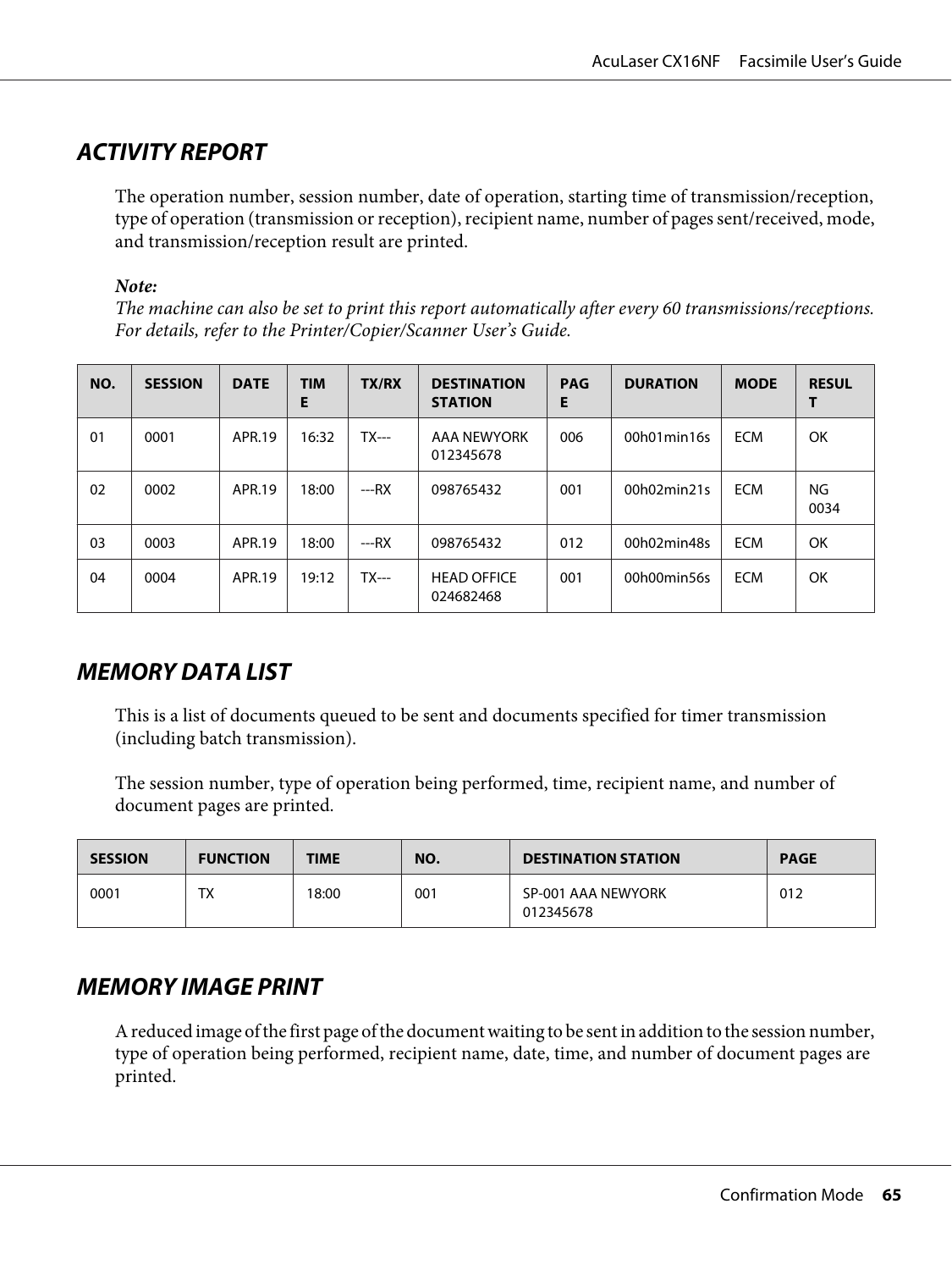## **FAVORITE LIST**

The destinations registered in the favorite list are printed in the order that they appear in the favorite list.

| FA-NO.       | <b>DESTINATION STATION</b> | <b>DESTINATION NUMBER</b> | <b>SPEED</b> | <b>SET DATE</b> |
|--------------|----------------------------|---------------------------|--------------|-----------------|
| <b>FA-01</b> | AAA NEWYORK                | 012345678                 | 33.6         | JAN.20.2006     |
| FA-02        | AAA TOKYO                  | 098765432                 | 33.6         | JAN.20.2006     |
| FA-03        | <b>HEAD OFFICE</b>         | 024682468                 | 33.6         | FEB.12.2006     |
| FA-04        | 0P02345678                 | 0224466880                | 12.8         | FEB.12.2006     |

### **SPEED DIAL LIST**

The recipients programmed for the speed dial numbers are printed in numerical order. The time specified for speed dial numbers registered with batch transmission settings appears below "DETAIL".

| SP-NO. | <b>DESTINATION STATION</b> | <b>DESTINATION NUMBER</b> | <b>DETAIL</b> |      | <b>SET DATE</b> |
|--------|----------------------------|---------------------------|---------------|------|-----------------|
| SP-001 | AMSTERDAM OFFICE           | 0P09876543                | 23:00         | 33.6 | JAN.20.2006     |
| SP-002 | <b>KOREA OFFICE</b>        | 0P01357913                |               | 33.6 | JAN.20.2006     |
| SP-003 | <b>ABCDEF</b>              | 024682468                 |               | 33.6 | FEB.12.2006     |
| SP-004 | <b>POST OFFICE</b>         | 0224466880                |               | 14.4 | FEB.12.2006     |

## **GROUP DIAL LIST**

The group dialing settings are printed in numerical order.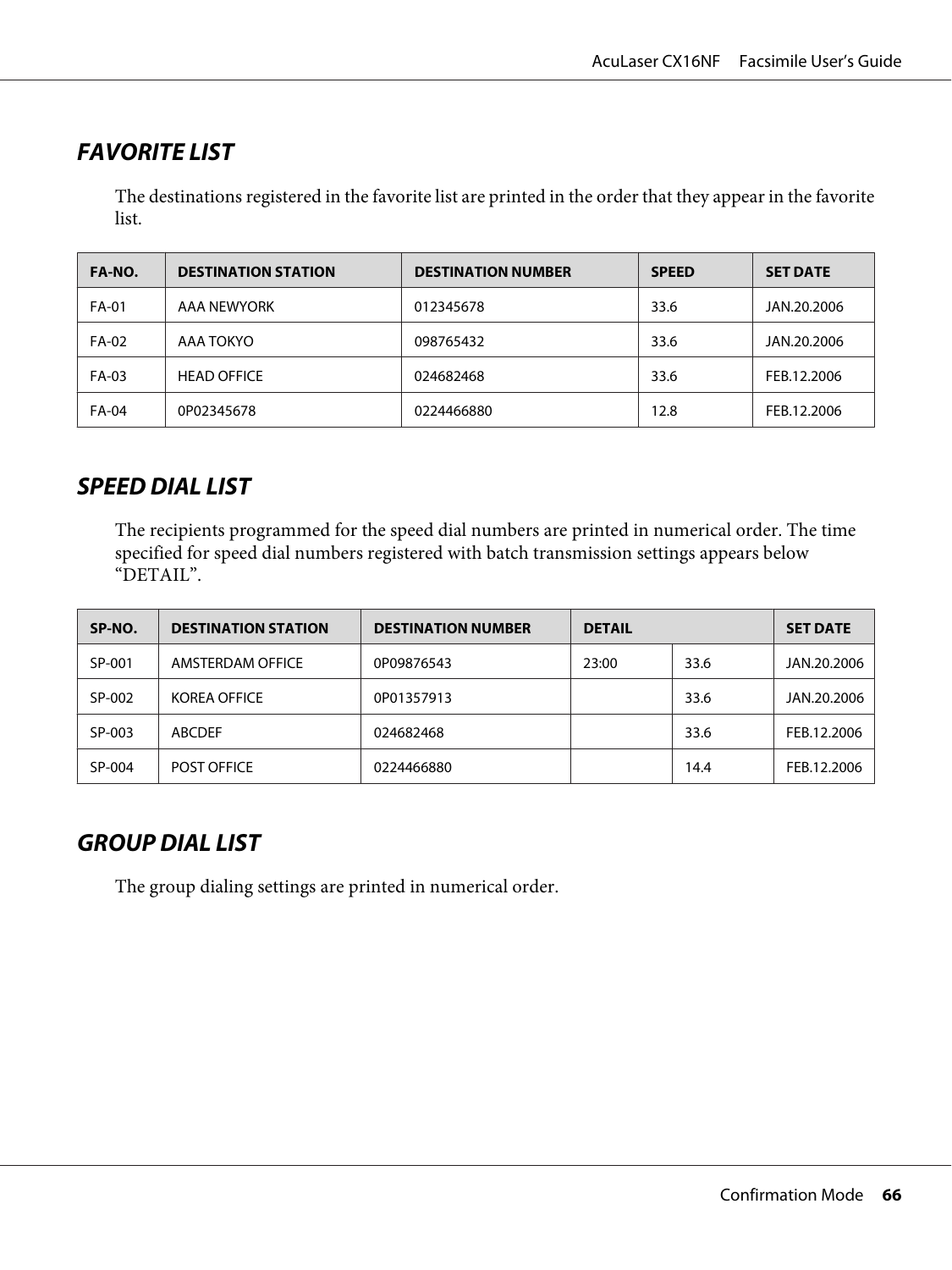| KEY-NO. | <b>NAME</b> | NO. | <b>DESTINATION STATION</b>            |
|---------|-------------|-----|---------------------------------------|
| $GP-01$ | GROUP-01    | 01  | SP-002 AAA TOKYO<br>098765432         |
|         |             | 02  | SP-004 NJ OFFICE<br>0P02345678        |
|         |             | 03  | SP-001 AMSTERDAM OFFICE<br>0P09876543 |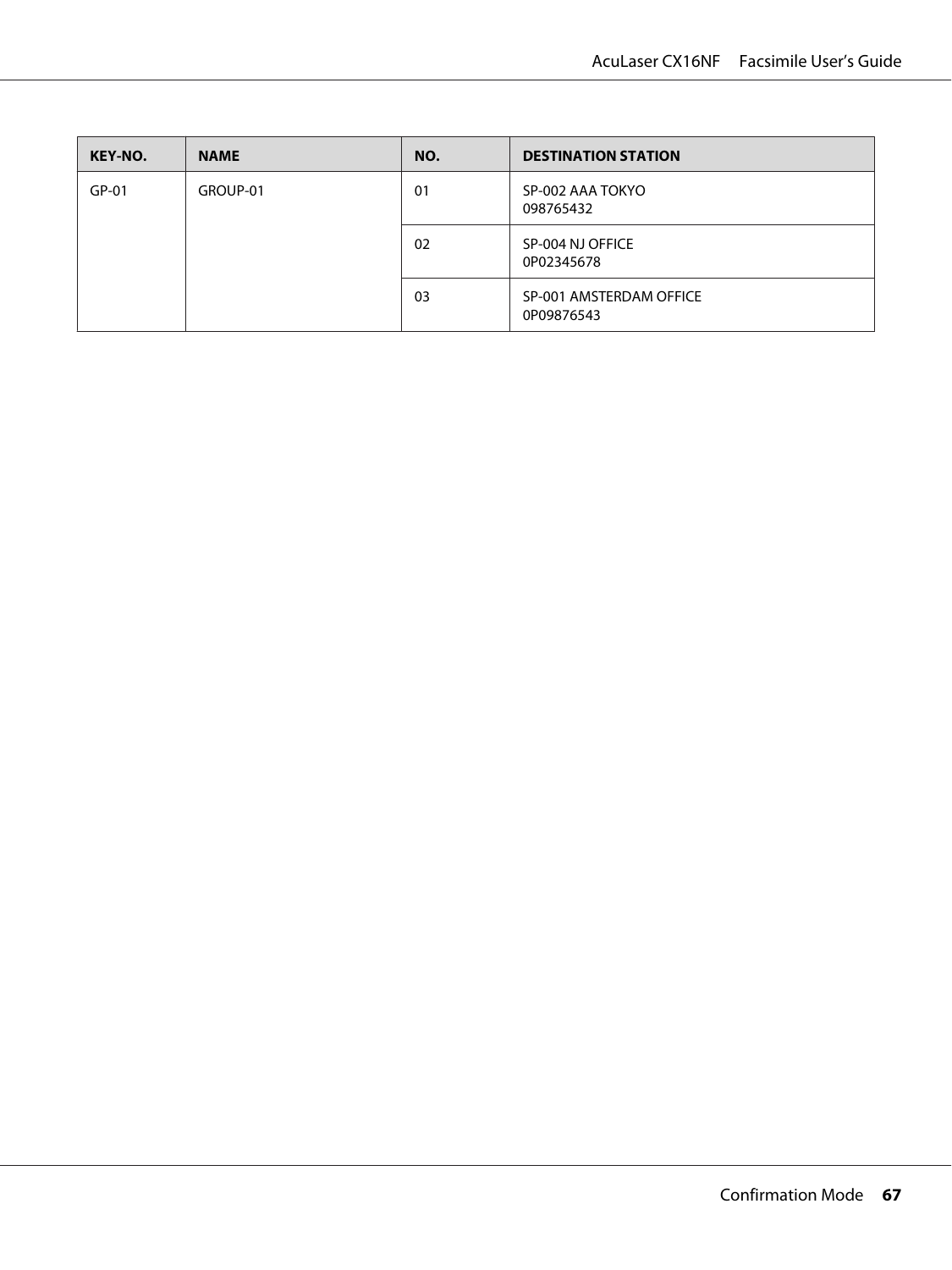### Chapter 8

# **Troubleshooting**

## **Problems When Sending Faxes**

If the fax cannot be sent correctly, refer to the following table, and then perform the indicated operation. If the fax still cannot be sent correctly, even after performing the described operations, contact your technical representative.

#### *Note:*

*For details on the error messages, refer to ["Error Messages on the Message Window" on page 70.](#page-69-0) For details on troubleshooting procedures for document misfeeds, paper misfeeds, poor print quality, or empty consumables, refer to the Printer/Copier/Scanner User's Guide.*

| Symptom                                           | Cause                                                                               | <b>Solution</b>                                                                                                                                                                |
|---------------------------------------------------|-------------------------------------------------------------------------------------|--------------------------------------------------------------------------------------------------------------------------------------------------------------------------------|
| The document is<br>not scanned.                   | The document is too thick, too<br>thin or too small.                                | Use the original glass to send the fax.                                                                                                                                        |
| The document is<br>scanned at an<br>angle.        | The document guides are not<br>adjusted to the width of the<br>document.            | Slide the document guides to fit the width of the document.                                                                                                                    |
| The fax received by<br>the recipient is           | The document is incorrectly<br>positioned.                                          | Position the document correctly.                                                                                                                                               |
| blurry.                                           | The original glass is dirty.                                                        | Clean the original glass.                                                                                                                                                      |
|                                                   | The text in the document is<br>written too faint.                                   | Adjust the resolution.                                                                                                                                                         |
|                                                   | There may be a problem with the<br>telephone connection.                            | Check the telephone line, and then try sending the fax again.                                                                                                                  |
|                                                   | There may be a problem with the<br>recipient's fax machine.                         | Make a copy to check that this machine is operating<br>correctly, and then, if the copy was printed correctly, have<br>the recipient check the condition of their fax machine. |
| The fax received by<br>the recipient is<br>blank. | The document was sent with the<br>front side facing down (when the<br>ADF is used). | Load the document to be faxed facing up.                                                                                                                                       |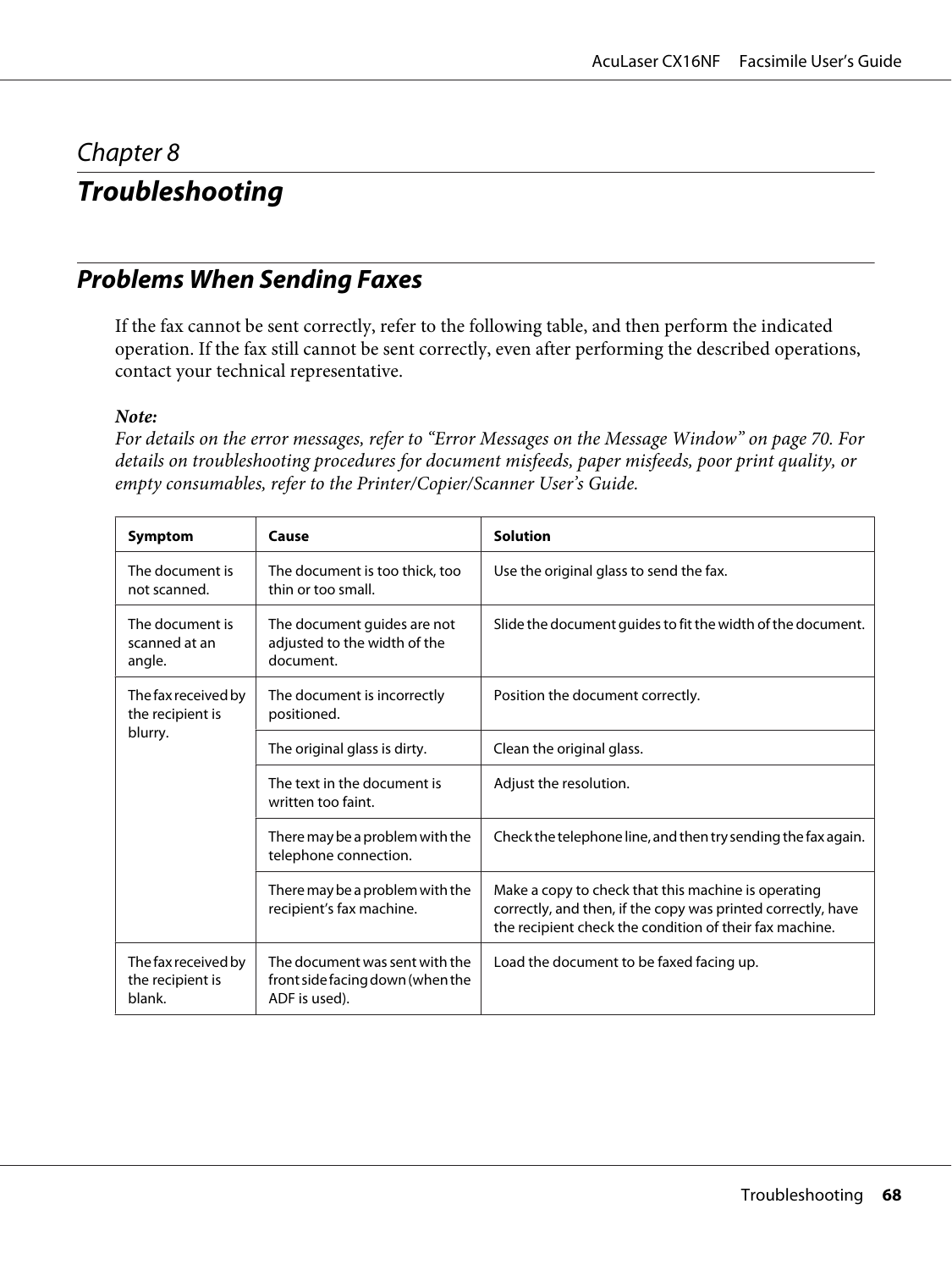| Symptom                          | Cause                                                                                                                                  | <b>Solution</b>                                                            |
|----------------------------------|----------------------------------------------------------------------------------------------------------------------------------------|----------------------------------------------------------------------------|
| Transmission is not<br>possible. | The transmission procedure may<br>have been performed<br>incorrectly.                                                                  | Check the transmission procedure, and then try sending the<br>fax again.   |
|                                  | The fax number may be wrong.                                                                                                           | Check the fax number.                                                      |
|                                  | The destination in the favorite<br>list, the speed dial destination or<br>the group dial destination may<br>be incorrectly programmed. | Check that the keys were correctly programmed.                             |
|                                  | The telephone line may be<br>incorrectly connected.                                                                                    | Check the telephone line connection. If it is disconnected,<br>connect it. |
|                                  | There may be a problem with the<br>recipient's fax machine (such as,<br>no paper or turned off).                                       | Contact the recipient.                                                     |

## **Problems When Receiving Faxes**

If the fax cannot be received correctly, refer to the following table, and then perform the indicated operation. If the fax still cannot be received correctly, even after performing the described operations, contact your technical representative.

#### *Note:*

*For details on the error messages, refer to ["Error Messages on the Message Window" on page 70.](#page-69-0) For details on troubleshooting procedures for document misfeeds, paper misfeeds, poor print quality, or empty toner, refer to the Printer/Copier/Scanner User's Guide.*

| Symptom                       | Cause                                                                                        | <b>Solution</b>                                                                                 |
|-------------------------------|----------------------------------------------------------------------------------------------|-------------------------------------------------------------------------------------------------|
| The received fax is<br>blank. | There may be a problem with the<br>telephone connection or with<br>the caller's fax machine. | Check that the machine can make clean copies. If it can, have<br>the caller send the fax again. |
|                               | The caller may have loaded the<br>pages backward.                                            | Contact the caller.                                                                             |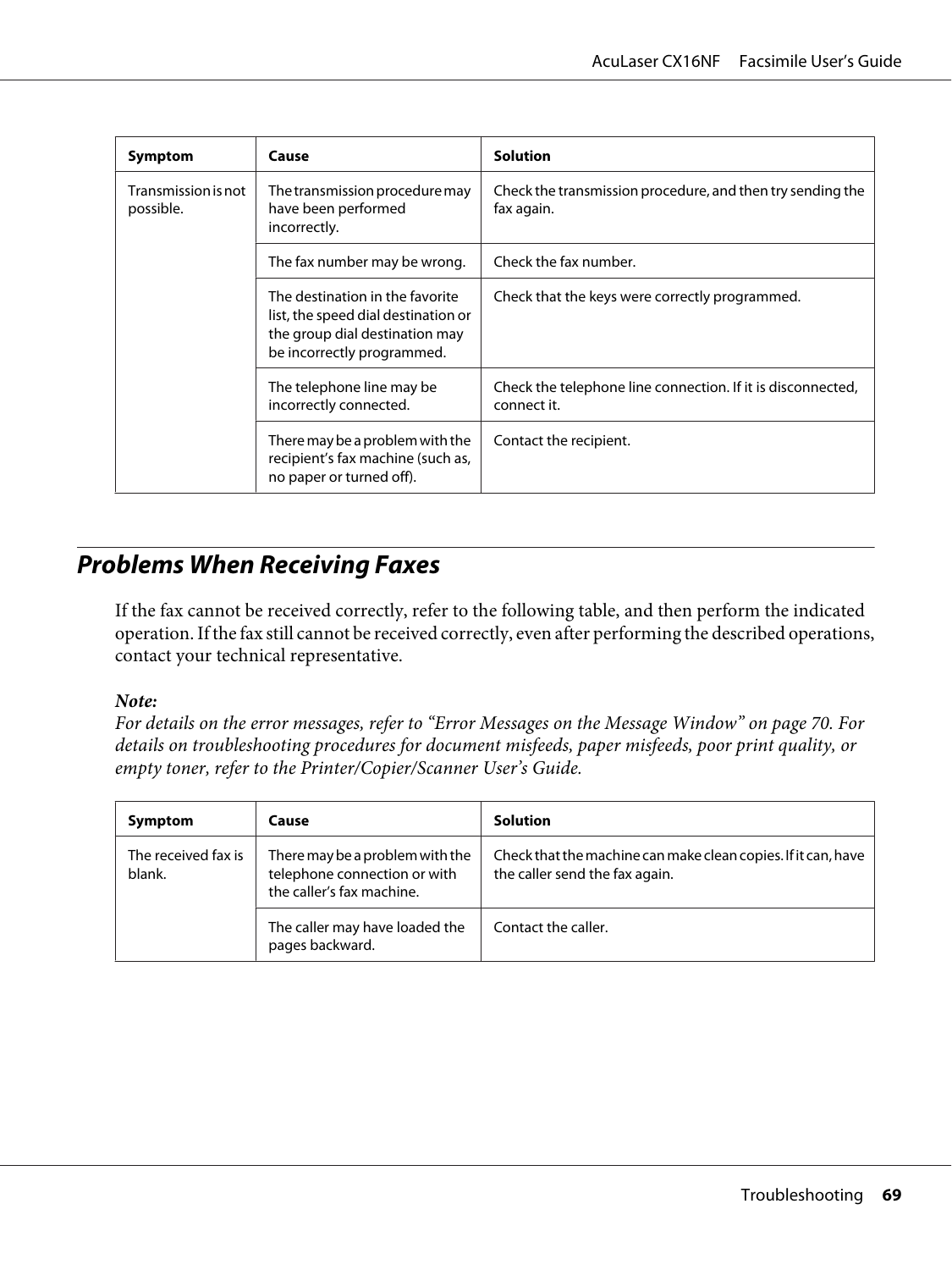<span id="page-69-0"></span>

| Symptom                                       | Cause                                                    | <b>Solution</b>                                                                                                                                                                |  |
|-----------------------------------------------|----------------------------------------------------------|--------------------------------------------------------------------------------------------------------------------------------------------------------------------------------|--|
| Faxes cannot be<br>received<br>automatically. | The machine is set to receive<br>faxes manually.         | Set the machine to automatic reception.                                                                                                                                        |  |
|                                               | Memory is full.                                          | Load paper if it is empty, and then print the faxes stored in<br>memory.                                                                                                       |  |
|                                               | The telephone line is incorrectly<br>connected.          | Check the telephone line connection. If it is disconnected,<br>connect it.                                                                                                     |  |
|                                               | There may be a problem with the<br>caller's fax machine. | Make a copy to check that this machine is operating<br>correctly, and then, if the copy was printed correctly, have<br>the recipient check the condition of their fax machine. |  |

# **Other Problems**

| Symptom                                                                                                                                                      | Cause           | <b>Solution</b>                                                                                                                                                                                   |
|--------------------------------------------------------------------------------------------------------------------------------------------------------------|-----------------|---------------------------------------------------------------------------------------------------------------------------------------------------------------------------------------------------|
| The number of<br>document pages<br>indicated in the<br>transmission result<br>report is different<br>from the number<br>of pages in a batch<br>transmission. | Memory is full. | During batch transmission, the number of document pages<br>indicated in the transmission result report may be different<br>from the number of pages in the transmission if the memory<br>is full. |

# **Error Messages on the Message Window**

| Error message                      | Cause                                                                                                      | <b>Solution</b>                                                                                                                                        |
|------------------------------------|------------------------------------------------------------------------------------------------------------|--------------------------------------------------------------------------------------------------------------------------------------------------------|
| ADMINISTERED BY PC<br>PLEASE WAIT! | This machine is accessing Local<br>Setup Program or the Admin.<br>Mode of EpsonNet Config.                 | Log off from EpsonNet Config.<br>❏<br>Exit Local Setup Program.<br>❏<br>If no operation is performed for 600<br>❏<br>seconds, the main screen appears. |
| COMMUNICATION ERROR<br>(井井井)       | Communication is not<br>possible because of some<br>problem in the machine.                                | Check the transmission results.                                                                                                                        |
|                                    | Communication is not<br>⊔<br>possible because of a<br>problem with the recipient/<br>caller's fax machine. |                                                                                                                                                        |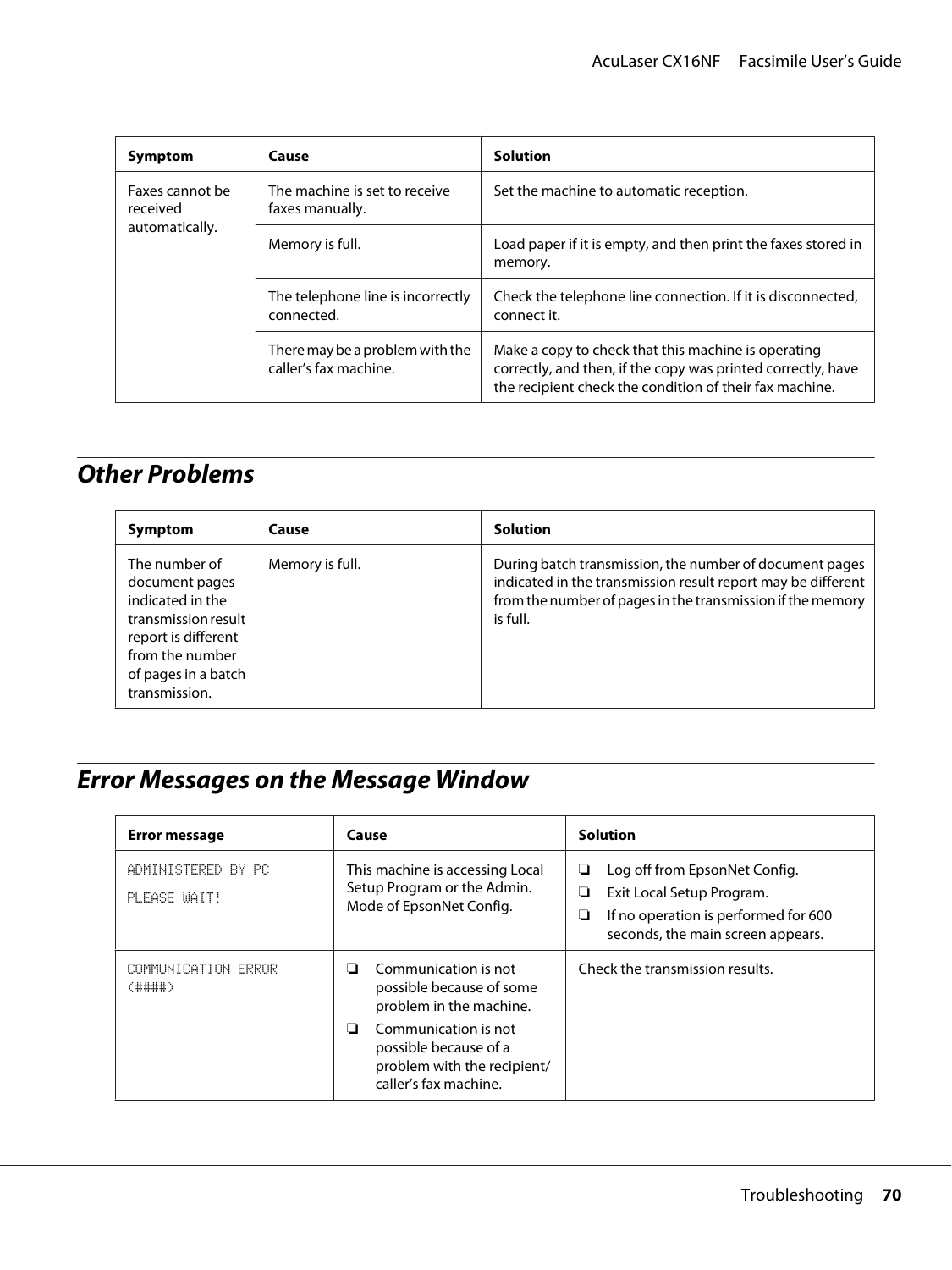| <b>Error message</b>                  | Cause                                                                                                                                                                                                                                                   | <b>Solution</b>                                                                                                                                                                                          |
|---------------------------------------|---------------------------------------------------------------------------------------------------------------------------------------------------------------------------------------------------------------------------------------------------------|----------------------------------------------------------------------------------------------------------------------------------------------------------------------------------------------------------|
| Check Fax Mode                        | A fax error occurred while an<br>operation was being performed<br>in Copy mode or Scan mode.                                                                                                                                                            | Press the Fax key to check the error condition,<br>and take appropriate measures.                                                                                                                        |
| DESTINATION SET<br>BY MANUAL UP TO 16 | More than 16 recipient fax<br>numbers have been typed in<br>directly.                                                                                                                                                                                   | Specify no more than 16 recipient fax<br>numbers.                                                                                                                                                        |
| <b>DUPLICATE SETTING</b>              | Same destinations are specified<br>by registered dial.                                                                                                                                                                                                  | Specify the destination address again.                                                                                                                                                                   |
| FAX DATA LOST                         | Data stored in the memory has<br>been erased.                                                                                                                                                                                                           | Check the printed lost data report. If<br>transmission data was erased, scan the<br>transmission data again. If received data was<br>erased, have the fax sent again.                                    |
| HANG UP THE PHONE                     | The receiver of the connected<br>telephone is lifted.                                                                                                                                                                                                   | Replace the receiver of the connected<br>telephone on the hook.                                                                                                                                          |
| LINE PROBLEM<br>CHECK LINE            | The telephone dialing<br>❏<br>system or telephone wiring<br>system is not set correctly.<br>The telephone cable is not<br>$\Box$<br>attached correctly.                                                                                                 | $\Box$<br>Check the telephone dialing system or<br>telephone wiring system and use the<br>appropriate configuration menu to make<br>the correct settings.<br>Correctly connect the telephone cable.<br>❏ |
| MEMORY FILE FULL                      | The number of items registered in<br>the memory has exceeded the<br>maximum allowed.                                                                                                                                                                    | IfMEMORY RX MODE is set to ON, cancel memory<br>reception mode, and print received<br>documents stored in the memory.                                                                                    |
| MEMORY FULL                           | While sending a fax, the size<br>❏<br>of the data for the scanned<br>image has exceeded the<br>capacity of the memory.<br>While receiving a fax, the size<br>$\Box$<br>of the data for the scanned<br>image has exceeded the<br>capacity of the memory. | $\Box$<br>If MEMORY RX MODE is set to ON, cancel<br>memory reception mode, and print<br>received documents stored in the<br>memory.<br>Send the fax manually.<br>$\Box$                                  |
| NOT AVAILABLE                         | The menu cannot be set.                                                                                                                                                                                                                                 | For details on the menu settings, refer to<br>"UTILITY Menu" on page 13                                                                                                                                  |
| NOT FAX NO.                           | When the destination for the scan<br>data was specified, an e-mail<br>address registered in the favorite<br>list or as a speed dial destination<br>or group dial destination has<br>been selected.                                                      | Directly type in the destination for the fax data,<br>or specify a fax number registered in the<br>favorite list or as a speed dial destination or<br>group dial destination.                            |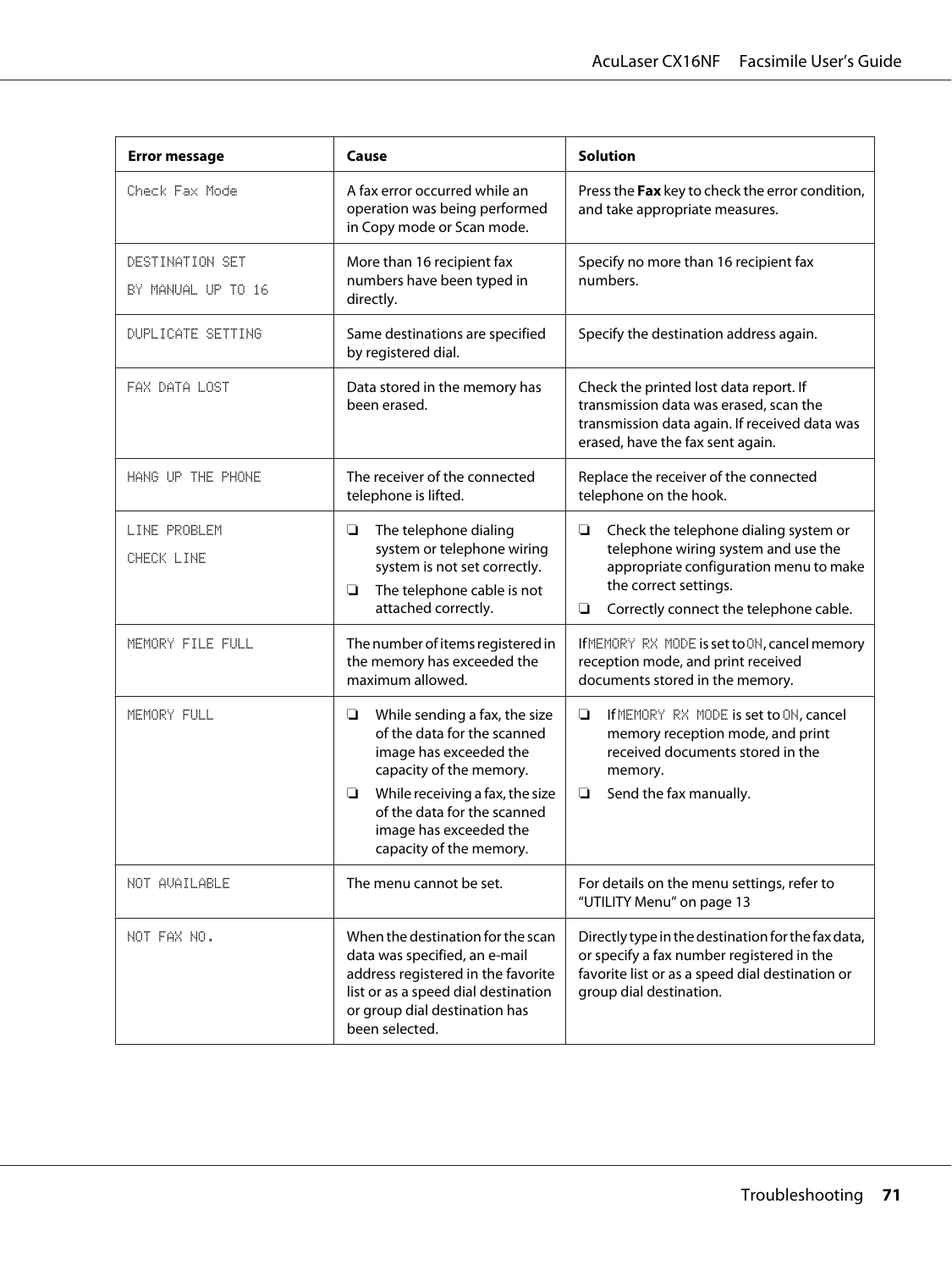| <b>Error message</b>   | Cause                                                                                                                                                                                  | <b>Solution</b>                                                                                                                                                                      |
|------------------------|----------------------------------------------------------------------------------------------------------------------------------------------------------------------------------------|--------------------------------------------------------------------------------------------------------------------------------------------------------------------------------------|
| NOT REGISTERED         | No speed dial destination or<br>group dial destination is<br>registered.<br>Otherwise, no destination has<br>been registered with the<br>specified speed dial or group dial<br>number. | Directly type in the destination address for the<br>fax data, or register a speed dial destination or<br>group dial destination and try specifying the<br>destination address again. |
| REDIAL ALL FAILED      | All redial attempts failed because<br>either the recipient's line is busy<br>or there was no answer.                                                                                   | Check the condition of the recipient's line, and<br>then try sending the fax again.                                                                                                  |
| THE PARTY IS FULL      | The maximum number of 236<br>destinations for the fax data has<br>been reached.                                                                                                        | Send the fax, and then try scanning again.<br>Otherwise, delete unnecessary destinations<br>before adding the desired ones.                                                          |
| WRONG PASSWORD         | The password is incorrect.                                                                                                                                                             | Check the password, and then specify the<br>correct one.                                                                                                                             |
| REGISTERED! GROUP DIAL | This error message appears if a<br>group dial destination was<br>selected from the favorite list<br>when specifying a recipient for a<br>fax being sent using the On hook<br>key.      | Select a recipient from the favorite list that has<br>been programmed with a single destination.                                                                                     |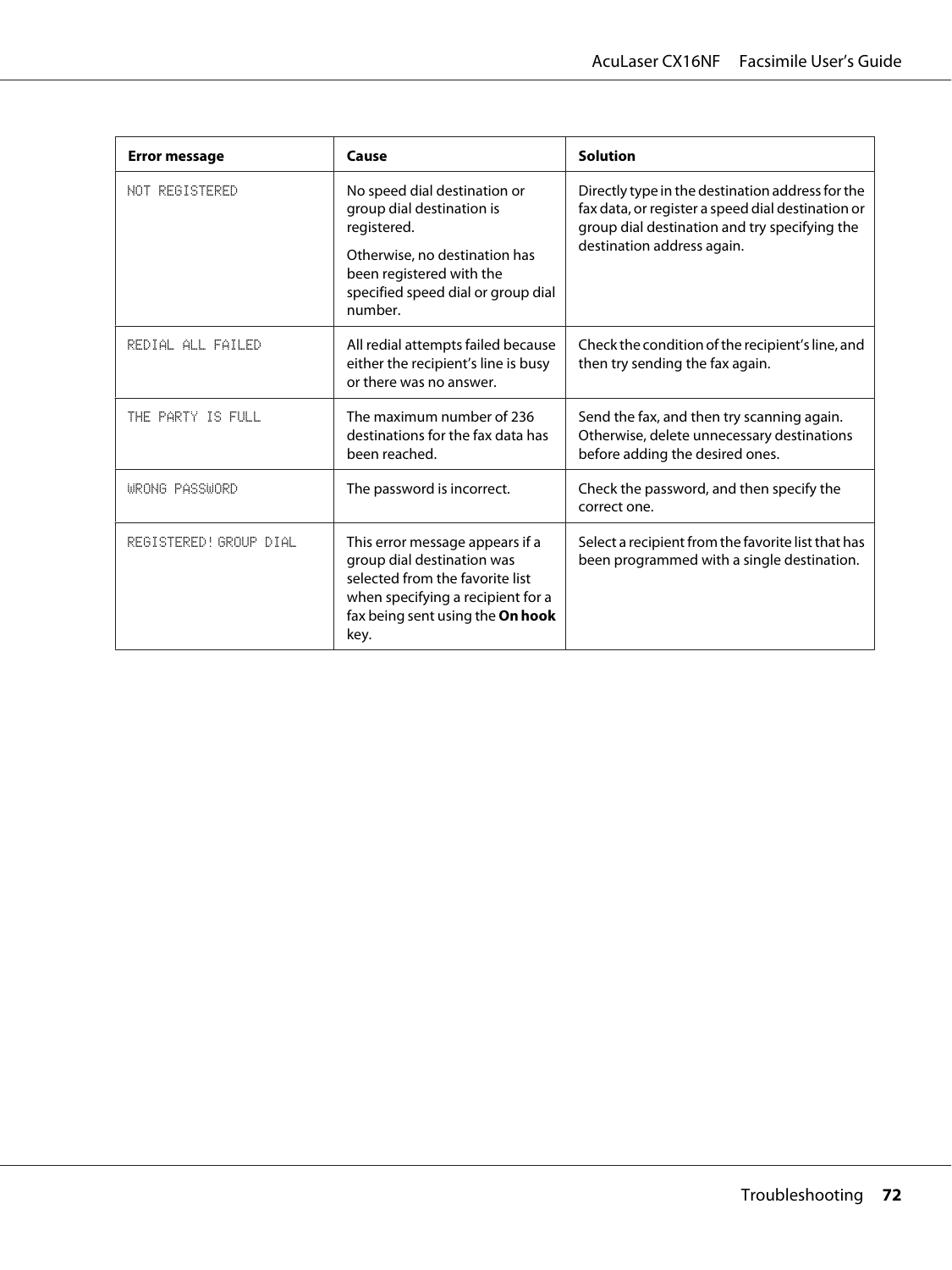## <span id="page-72-0"></span>Appendix A **Appendix**

## **Technical Specifications**

| Compatible lines        | PSTN (Public Switched Telephone Network), PBX (Private Branch eXchange)<br>(The others are not guaranteed.)                                                                        |
|-------------------------|------------------------------------------------------------------------------------------------------------------------------------------------------------------------------------|
| Compatibility           | ECM/Super G3                                                                                                                                                                       |
| Modem speed             | V.34 (up to 33.6 Kbps)                                                                                                                                                             |
| Fax transmission speed  | 3 sec/page (at V.34)                                                                                                                                                               |
| Coding method           | MH, MR, MMR, JBIG                                                                                                                                                                  |
| Memory for receiving    | 6 MB (approx. 384 pages)                                                                                                                                                           |
| Original                | <b>ADF</b><br>❏<br>Maximum size: Legal $\Box$<br>Width: 140 to 216 mm<br>Length: 148 to 500 mm (500 mm: Fax mode with ADF)<br><b>Original Glass</b><br>□<br>A5/A4/Statement/Letter |
| Paper size              | Maximum size: Legal                                                                                                                                                                |
| Edge erase              | 4 mm (top, bottom, left, right)                                                                                                                                                    |
| Transmission resolution | Standard: $203 \times 98$ dpi<br>Fine: 203 × 196 dpi<br>Super Fine: $203 \times 392$ dpi                                                                                           |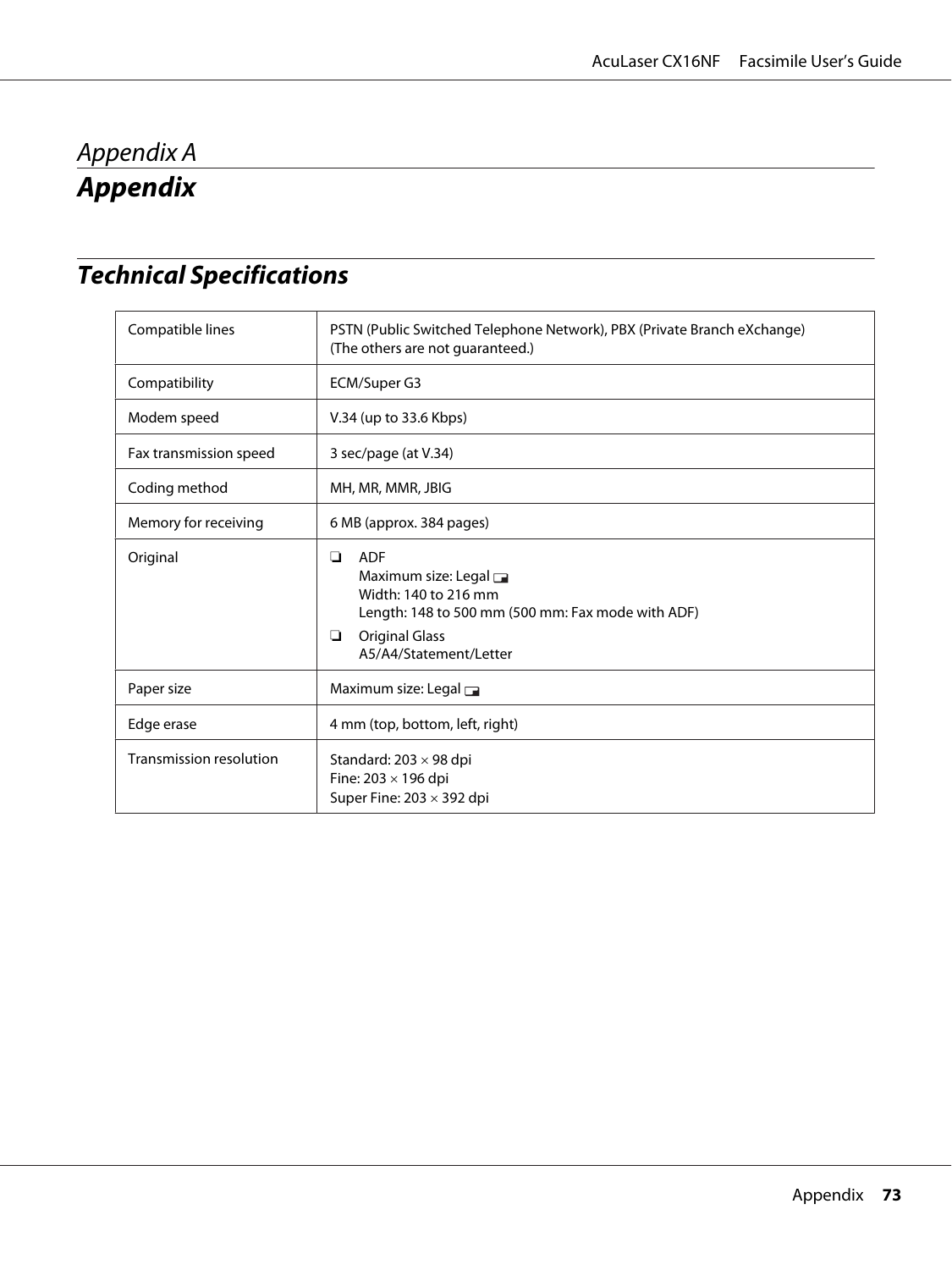<span id="page-73-0"></span>

| <b>PC-FAX</b> | Operating system:<br>Windows 2000 Service Pack 4<br>Windows Server 2003 (32-bit/64-bit)<br>Windows Server 2008 (32-bit/64-bit)<br>Windows XP (32-bit/64-bit)<br>Windows VISTA (32-bit/64-bit)<br>Windows 7 (32-bit/64-bit)<br>Interface:<br><b>USB 2.0</b><br>Network (TCP/IP(RAW port, LPR))<br>PC requirements:<br>Minimum specifications:<br>CPU speed: Pentium 200MHz<br><b>RAM: 128 MB</b><br>Recommended specifications:<br>CPU speed: Pentium 4/1.6GHz<br><b>RAM: 256 MB</b><br>Driver command language:<br>GDI<br>Driver compression: |
|---------------|-----------------------------------------------------------------------------------------------------------------------------------------------------------------------------------------------------------------------------------------------------------------------------------------------------------------------------------------------------------------------------------------------------------------------------------------------------------------------------------------------------------------------------------------------|
|               | <b>JBIG</b>                                                                                                                                                                                                                                                                                                                                                                                                                                                                                                                                   |

#### *Note:*

*For details on other specifications, refer to the Printer/Copier/Scanner User's Guide.*

### **Entering Text**

When specifying the user name or programming the recipient name, letters, accented characters, numbers and symbols can be entered.

#### **Key Operation**

Use the keypad to enter numbers, letters, and symbols.

List of characters available with each key of the keypad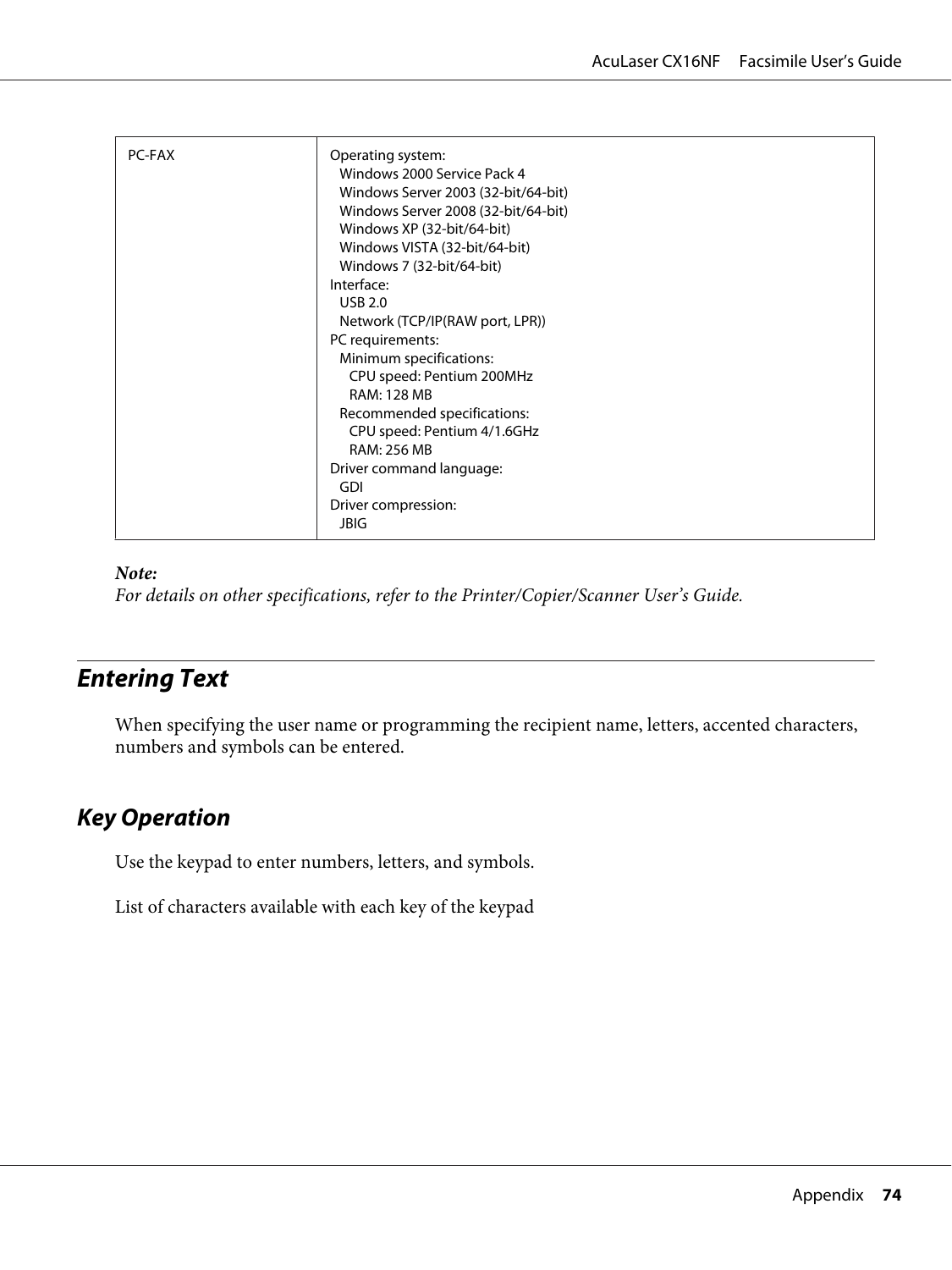| <b>Keypad Key</b> | <b>Available characters</b> |                  | <b>Available characters</b><br>(Registration of USER FAX NO.) * |                |  |
|-------------------|-----------------------------|------------------|-----------------------------------------------------------------|----------------|--|
|                   | $[1]$                       | [A]              | $[1]$                                                           | $[{\sf A}]$    |  |
| 1                 | 1                           | $-1$             | 1                                                               | $-1$           |  |
| $\overline{2}$    | $\overline{2}$              | $\overline{2}$   | $\overline{2}$                                                  | $\overline{2}$ |  |
| $\mathbf{3}$      | $\overline{3}$              | $\overline{3}$   | $\overline{3}$                                                  | $\overline{3}$ |  |
| $\overline{4}$    | 4                           | $\overline{4}$   | 4                                                               | $\overline{4}$ |  |
| 5                 | 5                           | 5                | 5                                                               | 5              |  |
| 6                 | 6                           | $\boldsymbol{6}$ | 6                                                               | 6              |  |
| $\overline{7}$    | $\overline{7}$              | $\overline{7}$   | $\overline{7}$                                                  | $\overline{7}$ |  |
| 8                 | 8                           | 8                | 8                                                               | 8              |  |
| 9                 | 9                           | 9                | 9                                                               | 9              |  |
| $\mathbf 0$       | $\mathbf 0$                 | (space)0         | $\mathbf 0$                                                     | (space)0       |  |
| $\star$           |                             |                  |                                                                 |                |  |
| $\#$              | $\#$                        | #*               |                                                                 | $^{+}$         |  |

#### **Entering Fax Numbers**

\* To display your fax number, select ADMIN. MANAGEMENT/USER SETTING/USER FAX NUMBER in the UTILITY menu.

#### **Entering Names**

English, French, German, Italian, Spanish, Portuguese, Turkish

| <b>Keypad Key</b> | <b>Available characters</b> |                   |
|-------------------|-----------------------------|-------------------|
|                   | $[1]$                       | [A]               |
|                   |                             | _;'/@()-1"¡!¿?',. |
|                   | $\overline{2}$              | ABC2abcÆÇàáâãäåæç |
| 3                 | 3                           | DEF3defĐèéêëð     |
| 4                 | 4                           | GHI4ghiìíï        |
|                   | 5                           | JKL5jkl€£¢        |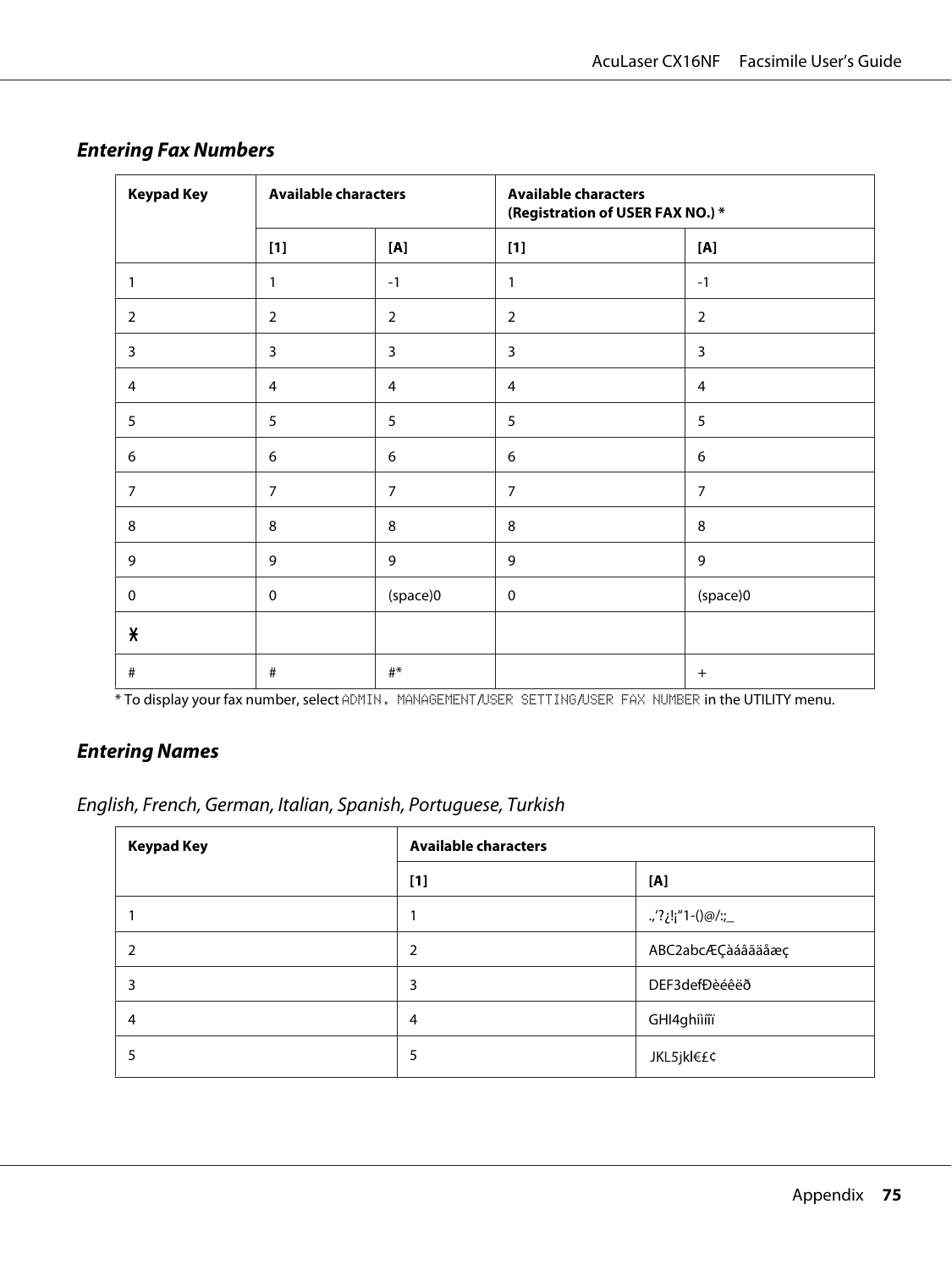| <b>Keypad Key</b> | <b>Available characters</b> |                      |
|-------------------|-----------------------------|----------------------|
|                   | $[1]$                       | [A]                  |
| 6                 | 6                           | MNO6mnoØŒñòóôõöøœ°   |
| 7                 | 7                           | PQRS7pqrsß\$Şş       |
| 8                 | 8                           | TUV8tuvùúûü          |
| 9                 | 9                           | WXYZ9wxyzþýÞ         |
| $\mathbf 0$       | $\mathbf 0$                 | (space)0             |
| $\star$           |                             |                      |
| #                 | #                           | *+x÷=#%&<>[]{}\ µ^`~ |

### Czech, Slovak, Hungarian, Polish

| <b>Keypad Key</b> | <b>Available characters</b> |                      |
|-------------------|-----------------------------|----------------------|
|                   | $[1]$                       | [A]                  |
| 1                 | 1                           | .,'?!"1-()@/:;_      |
| $\overline{2}$    | $\overline{2}$              | ABC2abcĄÇáâäăąčćç    |
| 3                 | 3                           | DEF3defĐĘďđéěęë      |
| 4                 | $\overline{4}$              | GHI4ghil             |
| 5                 | 5                           | <b>JKL5jklLŁlÍł</b>  |
| $\boldsymbol{6}$  | 6                           | MNO6mnoňńóôöő        |
| $\overline{7}$    | $\overline{7}$              | PQRS7pqrsŞß\$řŕšśş   |
| 8                 | 8                           | TUV8tuvŢťţúůüű       |
| 9                 | 9                           | WXYZ9wxyzýžźż        |
| $\mathbf 0$       | $\mathbf 0$                 | (space)0             |
| $\pmb{\times}$    |                             |                      |
| $\#$              | $\#$                        | *+x÷=#%&<>[]{}\ µ^`~ |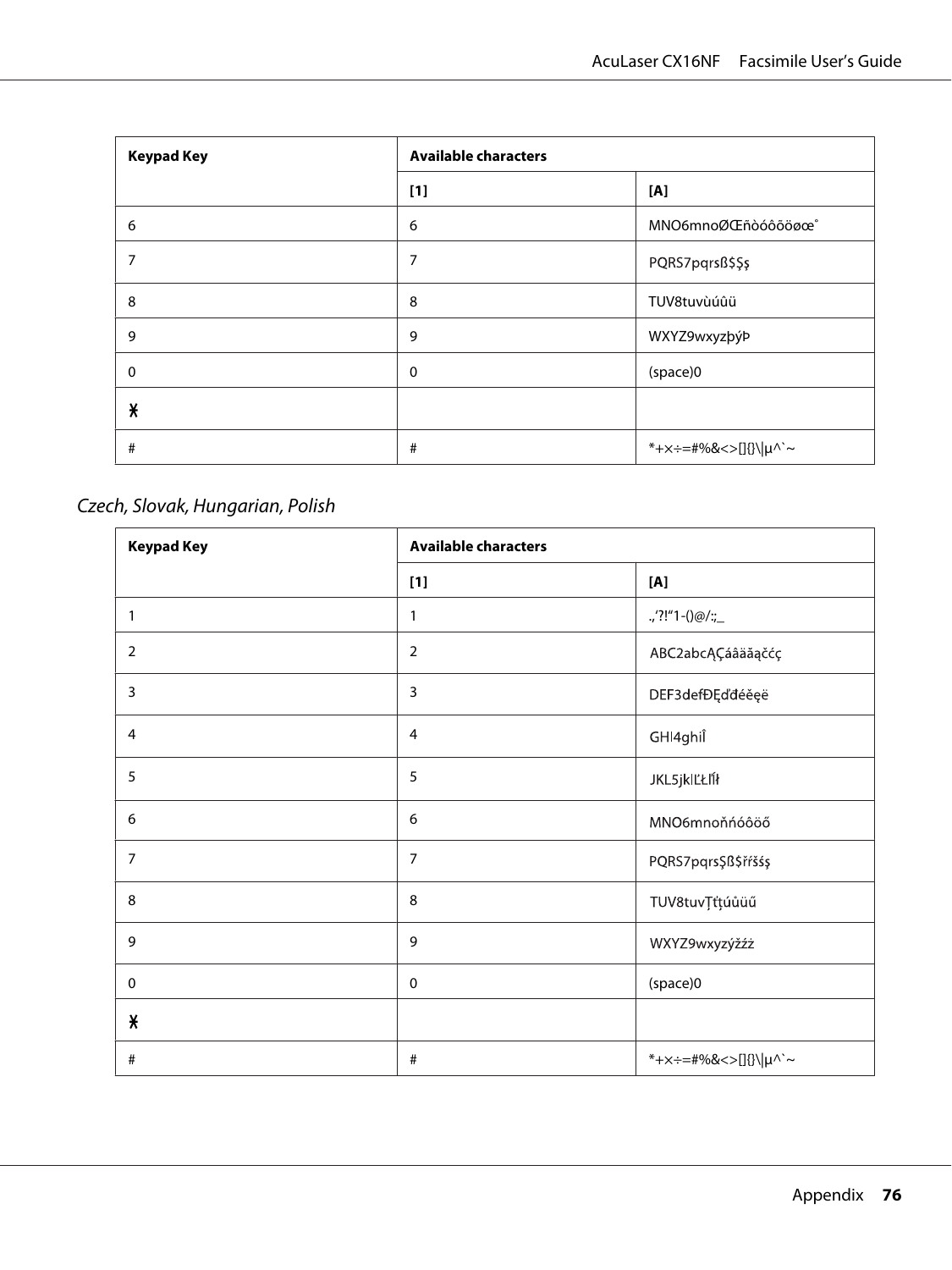| <b>Keypad Key</b> | <b>Available characters</b> |                        |
|-------------------|-----------------------------|------------------------|
|                   | $[1]$                       | [A]                    |
| 1                 | 1                           | $\cdot$ ,'?!"1-()@/:;_ |
| $\overline{2}$    | $\overline{2}$              | ABC2abcAБВГабвг        |
| $\overline{3}$    | $\overline{3}$              | DEF3defДЕЖЗЁдежзё      |
| $\overline{4}$    | $\overline{4}$              | GHI4ghiИЙКЛийкл        |
| 5                 | 5                           | <b>JKL5jkIMHOПмноп</b> |
| $\boldsymbol{6}$  | 6                           | MNO6mnoPCTYpcTy        |
| $\overline{7}$    | $\overline{7}$              | PQRS7pqrsФХЦЧфхцч      |
| 8                 | 8                           | TUV8tuvШЩЪЫшщъы        |
| 9                 | 9                           | WXYZ9wxyzbЭЮЯьэюя      |
| $\pmb{0}$         | $\mathbf 0$                 | (space)0               |
| $\star$           |                             |                        |
| $\#$              | $\#$                        | *+=#%&<>[]{}\ ^`~      |

#### Russian

### **Entering Email Addresses**

| <b>Keypad Key</b> | <b>Available characters</b> |           |
|-------------------|-----------------------------|-----------|
|                   | $[1]$                       | [A]       |
|                   | 1                           | $.@_{-}1$ |
| 2                 | 2                           | ABC2abc   |
| 3                 | 3                           | DEF3def   |
| 4                 | $\overline{4}$              | GHI4ghi   |
| 5                 | 5                           | JKL5jkl   |
| 6                 | 6                           | MNO6mno   |
| 7                 | 7                           | PQRS7pqrs |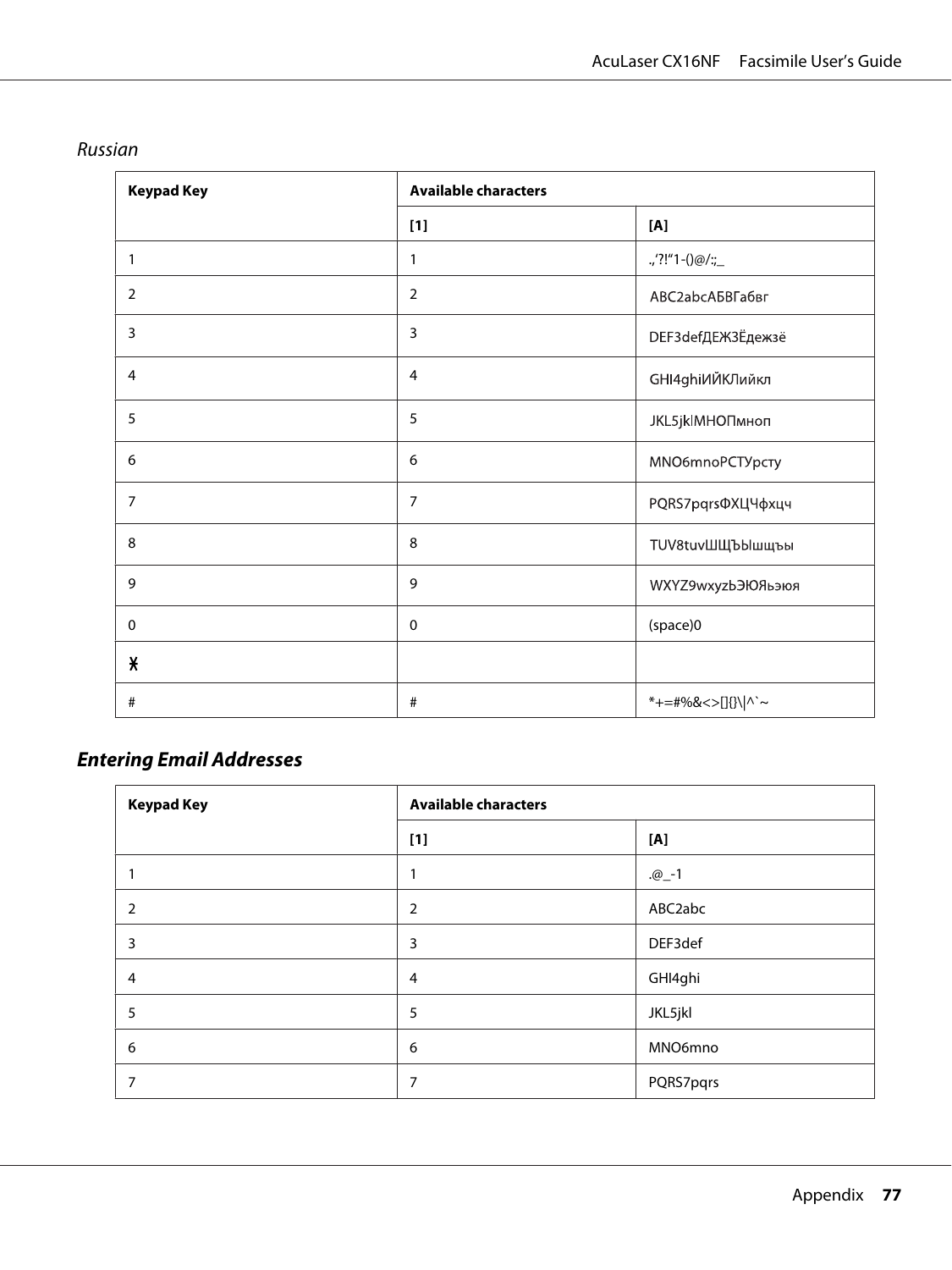<span id="page-77-0"></span>

| <b>Keypad Key</b> | <b>Available characters</b> |                         |
|-------------------|-----------------------------|-------------------------|
|                   | $[1]$                       | [A]                     |
| 8                 | 8                           | TUV8tuv                 |
| 9                 | 9                           | WXYZ9wxyz               |
| $\Omega$          | $\mathbf 0$                 | (space)0                |
| Х                 |                             |                         |
| #                 | #                           | +&/*=!?()%[]^`'{} ~\$,: |

#### **Changing Input Mode**

Each press of the  $\boldsymbol{\mathsf{\mathsf{g}}}$  key switches the input mode between numbers and letters.

- [1…]: Numbers can be typed in.
- [A…]: Letters can be typed in.

#### **Inputting Example**

The procedure for entering text is described below, using "NJ Office" as an example.

- 1. Press the **6** key twice. "N" is entered.
- 2. Press the **5** key once. "J" is entered.
- 3. Press the **0** key once. A space is entered.
- 4. Press the **6** key three times. "O" is entered.
- 5. Press the **3** key seven times. "f" is entered.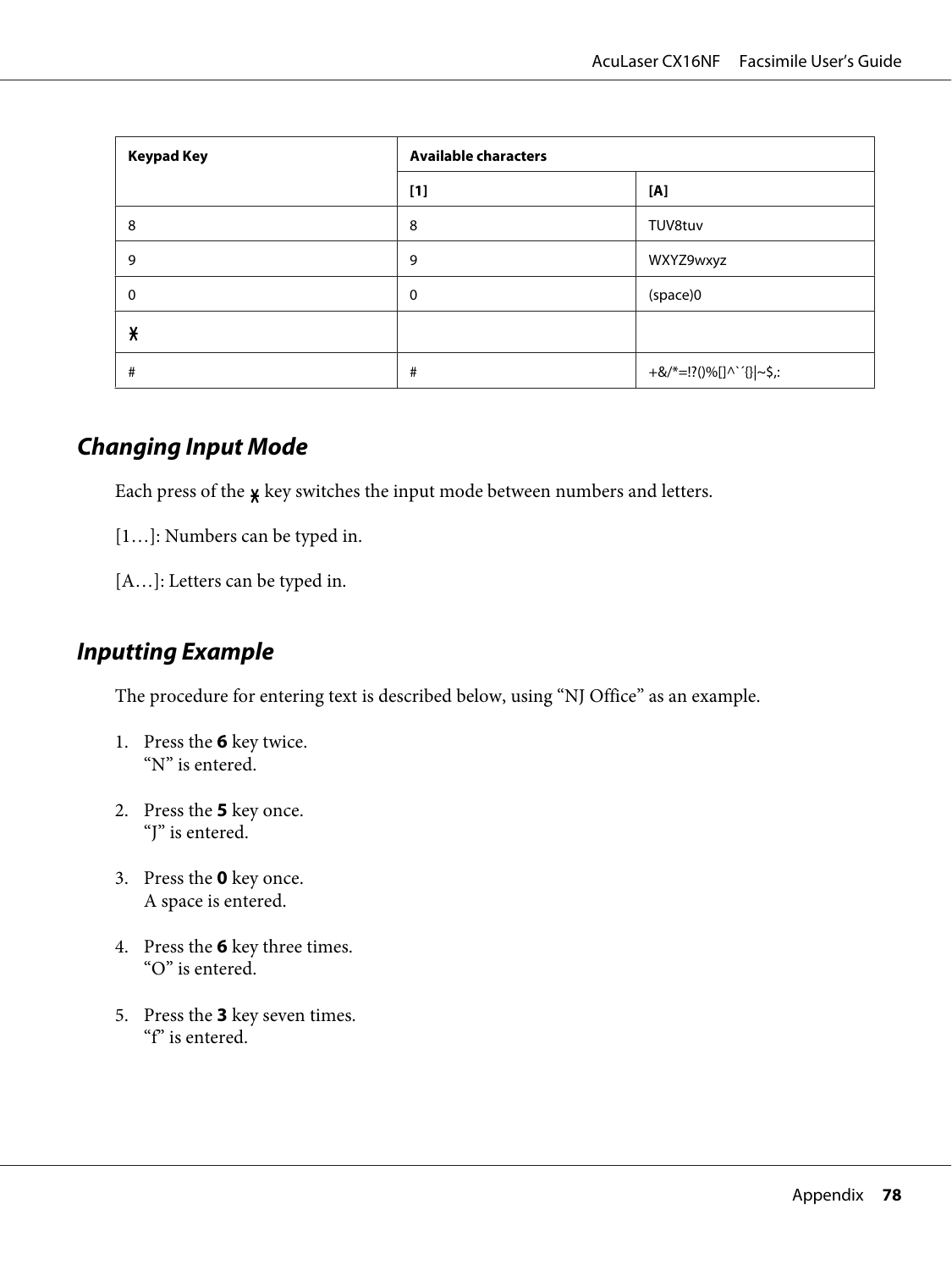- <span id="page-78-0"></span>6. Press the  $\blacktriangleright$  key. The cursor moves to the right.
- 7. Press the **3** key seven times. "f" is entered.
- 8. Press the **4** key seven times. "i" is entered.
- 9. Press the **2** key seven times. "c" is entered.
- 10. Press the **3** key six times. "e" is entered.

#### **Correcting Text And Input Precautions**

- ❏ To erase all entered text, hold down the **Back** key.
- □ To delete only part of the entered text, use the  $\blacktriangleleft$  or  $\blacktriangleright$  key to move the cursor ( $\sqsupset$ ) to the character that you want to delete, and then press the **Back** key.
- ❏ If the same key is to be used to enter two characters in a row, press the r key after selecting the first character. (Refer to the above inputting example.)
- ❏ To enter a space, press the **0** key.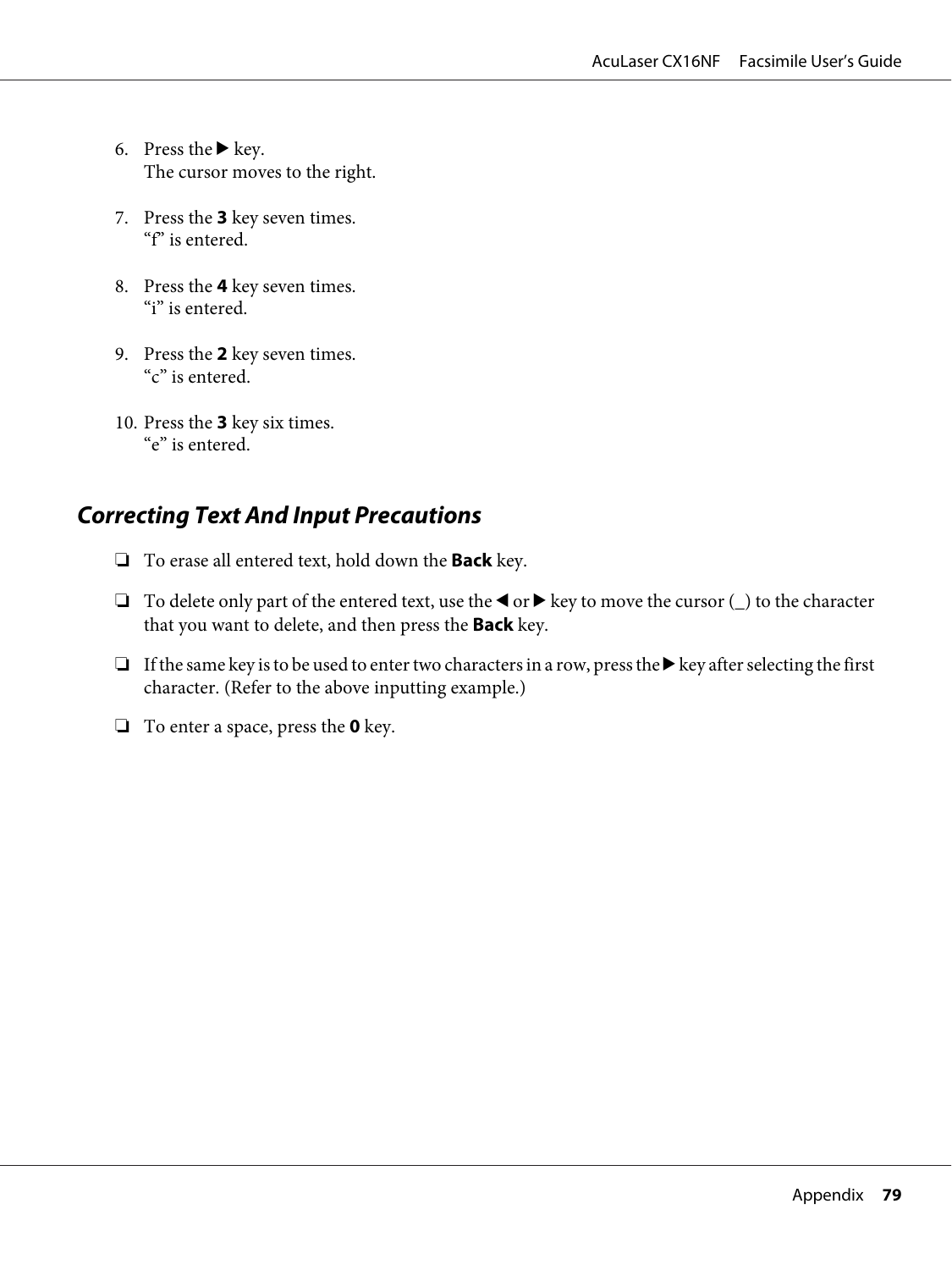# **Index**

### $\overline{A}$

| Adjusting |  |
|-----------|--|
|           |  |
|           |  |
|           |  |
|           |  |

#### $\boldsymbol{B}$

#### $\mathsf{C}$

| Canceling         |  |
|-------------------|--|
|                   |  |
|                   |  |
| Changing/deleting |  |
|                   |  |
|                   |  |
|                   |  |
|                   |  |
|                   |  |
|                   |  |
|                   |  |
|                   |  |

#### D

| Deleting |  |
|----------|--|
|          |  |
|          |  |
|          |  |
|          |  |
|          |  |
|          |  |

#### $\overline{E}$

#### $\overline{F}$

| Favorite list |  |
|---------------|--|
|               |  |
|               |  |
|               |  |
|               |  |
|               |  |
|               |  |
|               |  |

#### $\boldsymbol{G}$

| Group dial |  |
|------------|--|
|            |  |
|            |  |
|            |  |

#### $\boldsymbol{H}$

|--|

#### $\mathbf{I}$

### $\boldsymbol{K}$

#### $\mathbf{L}$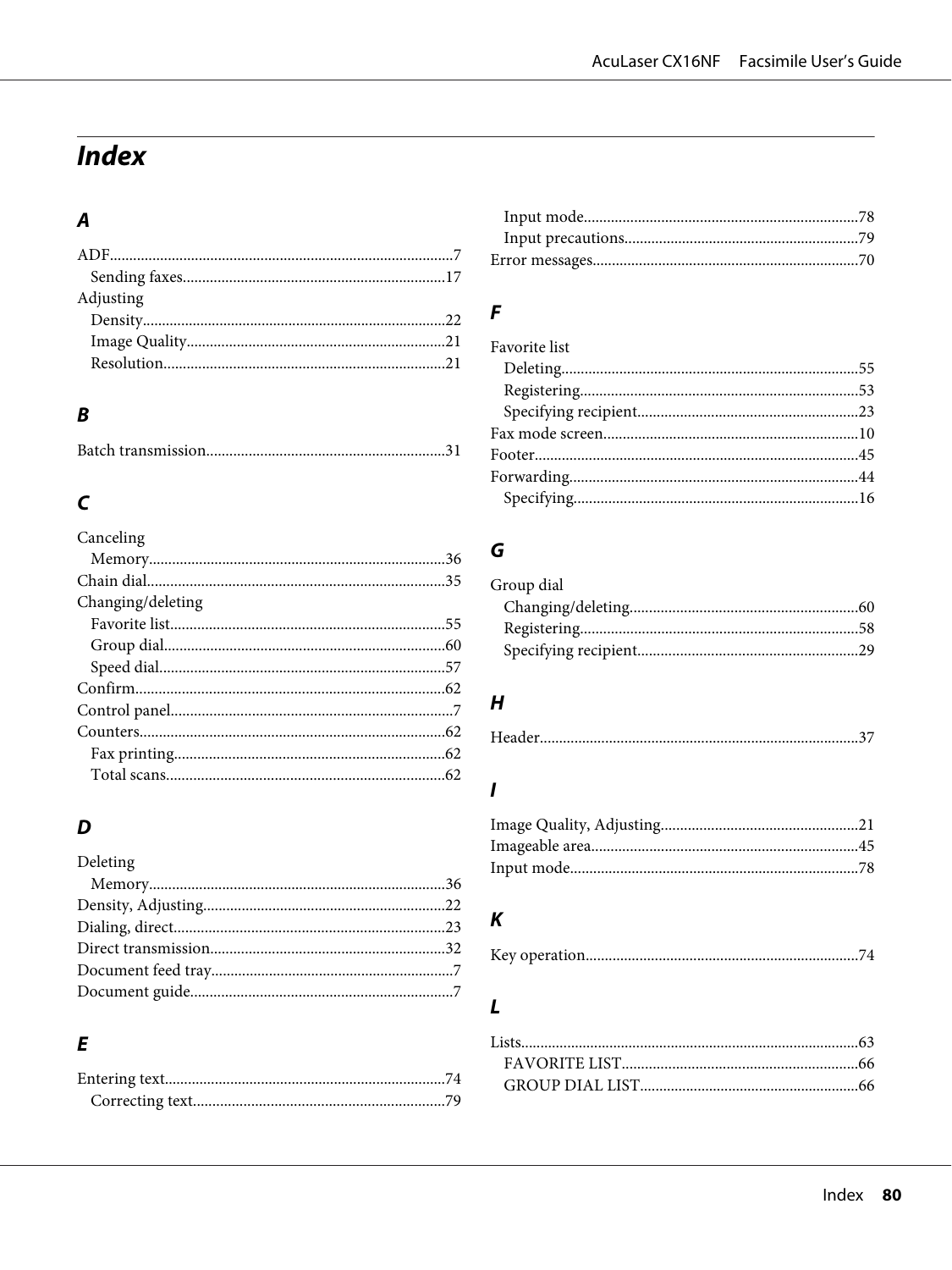#### $\boldsymbol{M}$

### $\boldsymbol{o}$

### $\boldsymbol{P}$

| $PC-FAX$ 39            |  |
|------------------------|--|
|                        |  |
|                        |  |
|                        |  |
| <b>PC-FAX Settings</b> |  |
|                        |  |
|                        |  |
|                        |  |
|                        |  |
| Phone book             |  |
|                        |  |
|                        |  |

|--|

#### $\boldsymbol{R}$

| Receiving faxes |  |
|-----------------|--|
|                 |  |
|                 |  |
|                 |  |
|                 |  |
|                 |  |
|                 |  |
|                 |  |
| Recipients      |  |
|                 |  |
|                 |  |
|                 |  |
|                 |  |
|                 |  |
|                 |  |
|                 |  |
|                 |  |
|                 |  |
|                 |  |
|                 |  |
|                 |  |
|                 |  |
|                 |  |
|                 |  |
|                 |  |
|                 |  |
|                 |  |
|                 |  |

#### $\mathsf{S}$

| Sending faxes |  |
|---------------|--|
|               |  |
|               |  |
|               |  |
|               |  |
|               |  |
|               |  |
|               |  |
|               |  |
|               |  |
|               |  |
|               |  |